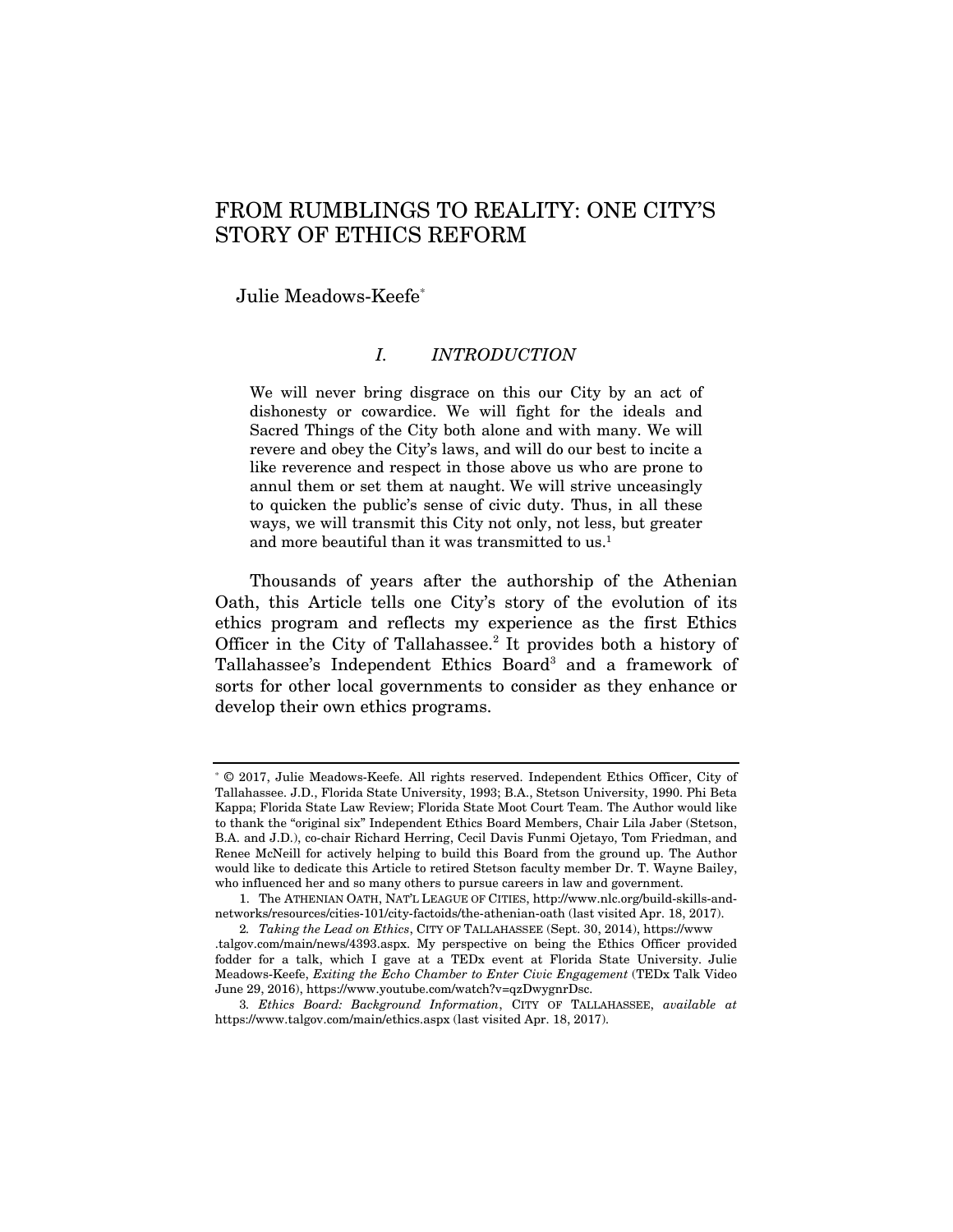The media, polls, and widely expressed citizen attitudes would seem to indicate that, overall, people lack high levels of trust in government.4 However, Florida's Constitution declares that "[a] public office is a public trust."5 In 1968, Florida was one of the first states to adopt an ethics code. It went on to establish the Florida Commission on Ethics in 1976.<sup>6</sup> The Florida Ethics Code contains standards of ethical conduct and disclosures applicable to all public officers, employees, candidates, lobbyists, and others involved with Florida's state and local government. The Code, however, does not apply to judges.<sup>7</sup>

The "ethics law[s] rest[] upon a triad of provisions: an understandable and comprehensive Code, . . . sensible disclosure, and a reasonable enforcement mechanism."8 Issues to grapple

- 6. FLA. COMMISSION ON ETHICS, *supra* note 5, at 1.
- 7. FLA. STAT. § 112.311(5) (2016).

 8. Mark Davies, *Keeping the Faith: A Model Local Ethics Law––Content and Commentary*, 21 FORDHAM URB. L.J. 61, 68 (1993) [hereinafter *Keeping the Faith*]. *See also* Wyzykowski v. Rizas, 626 A.2d 406, 414 (N.J. 1993) (citing the "Pane Principles," which identify the various circumstances requiring disqualification for ethical challenge). These include:

(1) "Direct pecuniary interests," when an official votes on a matter benefiting the official's own property or affording a direct financial gain; (2) "Indirect pecuniary interests," when an official votes on a matter that financially benefits one closely tied to the official, such as an employer, or family member; (3) "Direct personal interest," when an official votes on a matter that benefits a blood relative or close friend in a non-financial way $[$ ; ... and (4) "Indirect Personal Interest," when an official votes on a matter in which an individual's judgment may be affected because of membership in some organization and a desire to help that organization further its policies.

*Id.* (quoting Michael A. Pane, *Conflict of Interest: Sometimes a Confusing Maze, Part II, New Jersey Municipalities* at 8–9 (Mar. 1980)).

<sup>4</sup>*. See, e.g.*, *Beyond Distrust: How Americans View Their Government*, PEW RES. CENTER (Nov. 23, 2015), http://www.people-press.org/2015/11/23/1-trust-in-government-1958-2015/ (providing a survey sample of citizens' concerns regarding the ability of the government to solve important national problems); *but see* Justin McCarthy, *Americans Still Trust Local Government More Than State*, GALLUP (Sep. 22, 2014), http://www.gallup.com/poll/176846/americans-trust-local-government-state.aspx

<sup>(</sup>indicating that citizens tend to have more trust in local government than in national government).

 <sup>5.</sup> FLA. CONST. art. II, § 8. *See also History*, FLA. COMMISSION ON ETHICS, http://www.ethics.state.fl.us/AboutUs/History.aspx (last visited Apr. 18, 2017) (describing the implementation of Florida's ethical standards for public officials in order to protect the public trust against abuses); *Guide to the Sunshine Amendment and Code of Ethics for Public Officers and Employees*, FLA COMMISSION ON ETHICS 1 (2016), http://www.ethics

<sup>.</sup>state.fl.us/Documents/Publications/GuideBookletInternet.pdf (describing the purpose of the Code of Ethics as "to ensure that public officials conduct themselves independently and impartially, not using their offices for private gain other than compensation provided by law").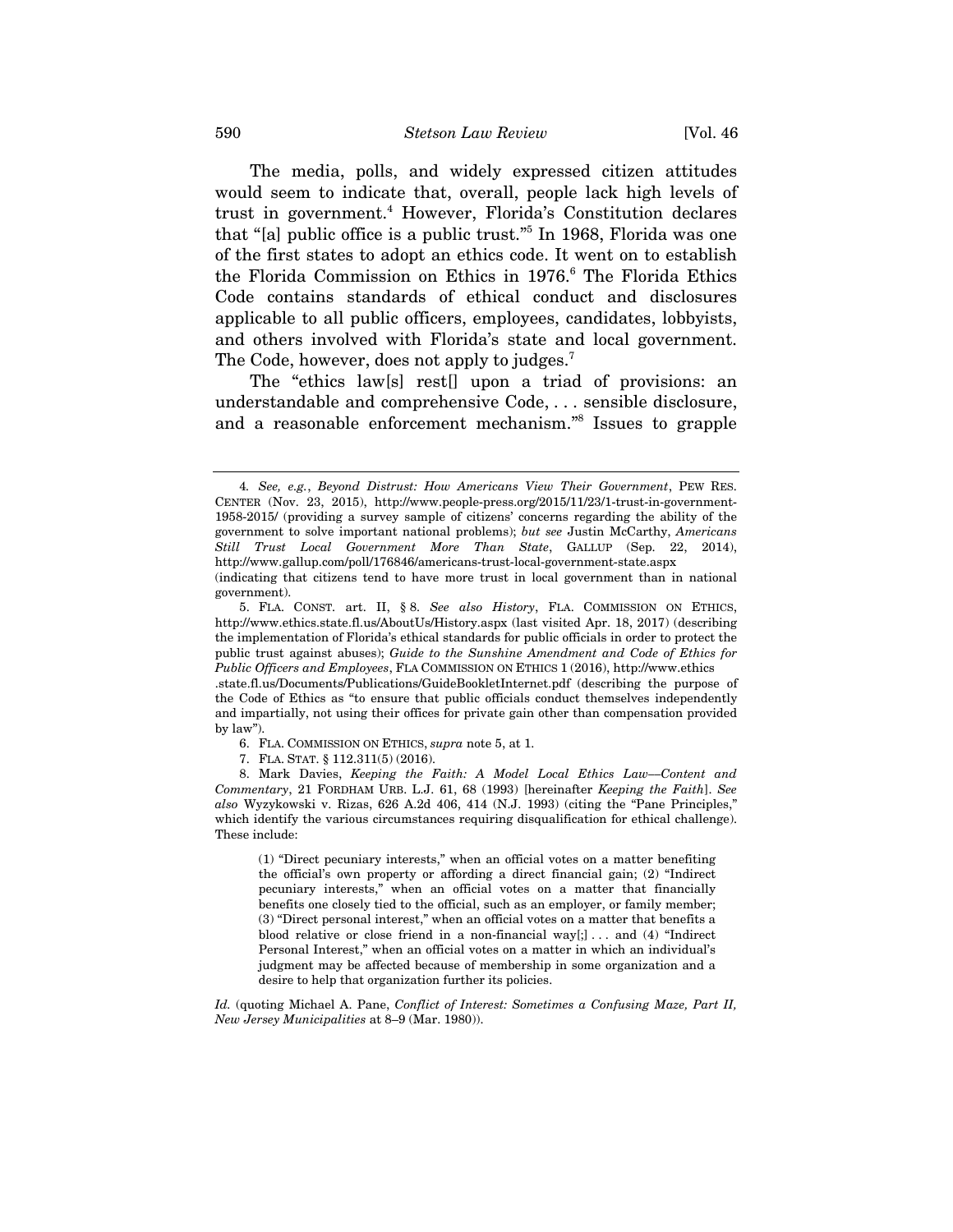with in government ethics include using public office for private gain; recusal, gifts; conflicts of interest; disclosure; political solicitation; improper influence of officials by private persons; outside employment; and revolving doors, which speaks to leaving a public-sector job and going into the private sector utilizing connections made in public service.<sup>9</sup> "Appearances and public perception play an enormously important role in the effectiveness of officials and in the well-being of their communities."10 Adding complexity to this situation is that conduct, which presents poor optics to the public, does not always violate any federal, state, or local ethics law––it simply fails to pass "the smell test."11 As one court noted, "Whether conspicuously or not, the co-mingling of business and legislative interests to date has resulted in a Darwinian hybrid where it is difficult to discern where the legislative responsibilities separate from . . . business responsibilities."12

The public legitimately expects public officials and employees to be impartial, responsible, honest, trustworthy, and independent of outside influence.13 Indeed, most public servants

<sup>9</sup>*. Keeping the Faith*, *supra* note 8, at 69–71; *see also* Vincent R. Johnson, *Ethics in Government at the Local Level*, 36 SETON HALL L. REV. 715, 728 (2006) (identifying a similar list of concerns to be addressed in an effective local government ethics code); Deborah Markowitz, *A Crisis in Confidence: Municipal Officials Under Fire*, 16 VT. L. REV. 579, 597 (1992) (listing a similar group of ethical concerns faced by municipal officials); Robert Wechsler, *Revolving Door Provisions in Local Government Ethics Codes*, CITYETHICS.ORG (Mar. 23, 2010), http://www.cityethics.org/content/revolving-doorprovisions-local-government-ethics-codes (discussing specific ethical issues involved in allowing public officials to move between the public and private sector).

<sup>10</sup>*. Keeping the Faith*, *supra* note 8, at 66; *see also* John M. Carbone, *Ethics: More Than Not Being Indicted*, N.J. LAW., December 2006, at 29 (stating that a public official, independently of his good intentions, will be judged by his acts).

<sup>11</sup>*. See, e.g.*, Patricia E. Salkin, *Ethics in Land Use: Using Ethical Allegations as a Sword Rather as a Shield*, 33 REAL EST. L.J. 100, 100–01 (2004) [hereinafter *Ethics in Land Use*] (discussing courts' findings of ethical misconduct in land use cases in which there has not been a particular violation of state or federal law); Patricia E. Salkin, *Ethics Allegations in Land Use Continue to Fill the Court Dockets*, 26 ZONING & PLAN. L. REP. 1, 1–3, 6–7 (Apr. 2003) (providing a sample of land use cases, some of which were decided by the courts upon considerations of appearance of improper ethical conduct); Patricia E. Salkin, *Municipal Ethics Remain A Hot Topic in Litigation: A 1999 Survey of Issues in Ethics for Municipal Lawyers*, 14 BYU J. PUB. L. 209, 210 (2000) (discussing legal ethics considerations for municipal lawyers, including the concept of "community standards," which have the potential to make conduct unacceptable behavior).

<sup>12</sup>*. Ethics in Land Use*, *supra* note 11, at 107.

 <sup>13. &</sup>quot;'Procedural fairness' is the ethical responsibility of municipal officials both to conduct proceedings and to fulfill their other duties with openness and objectivity and to treat all that come before them equally." Markowitz, *supra* note 9, at 603–04. It encompasses such things as "conflict[s] of interest . . . and discrimination." *Id.* at 604.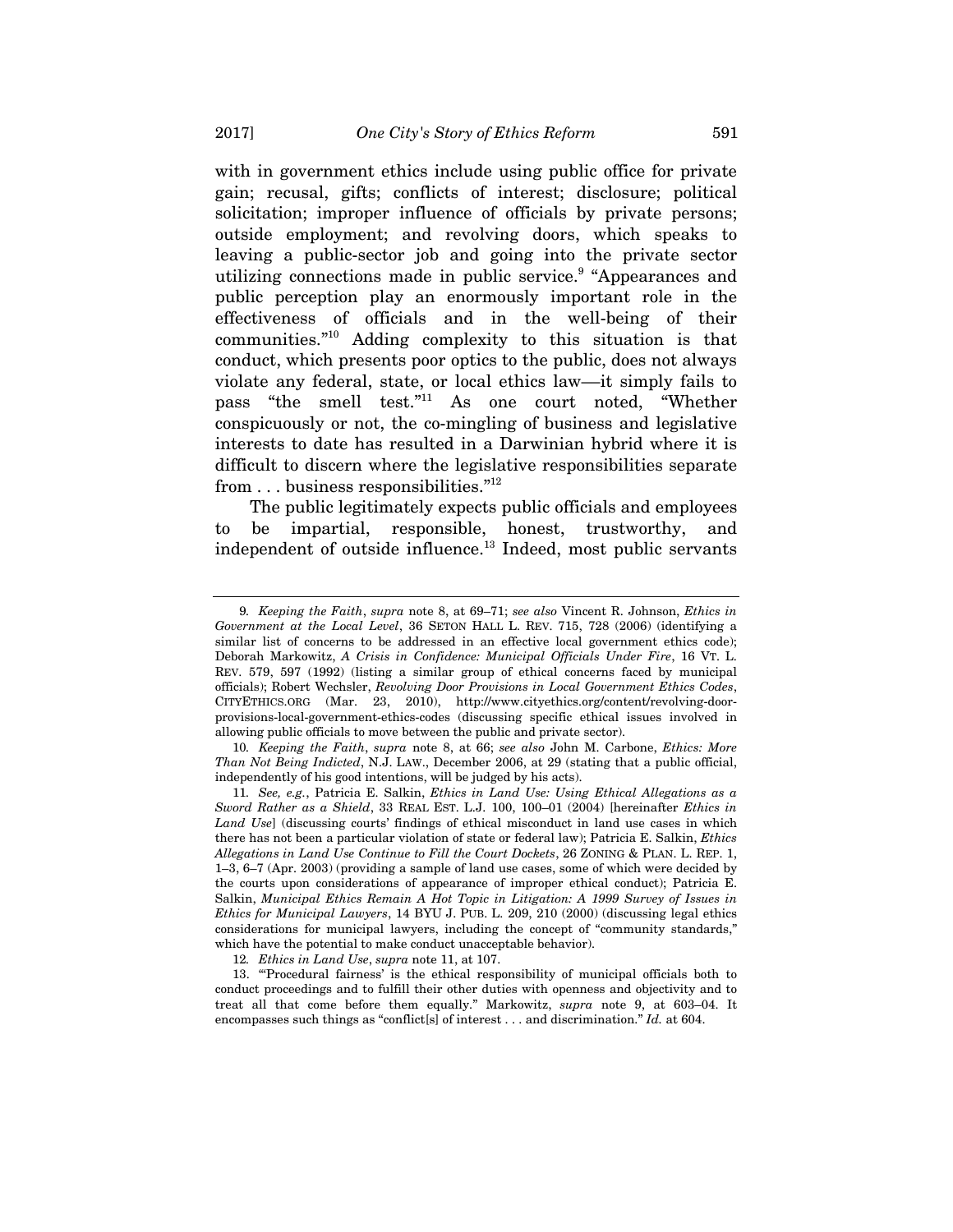display these characteristics.<sup>14</sup> "However, ... the very structure of some local government functions cause ethical conflicts for elected and appointed officials which exacerbates the difficulty of conducting assigned responsibilities [openly] and [equitably]."15 "[F]requent incidents of unethical behavior by municipal officials have a clear deleterious effect on the public's trust in local government."16 There is a strong argument that ethics in government should start at the local level because actions of local officials most directly impact citizens.<sup>17</sup> Additionally, many elected officials begin their careers at the local government level and if ethics are inculcated at the beginning of a career, chances increase that as the individual moves to a higher office, the high ethical standards will travel with them. Local governments must also strike a delicate balance between ensuring that ethical standards are followed, while simultaneously avoiding overly burdensome requirements that would cause hardship and possibly discourage good people from entering public service.18

Often, county or city ethics initiatives spring up after major corruption scandals.19 For example, in 2009, Palm Beach County was named the "Capital of Florida Corruption" by *Time* magazine.20 However, there are numerous other instances of

19*. See* Michael Josephson, *The Peculiar Concept of Ethics Laws*, CITY OF JACKSONVILLE, http://www.coj.net/departments/ethics-office/docs/the-peculiar-concept-ofethics-laws.aspx (last visited Apr. 18, 2017) ("Historically, legislative bodies have been reactive rather than proactive, doing only what they absolutely must. Thus, existing laws often are a hodgepodge of regulations designed to prevent reoccurrence of specific past improprieties. That's a big part of the problem.").

 20. Hector Florin, *Palm Beach: The New Capital of Florida Corruption*, TIME (Jan. 10, 2009), http://content.time.com/time/nation/article/0,8599,1870853,00.html. *See also*  Opinion Staff, *Does Palm Beach Still Deserve Moniker, 'Corruption County'?*, PALM BEACH POST, *available at* http://opinionzone.blog.palmbeachpost.com/2014/11/25/does-palmbeach-still-deserve-moniker-corruption-county/ (last updated Nov. 25, 2014) (discussing

 <sup>14.</sup> Mark Davies, *Governmental Ethics Laws: Myths and Mythos*, 40 N.Y.L. SCH. L. REV. 177, 178 (1995) [hereinafter *Governmental Ethics Laws*]; *see also* Patricia E. Salkin, *Failure to Articulate Clear Ethics Rules and Standards at the Local Level Continues to Haunt Local Land Use Decision Makers*, 43 URB. LAW. 757, 773 (2011) (recognizing that public servants for the most part act honestly and ethically, and discussing the need for clear ethical rules in land use to encourage this conduct).

 <sup>15.</sup> Douglas Larson, *A Model Ethical Code for Appointed Municipal Officials*, 9 HAMLINE J. PUB. L. & POL'Y 395, 395 (1989).

 <sup>16.</sup> Markowitz, *supra* note 9, at 605.

 <sup>17.</sup> Johnson, *supra* note 9, at 716–17.

<sup>18</sup>*. Id.* at 752–53. *See* FLA. STAT. § 112.311(2) (2016) (establishing that conflict of interest rules should be designed in a way not to unnecessarily prevent the hiring of those best qualified to serve as public servants); *Governmental Ethics Laws*, *supra* note 14, at 181 ("[E]thics regulations must encourage, not discourage, good citizens from serving in government. If they do not do that, they have failed and belong in the rubbish heap.").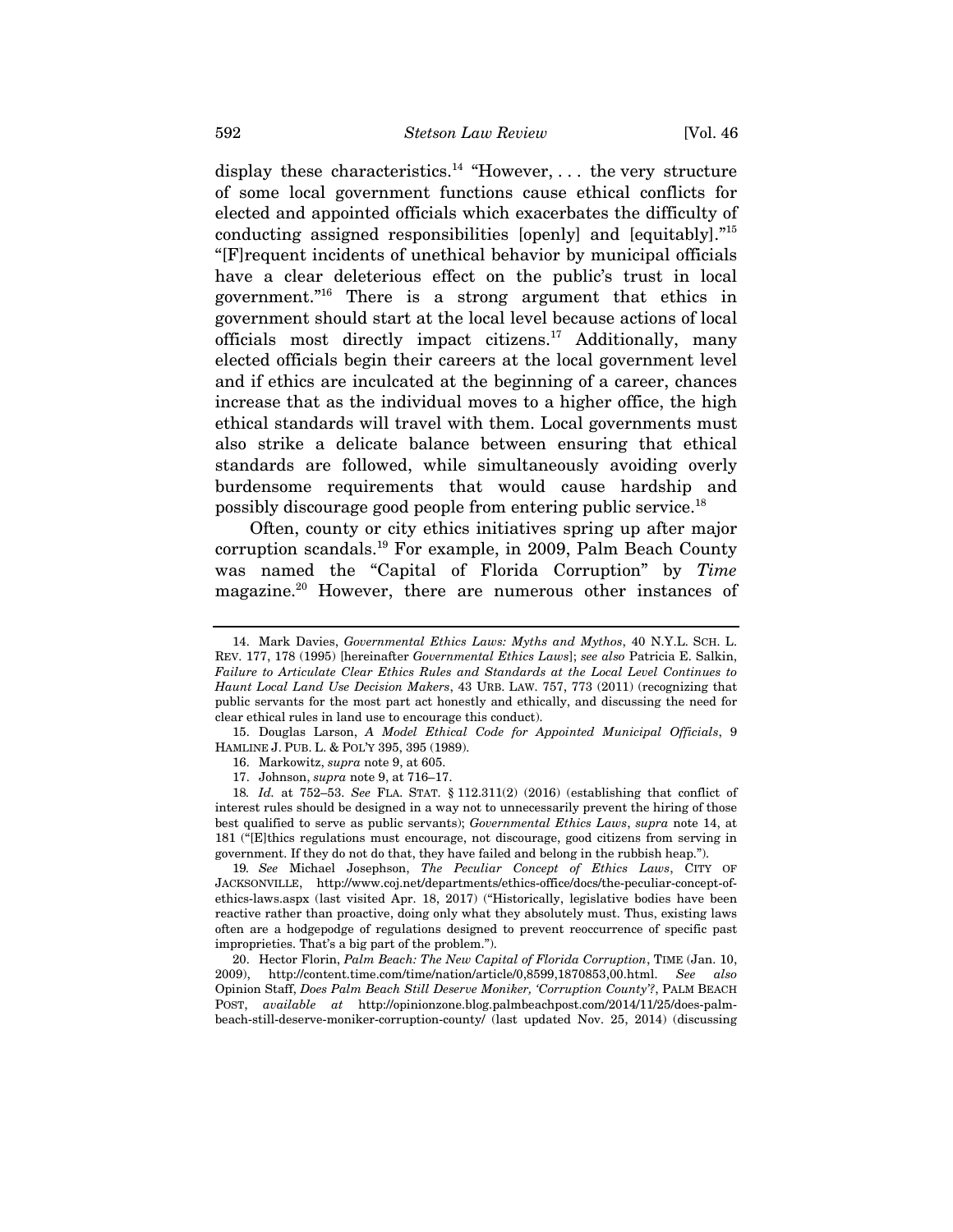corruption in Florida and other states dating back decades.<sup>21</sup> To address local concerns, counties and municipalities are permitted under the Florida Ethics Code to enact local ethics codes or ordinances that are stricter than the Florida Ethics Code.<sup>22</sup> Twelve counties have adopted ethics codes that are stricter than the state's ethics code.<sup>23</sup> The focus of the stricter codes and ordinances tends to be in the area of voting conflicts, gifts, and financial disclosures.<sup>24</sup>

Generally, county ethics boards come first and fold into their coverage participating municipalities. Tallahassee did not follow that pattern––there is no county ethics board covering or addressing Leon County where Tallahassee is located. So how did Tallahassee's rather unique structure come to pass? Part II of this Article sets the scene and describes how citizen perception of the ethical climate in Tallahassee came to a tipping point, which led to the formation of an Ethics Advisory Panel. Part III discusses the activities of the Ethics Advisory Panel and its findings. Part IV sets forth how the City Commission responded to the report. Part V relates to continued citizen engagement and

23*. Tough Choices: Florida Counties Bridge the Ethical Policy Gap*, LEROY COLLINS INST. 1, 2 (Nov. 2012), http://www.integrityflorida.org/wp-content/uploads/2013/03/

some of the problems with the structure of the Palm Beach County Commission created to combat corruption in the City); OFFICE OF PROGRAM POLICY ANALYSIS & GOVERNMENT ACCOUNTABILITY, PALM BEACH COUNTY COMMISSION ON ETHICS WAS CREATED USING SEVERAL BEST PRACTICES; SOME PROCESSES COULD BE ENHANCED, REP. NO. 13–10, at 1 (Fla. 2013) (providing a review of the Palm Beach County Commission on Ethics, which emerged out of recommendations from a May 2009 grand jury created to propose changes to provide oversight, transparency, and accountability for county and municipal government); *Comm'n on Ethics E-Book*, PALM BEACH CNTY. COMMISSION ON ETHICS, www.palmbeachcountyethics.com/pdf/Ethics\_eBook.pdf. (last visited Apr. 18, 2017) (providing an overview of the Palm Beach County Commission ethics program).

<sup>21</sup>*. See, e.g.*, Selwyn Raab, *Inspectors Seized in Wide Extortion from Restaurants*, N.Y. TIMES, Mar. 25, 1988, at A1 (reporting that "[t]wenty-eight . . . health inspectors . . . were charged . . . with extorting hundreds of thousands of dollars from restaurants by threatening to close them or to cite them for sanitation violations"); *see also* Markowitz, *supra* note 9, at 579–80 (citing different examples of unethical conduct by state officials around the country).

<sup>22</sup>*. See* FLA. STAT. § 112.326 (2016) ("Nothing in this act shall prohibit the governing body of any political subdivision, . . . from imposing upon its own officers and employees additional or more stringent standards of conduct and disclosure requirements than those specified in this part . . . .").

Integrity\_Florida\_and\_LeRoy-Collins-Institute-Tough-Choices-Florida-Counties-Bridgethe-Ethics-Policy-Gap-11.29.12.pdf. These counties include Broward, Clay, Duval, Escambia, Indian River, Lake, Miami-Dade, Orange, Palm Beach, Sarasota, Seminole, and St. Johns. *Id.*

<sup>24</sup>*. Id.* at 2, 5, 9–10, 13–14.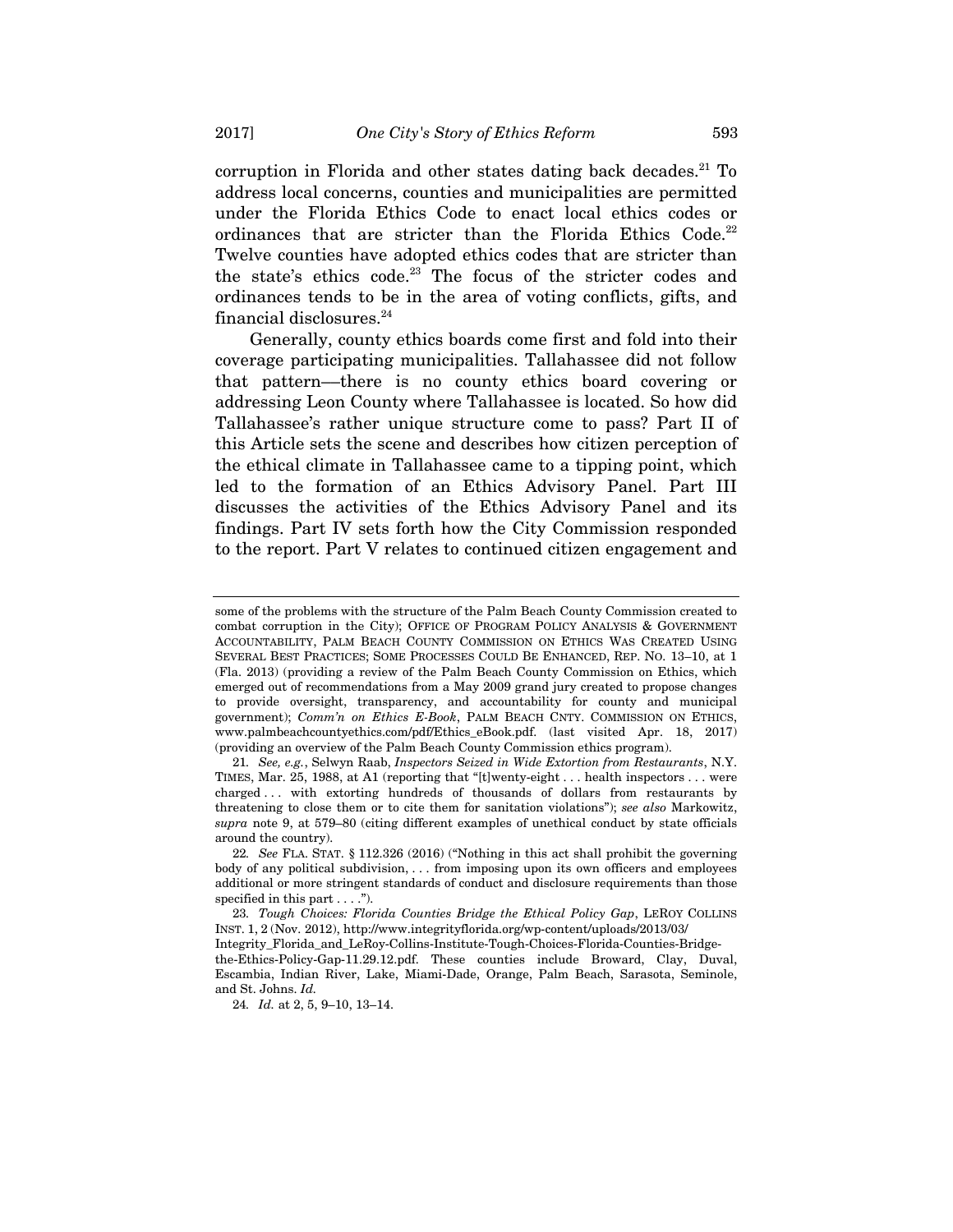activism on ethics reform, which ultimately led to the formation and activities of Tallahassee's Independent Ethics Board. Part VI serves to give an overview of the Independent Ethics Board's progress during its first eighteen months. Finally, Part VII covers lessons learned and recommendations for other municipalities seeking to implement or enhance their ethics compliance programs.

# *II. BACKDROP FOR CHANGE: CLIMATE AND CONTROVERSIAL VOTES*

Tallahassee internally audited its ethics program in 2008 and determined that "the City's ethics program indicated that the program includes many of the components recommended for a strong ethics and compliance program."25 The audit also found that the program was working effectively to encourage ethical behavior.26 Suggestions included:

- Centralizing resources and directing employees where to obtain ethics assistance;
- Asking employees during department meetings to share ethical dilemmas and how they handled them;
- Cultivating an atmosphere where violation reporting is encouraged and retaliation for reporting is discouraged;
- Improving identification and notification of those required to file ethics disclosure forms.<sup>27</sup>

Of most concern was the lack of a central point of contact on ethics matters. Employees generally relied on the City Attorney's office or supervisors to guide them.28 However, this structure had arguably served the City well. From 2002–2012, eleven complaints against City officials had been filed with the Florida

 <sup>25.</sup> Sam M. McCall, *Audit of the City's Ethics Program, Audit Report # 0912*, CITY OF TALLAHASSEE, intro page (Apr. 9, 2009), https://www.talgov.com/Uploads/Public/ Documents/auditing/pdf/0912-ethics.pdf.

<sup>26</sup>*. Id.* at 1. The City of Tallahassee had a comprehensive ethics and character course for employees. Employees are required to think beyond what the law requires by keeping things like discretion, justice, alertness, tolerance, boldness, responsibility, cautiousness, and wisdom.

<sup>27</sup>*. Id.* at intro page.

<sup>28</sup>*. Id.* at 37–38.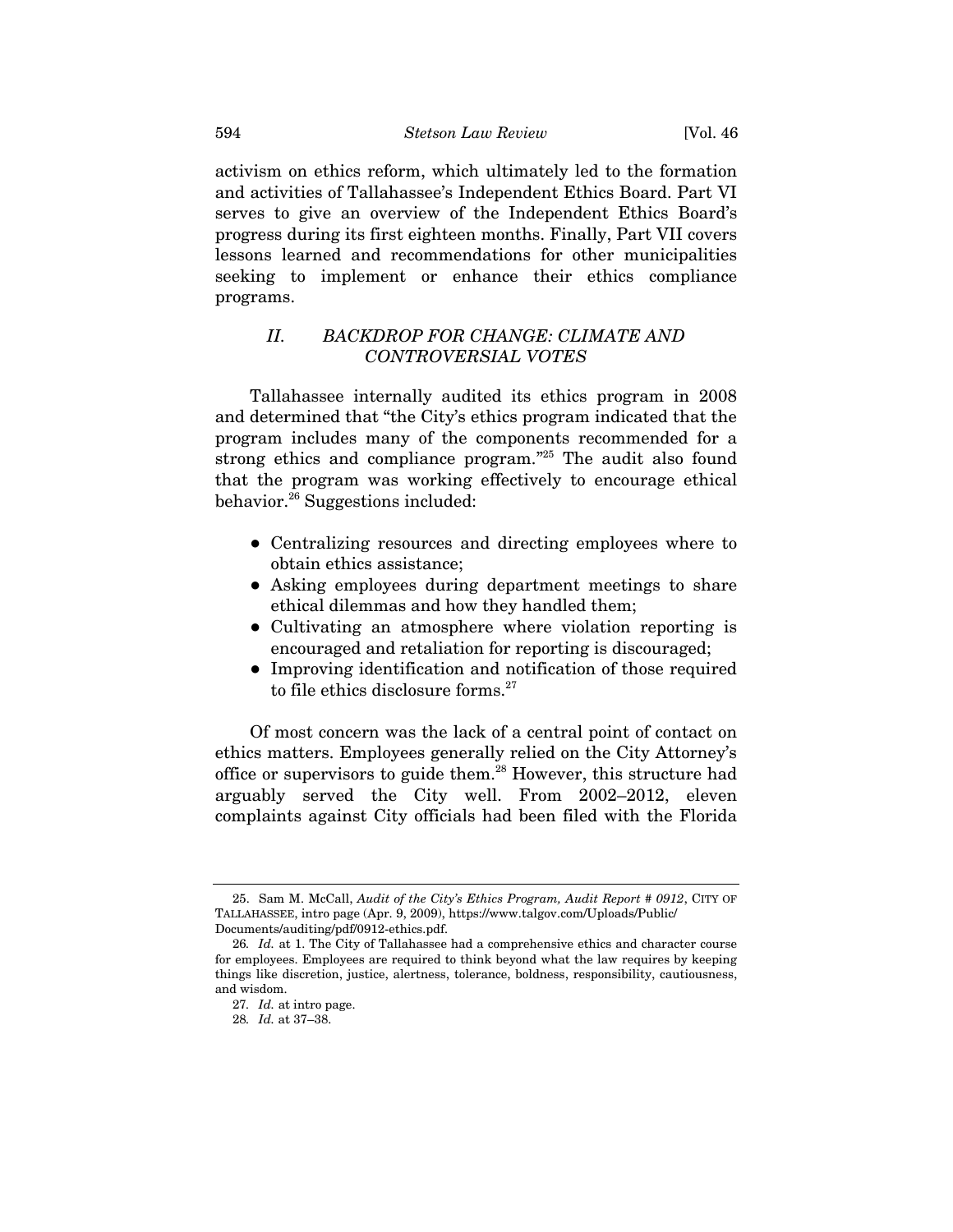Commission on Ethics.29 In no case was it found that a violation was committed by an elected official. Additionally, no elected official in Tallahassee has ever been arrested for a criminal act.<sup>30</sup> Against this rather benign history, what tipped the balance?

Mayor John Marks was first elected in 2003 and served three terms—making him Tallahassee's longest serving mayor.<sup>31</sup> The incumbent Democratic Mayor was challenged in 2010 by a Republican opponent.<sup>32</sup> Amid the economic downturn in Tallahassee, the election produced acrimony and increased scrutiny of elected officials.<sup>33</sup> The Mayor won a third term in August 2010.34 However, acrimony continued. City Hall critics then focused on the past, 2007 and 2008, when Mayor Marks voted four times on matters involving a company represented by his law firm.<sup>35</sup> Then, on September 15, 2010, Mayor Marks voted to approve a \$1.2 million federal grant involving the City and grant partners Alliance for Digital Equality ("ADE")<sup>36</sup> and the Go Beyond Foundation, while he was a paid member of ADE's board of advisors.<sup>37</sup>

Some citizens were critical of these votes and actions.<sup>38</sup> One particularly vocal citizen, who unsuccessfully ran for City Commission, habitually came to City Commission meetings and

37. Burlew, *supra* note 35.

 <sup>29.</sup> Ethics Advisory Panel, *Regular Meeting Minutes*, at 5 (May 30, 2013), *available at* http://www.talgov.com/Uploads/Public/Documents/treasurer/pdf/eap/130530-eap-min.pdf. 30*. Id.*

 <sup>31.</sup> City of Tallahassee, *Celebration Planned to Say Farewell and Thank You to Mayor John Marks*, TALLAHASSEE DEMOCRAT (Oct. 18, 2014, 9:22 PM), http://www.tallahassee .com/story/life/chronicle/2014/10/18/celebration-planned-say-farewell-thank-mayor-johnmarks/17527875/.

 <sup>32.</sup> Matthew Isbell, *The Spectacular Self-Destruction of Steve Stewart*, MCI MAPS (Sep. 13, 2014), http://mcimaps.com/the-spectacular-self-destruction-of-steve-stewart/. 33*. Id.*

 <sup>34.</sup> Liza Park, *John Marks Captures Third Term as Tallahassee Mayor*, WCTV (Aug. 25, 2010, 7:16 AM), http://www.wctv.tv/home/headlines/101446819.html?site=mobile.

 <sup>35.</sup> Jeff Burlew, *Settlement Unlikely as Court Date Nears in Mayor Marks Case*, TALLAHASSEE DEMOCRAT: STAFF BLOGS (Sep. 12, 2012), http://blogs.tallahassee.com/ settlement-unlikely-as-mayor-marks-court-date-nears/; *see also* Lanetra Bennett, *More Ethics Complaints Filed Against Tallahassee Mayor*, WCTV (May 24, 2011, 5:54 PM), http://www.wctv.tv/home/headlines/Two\_Ethics\_Complaints\_Filed\_Against\_Tallahassee\_ Mayor\_120677539.html.

 <sup>36.</sup> James Taylor, *Tallahassee Mayor Verbally Attacks Citizen Who Filed Ethics Charges*, MEDIA TRACKERS (June 28, 2012), http://mediatrackers.org/florida/2012/06/28/ tallahassee-mayor-verbally-attacks-citizen-who-filed-ethics-charges.

 <sup>38.</sup> Sean Rossman, *City Commission Gets Rid of 'Kill Switch*,*'* TALLAHASSEE DEMOCRAT (July 3, 2014, 11:16 AM ET), http://www.tallahassee.com/story/news/local/ 2014/07/02/city-commission-gets-rid-of-kill-switch/12116797/.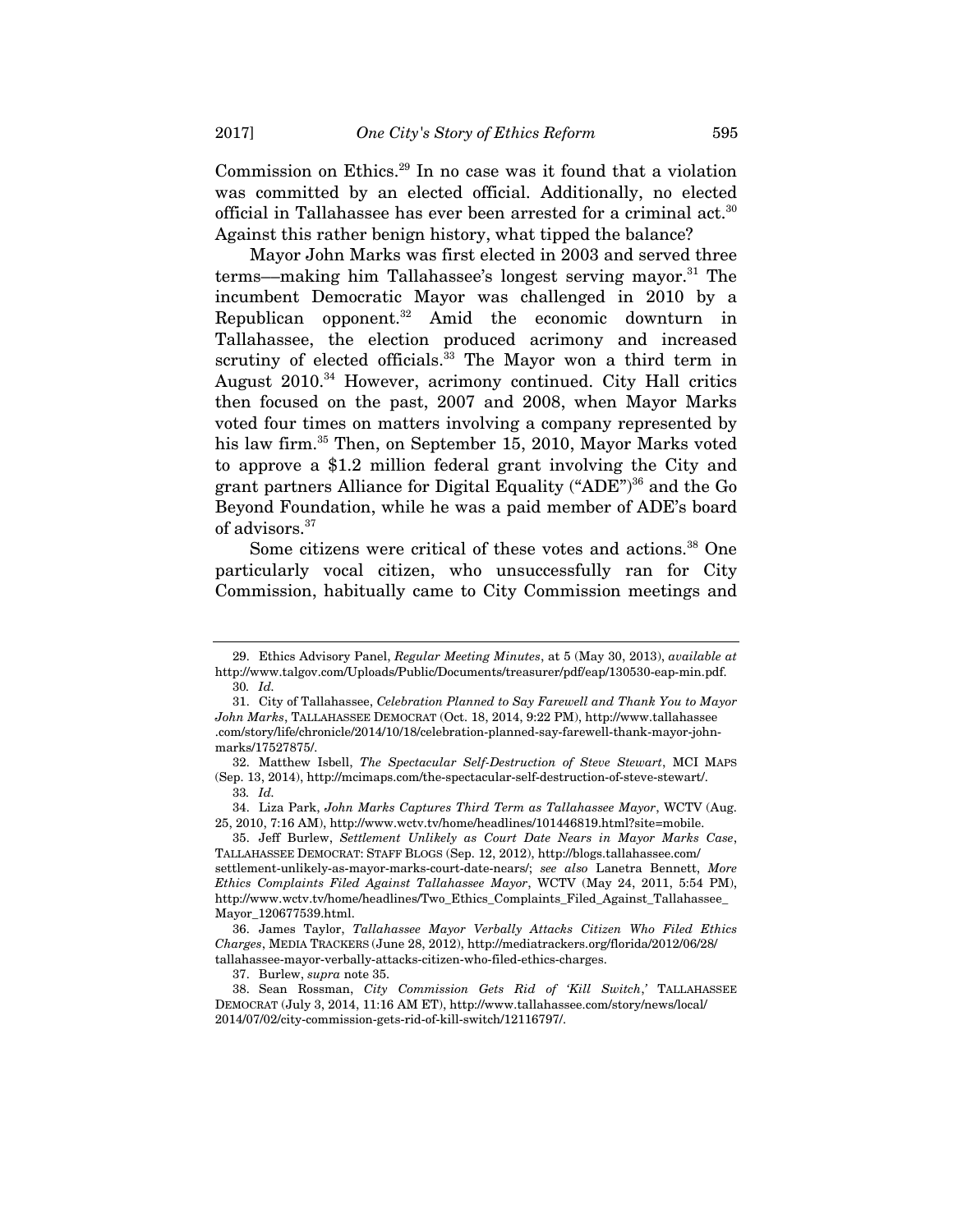was highly critical of the Mayor, other commissioners, and City staff.39 The comments became so inflammatory a kill switch was installed in the Commission chamber microphone used during public comment, but after outcry about that practice, it was quickly discontinued.40 This same citizen filed multiple complaints with the Florida Commission on Ethics based upon the Mayor's votes in 2007, 2008, and 2010 to approve the City of Tallahassee's participation in the Federal Broadband Technology Opportunity Program in partnership with the ADE, and his votes on matters that inured to the gain of a company that was a client of his law firm.41 The Florida Commission on Ethics ultimately exonerated Mayor Marks on all complaints.<sup>42</sup>

However, on September 19, 2012, in spite of the Mayor's exoneration and amid additional criticism from members of the public, "the City Commission authorized the creation of a citizen's Ethics Advisory Panel to 'examine the existing policies, procedures and practices relating to ethics, financial disclosure and transparency' of the City of Tallahassee and where appropriate to make recommendations for improvements."43 "On November 7, 2012, drawing from a pool of interested citizens who were willing to serve, the City Commission appointed a nine member Panel."44 It was asked to prepare and submit a report to the City Commission by April 1, 2013.45

#### *III. PANEL MEETINGS AND FINDINGS*

The Ethics Advisory Panel ("Panel") conducted its first meeting on November 8, 2012.<sup>46</sup> The Panel then held eighteen

 <sup>39.</sup> Isbell, *supra* note 32.

 <sup>40.</sup> Rossman, *supra* note 38.

<sup>41</sup>*. See* Final Order at background, disposition, *In re John Marks* (Jan. 25, 2013) (No. 13-004), http://www.ethics.state.fl.us/Documents/Orders/2011/11-053fo.html (explaining how it was alleged that "Respondent voted to approve the City of Tallahassee's participation in the Federal Broadband Technology Opportunity Program in partnership with the Alliance for Digital Equality, a business entity for which the Respondent served in a compensated position, and that he voted on matters which inured to the gain of Honeywell, a principal by which the Respondent was retained").

<sup>42</sup>*. Id.*

<sup>43.</sup> Ethics Advisory Panel, *Report of Recommendations*, CITY OF TALLAHASSEE (July 10, 2013), *available at* https://www.talgov.com/uploads/public/documents/treasurer/pdf/ eap/eap-final-report.pdf [hereinafter 2013 *Report of Recommendations*].

<sup>44</sup>*. Id.*

<sup>45</sup>*. Id.* at 9.

<sup>46</sup>*. Id.* at Exhibit A.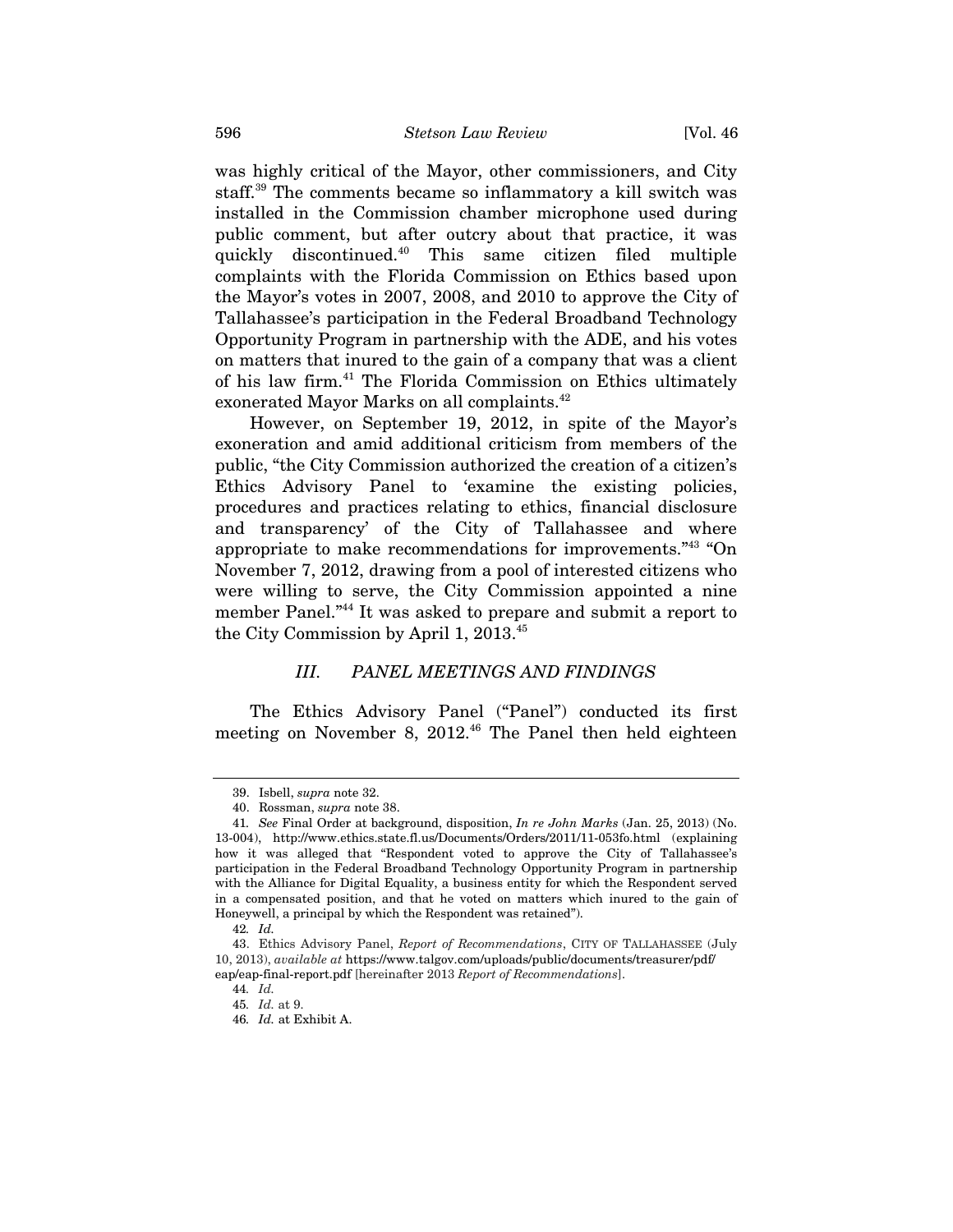meetings in eight months, including two public hearings. $47$  The first public hearing allowed citizens to suggest a direction for the Panel.48 During this first public hearing, a citizen proposed establishing a local city ethics commission, with members appointed by various community organizations.<sup>49</sup> "The Panel discussed whether there was a need for an independent body to respond to ethics complaints."50 The Panel did not ultimately recommend a city ethics commission.<sup>51</sup> The second public hearing was to gauge public reaction to the Panel's proposals before the recommendations were finalized.

The Panel's stated Mission was

to review matters of ethics in view of best practices as they affect Elected Officials and City staff. The purpose of this review is to evaluate existing City policies and procedures, seeking to ensure that policies are adequate to serve their purpose, understood by those who are to abide by them, and accessible to the public. The Panel will recommend improvements to the City Commission for consideration and action addressing, but not limited to, a Code of Ethics, financial disclosure, and transparency.52

The Chair and board members commented that the actions of the Panel were not in any way related to allegations against the Mayor, and the Panel instead focused on improving an alreadystrong ethical foundation and culture within the City government.53 The Ethics Advisory Panel Chair, Martha W. Barnett, ultimately thanked the City Commission "for its foresight in making ethics a continuing priority for the City of Tallahassee. The Panel had the luxury of addressing these issues during a period of stability, unlike some local governments that have had to act in a time of crisis."54

<sup>47</sup>*. Id.* at 4.

<sup>48</sup>*. Id.*  49*. Id.* at 9.

<sup>50</sup>*. Id.* 

<sup>51</sup>*. Id.* at 10.

<sup>52</sup>*. Id.* at title page.

 <sup>53.</sup> City Ethics Board, *Special Meeting Minutes*, CITY OF TALLAHASSEE (Nov. 20, 2013), *available at* http://www.talgov.com/Uploads/Public/Documents/ethics/131120.pdf [hereinafter Nov. 20, 2013 *Special Meeting*].

 <sup>54. 2013</sup> *Report of Recommendations*, *supra* note 43, at 2.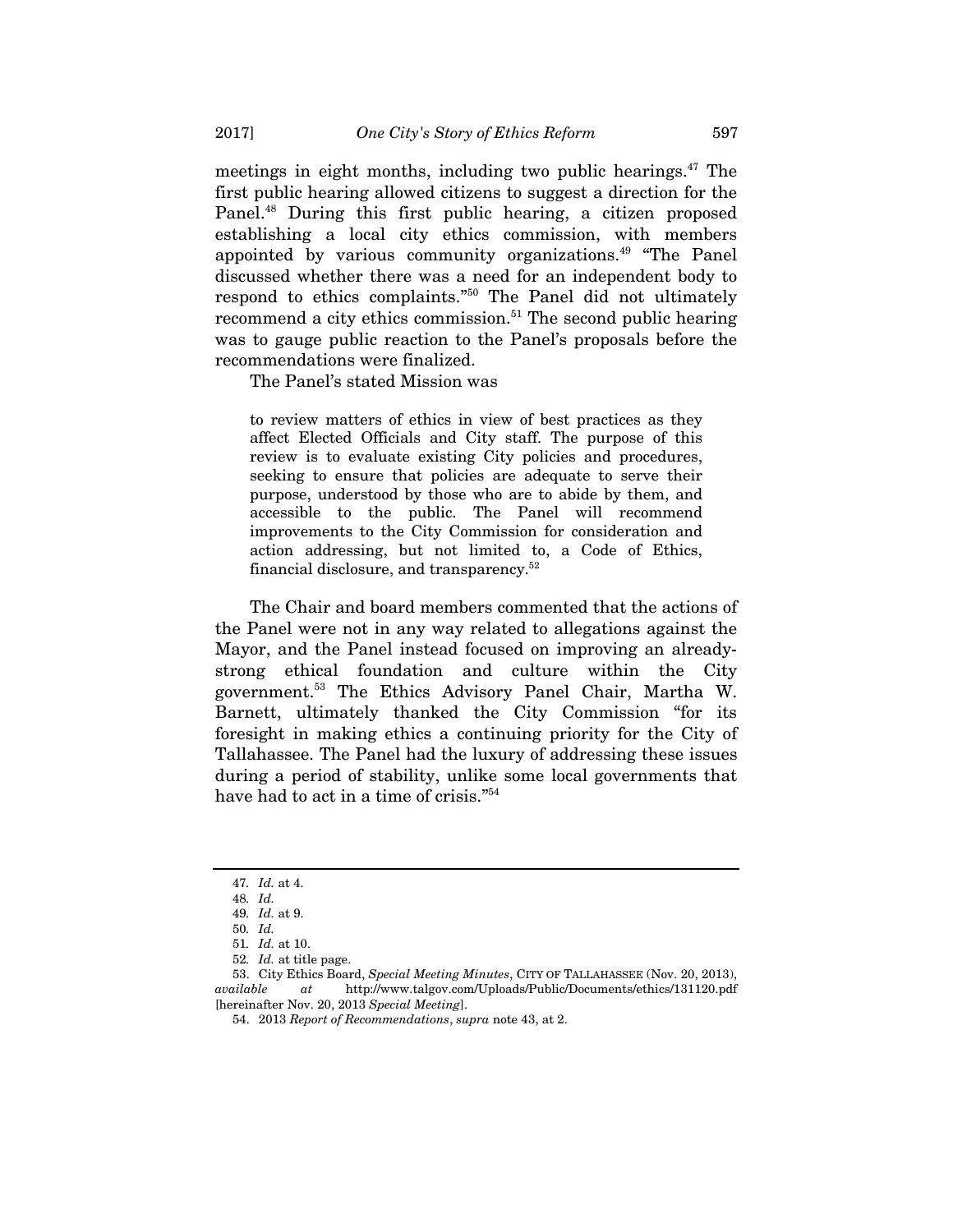The Report examined the City's Code of Ethics, oversight, training, complaint reporting procedures, financial disclosures, voting conflicts, procurement policy, lobbyist registration, campaign finance, and revolving doors. The Panel reviewed numerous documents<sup>55</sup> and heard from numerous speakers.<sup>56</sup> The key preliminary recommendations of the Ethics Advisory Panel included:

• Rename and promote an existing hotline as an Ethics and Fraud Hotline to make it easy for citizens and employees to share potential concerns $[$ ; $]$ <sup>57</sup>

● Establish a "one-stop shop" of ethics information on the City's website to promote additional transparency and easy access to information $[$ ; $]$ <sup>58</sup>

● Maintain the existing financial disclosure requirements for employees, appointed officials and advisory boards $[$ ; $]$ <sup>59</sup>

• Identify a way for elected leaders to disclose additional information beyond State-mandated disclosure, such as membership on boards, land ownership, $60$  and business relationships with current or prospective City vendors or  $employees$ ;] $61$ 

● Eliminate awarding points to vendors in the bid process for making charitable contributions $[$ ; $]$ <sup>62</sup>

• Strengthen the City's lobbyist registration ordinance, including fines and penalties for noncompliance $[;]^{63}$ 

• Adopt an ordinance similar to (or with reference to) State law, but which requires Elected Officials to abstain from voting if, under a duty of 'reasonable inquiry,' the Official knew or should likely have known that the measure would inure to his or her special private gain or loss[; and] $^{64}$ 

<sup>55</sup>*. Id.* at Exhibit B.

<sup>56.</sup> Speakers included the City Attorney; the City Manager; the Executive Director of Integrity Florida; the City Auditor; Mr. Talbot "Sandy" D'Alemberte, President Emeritus of Florida State University; and Mr. Phil Claypool, former Executive Director of the Florida Commission on Ethics. *Id.* at Exhibit A.

 <sup>57.</sup> *Ethics Panel Seeks Citizen Comments*, CITY OF TALLAHASSEE (May 24, 2013) (on file with *Stetson Law Review*).

 <sup>58.</sup> *Id.*

 <sup>59.</sup> *Id.*

 <sup>60. &</sup>quot;It is not uncommon for allegations of conflicts to arise where a board member or other public official lives in close proximity to the parcel or area subject to review or action." Salkin, *supra* note 14, at 765.

 <sup>61.</sup> *Ethics Panel Seeks Citizen Comments*, *supra* note 57.

 <sup>62.</sup> *Id.*

 <sup>63.</sup> *Id.*

 <sup>64. 2013</sup> *Report of Recommendations*, *supra* note 43, at 13. More specifically, once an elected official declares a conflict under the above requirement, the official shall not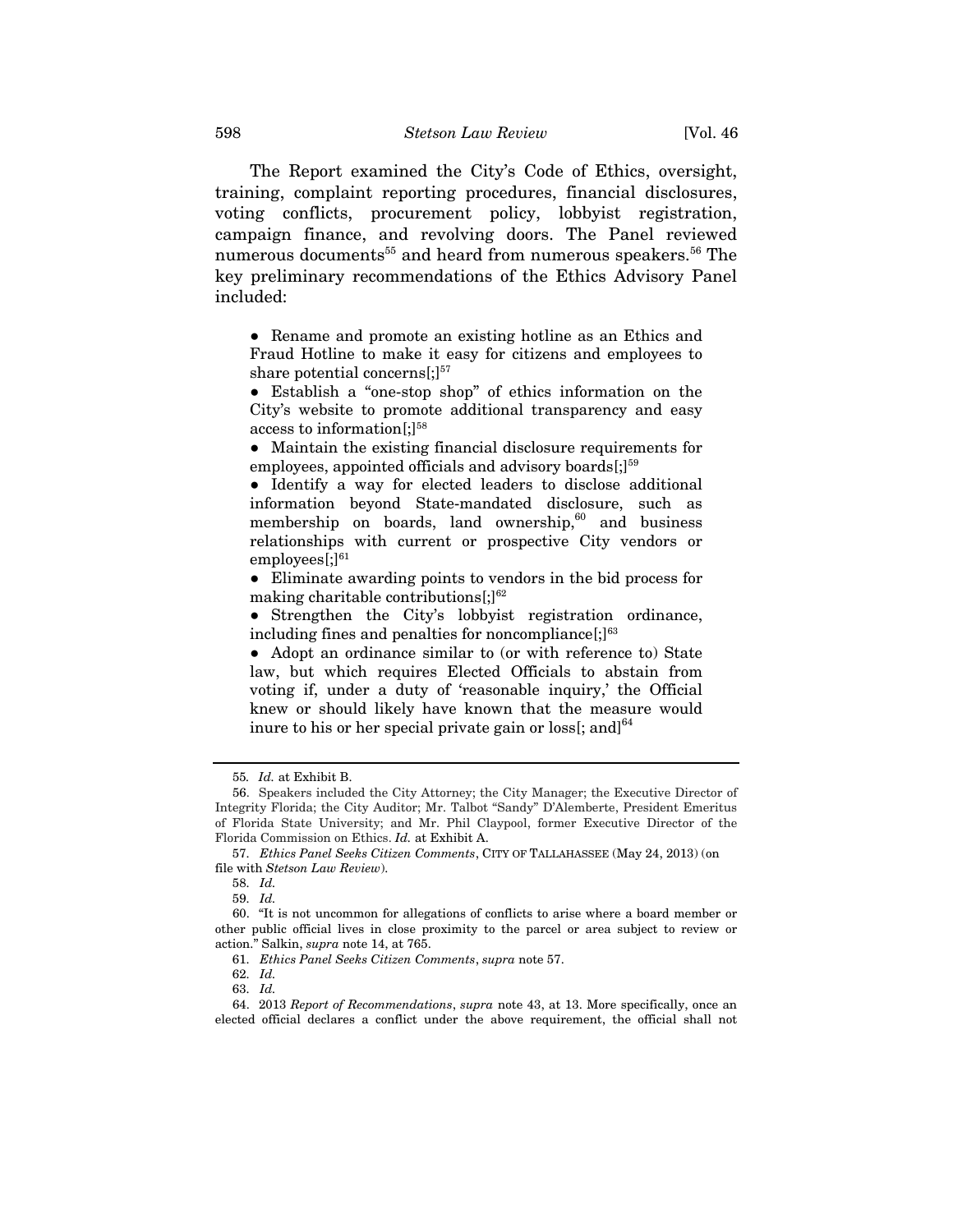● Prohibit elected and appointed officials from appearing before the City Commission as a paid employee or representative for two years after their term ends.<sup>65</sup>

All recommendations of the Panel were accepted unanimously, with the exception of the oversight authority.<sup>66</sup> The majority of the Panel members agreed, after reviewing emerging best practices from other progressive communities, the trend was the creation of an ethics officer. $67$  However, some members believed an ethics officer should be an appointed official, while others felt this officer needed to report to an individual or individuals other than the City Commission.<sup>68</sup> Some Panel members noted that any ethics officer could not be totally independent because the ethics officer would be a City employee.69 However, the Chair pointed out that the Ethics Officer's independence would stem largely from transparency and public involvement, and the public's knowledge of what was occurring within the government.<sup>70</sup> It was envisioned that the Ethics Officer could serve as an advisor to the elected officials regarding ethical issues, augment the advice officials currently received from the City Attorney, provide advice to employees, establish standards, create a collection of case studies or examples for training purposes, function as ombudsman to the community, monitor the fraud/abuse hotline, provide whistleblower protection, and conduct an annual ethics assessment.71 The Panel was unanimous in its vote to establish

engage in discussion about the measure and leave the chambers until the item is concluded. They would also continue to follow the statutory requirement that an elected official with a voting conflict on the day of the vote must abstain from voting. It was also suggested that a requirement that an elected official must declare a voting conflict and abstain from voting due to a business relationship which existed at any time when said relationship personally involved the elected official and specifically involved the item under consideration. If there is no special private gain or loss and the elected official was not personally involved in the item under consideration, but the official had a past business relationship with a person or company identified in an agenda item within the past three years, the elected official may participate and vote, but the relationship shall be disclosed at the time the measure is presented and prior to any vote being cast. *Id.* 

<sup>65</sup>*. Ethics Panel Seeks Citizen Comments*, *supra* note 57.

 <sup>66. 2013</sup> *Report of Recommendations*, *supra* note 43, at 4.

<sup>67</sup>*. Id.* at 8–9.

<sup>68</sup>*. Id.*

<sup>69</sup>*. Id.* at 4–5.

 <sup>70.</sup> Ethics Advisory Panel, *Regular Meeting Minutes*, CITY OF TALLAHASSEE 8 (Apr. 18, 2013), http://www.talgov.com/Uploads/Public/Documents/ethics/130418.pdf.

<sup>71</sup>*. Id.*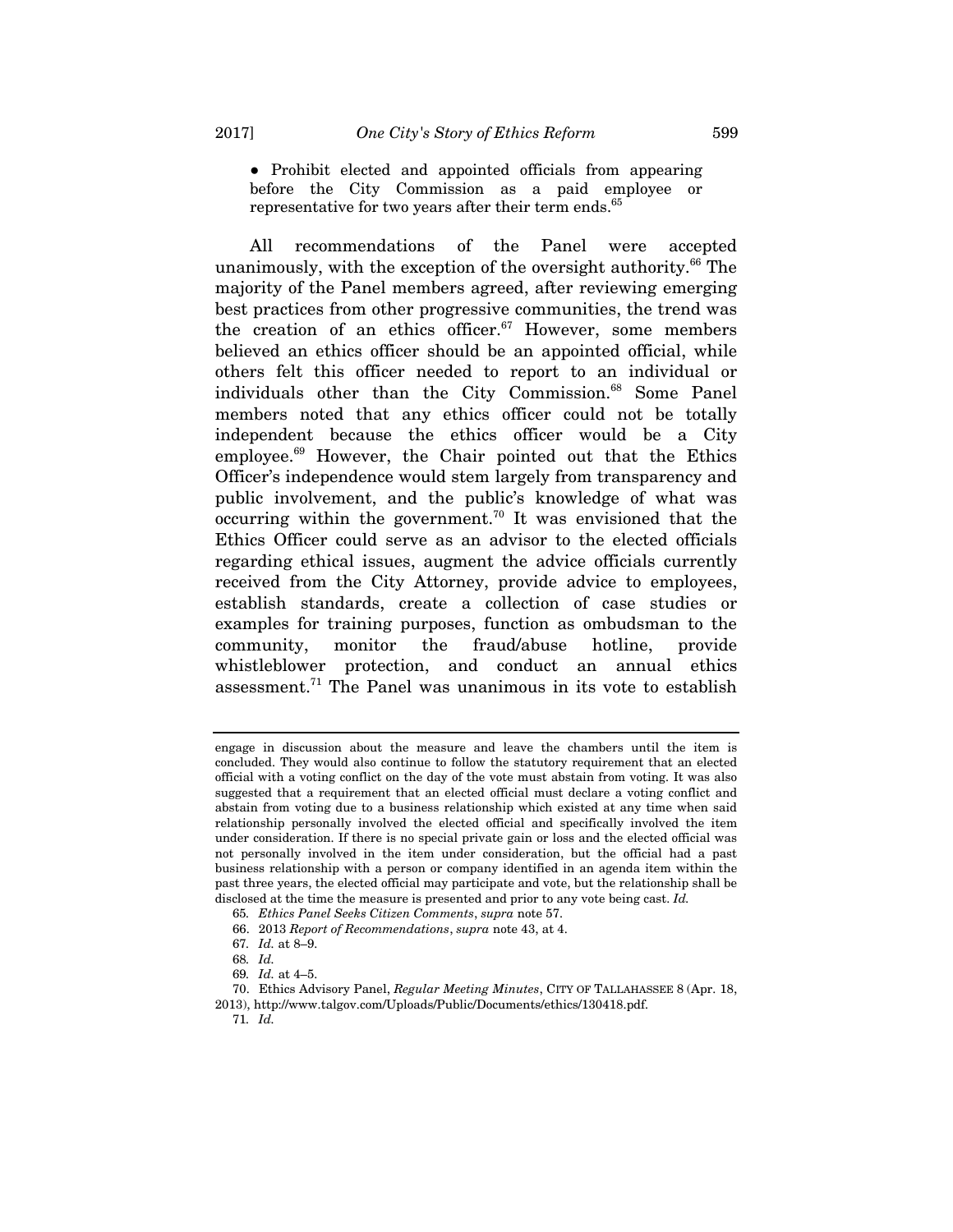an ethics officer and stressed that it was up to the will of the City Commission to determine the specifics of the position.<sup>72</sup> Many citizens appearing at meetings wanted an independent ethics officer reporting to a board.73 However, the Panel did not recommend an independent board.74 "The Panel officially adopted this Report and Recommendations to the City Commission on June 26, 2013."75

#### *IV. COMMISSION ACTION*

The City Commission accepted the final Panel report on July 10, 2013. Subsequently, two separate City Commission workshops were held. The first workshop occurred on November 20, 2013, and over half of the Panel's recommendations were approved and adopted. However, at the outset, Mayor Marks indicated that the Panel's process was "'a solution in search of a problem,'" and that none of the allegations against him were substantiated.76 In contrast, another Commissioner indicated that the Panel's purpose was the pursuit of the best local government operation possible, and not aimed at any particular individual.<sup>77</sup>

The City Commission unanimously accepted the recommendation to adopt a formal, centralized, and comprehensive Code of Ethics that is easily accessible to citizens and includes reference to state law, city code, and policy provisions. They also agreed to incorporate a preamble, which states:

<sup>72</sup>*. Id.* at 5.

 <sup>73.</sup> Ethics Advisory Panel, *Town Hall Meeting Minutes*, CITY OF TALLAHASSEE (Jan. 10, 2013), http://www.talgov.com/uploads/public/documents/treasurer/pdf/eap/130110-eapmin.pdf.

 <sup>74. 2013</sup> *Report of Recommendations*, *supra* note 43, at 4.

<sup>75</sup>*. Id.*

 <sup>76.</sup> Nov. 20, 2013 *Special Meeting*, *supra* note 53, at 7. Mayor Marks was not alone in his assessment. Member of the Ethics Advisory Panel and pastor of First Presbyterian Church in Tallahassee, Brant Copeland, later said that the Panel was "impressed with the ethics in city government, by the amount of training in ethics, by the level of ethics found throughout city government . . . . [They] found no smoking gun. There was no ethics problem in city government." Gerald Ensley, *Ethics Proposal is Wrong and Unnecessary*, TALLAHASSEE DEMOCRAT (Oct. 24, 2014, 12:30 PM ET), http://www.tallahassee.com/story/ opinion/columnists/ensley/2014/10/24/gerald-ensley-ethics-proposal-wrong-unnecessary/ 17833971/ (internal quotation marks omitted).

 <sup>77.</sup> Nov. 20, 2013 *Special Meeting*, *supra* note 53, at 19.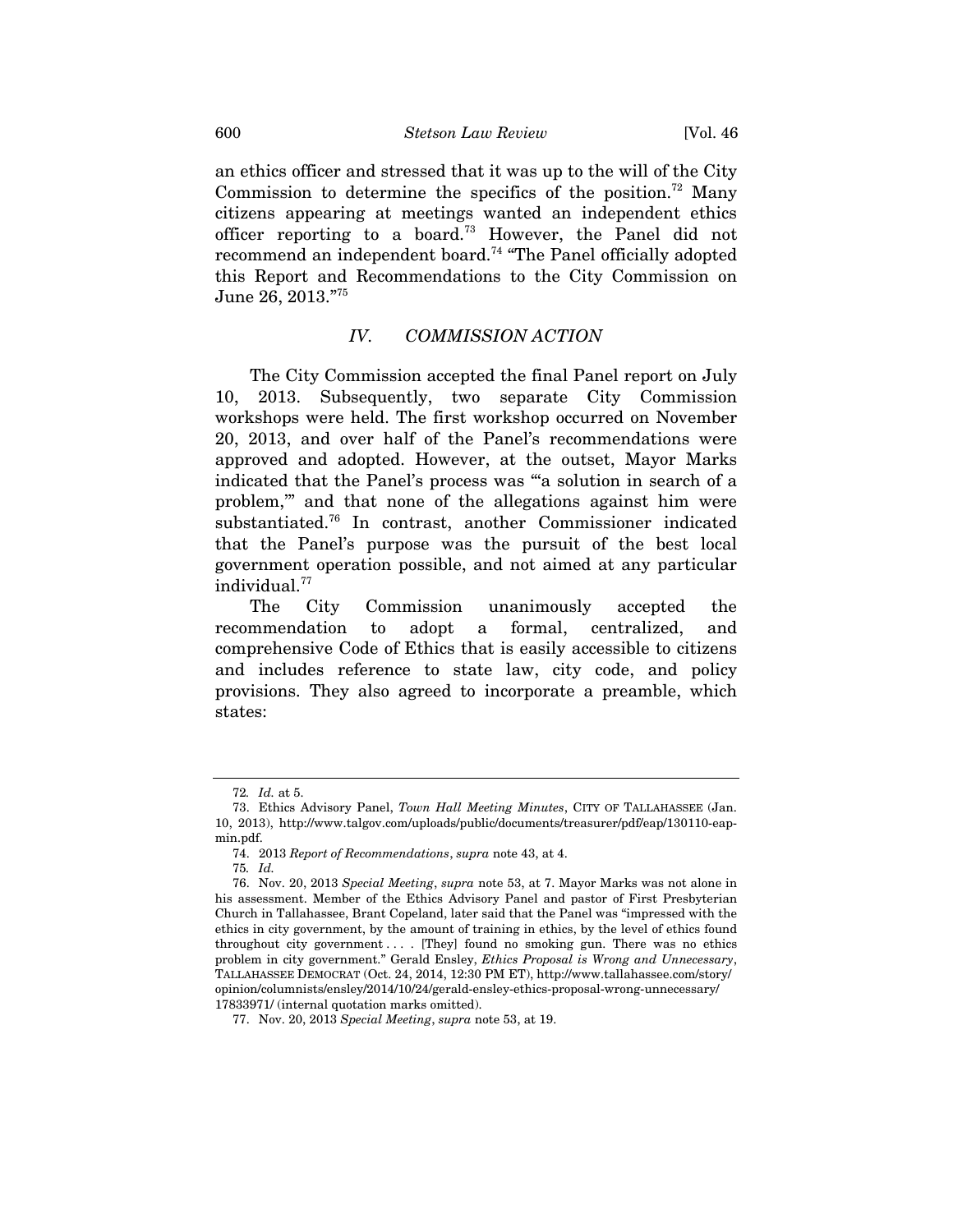Whereas the citizens of Tallahassee have determined that they will be best served by adopting a municipal form of local government; and whereas the citizens have vested in the public officials and employees of that municipal government the responsibility and trust for operating that government for the benefit of its citizens; and whereas those citizens are entitled to a government that is open, ethical, responsive and accountable to the highest degree possible; now, therefore, the following ethics code is adopted[.]78

The Commission also unanimously agreed to require all officials and employees to swear an Oath of Office, as follows:

I, \_\_\_\_\_\_\_\_, a citizen of the State of Florida and of the United States of America, and being employed by or an officer of and a recipient of public funds as such employee or officer, do hereby solemnly swear or affirm that I will support the Constitution of the United States and of the State of Florida.79

I further solemnly swear or affirm that I have a commitment to the public trust, the highest standards of professionalism and ethics including a commitment to the constant appearance of propriety, always putting public trust first and never allowing personal benefit to affect my decisions and service as a public servant.<sup>80</sup>

Other recommendations unanimously adopted included:

● Crea[tion of] a handbook to help citizens and employees understand the City's *Code of Ethics* . . .  $\left[\cdot\right]^{81}$ 

● Expan[sion of] the . . . Fraud Hotline to include Ethics . . .  $[;]^{82}$ 

● Repeal [of] the Charitable Contribution preference points program in relation to the competitive bidding process $\left[\cdot\right]^{83}$ 

● Inclu[sion] of standardized "boilerplate" language in City contracts to put vendors on notice that they must adhere to the City's ethics policies $[$ ; $]^{84}$ 

 <sup>78.</sup> *Id.* at 5.

 <sup>79.</sup> FLA. STAT. § 876.05(1) (2016).

 <sup>80.</sup> Nov. 20, 2013 *Special Meeting*, *supra* note 53, at 5.

<sup>81</sup>*. Id.* (emphasis added).

<sup>82</sup>*. Id.*

<sup>83</sup>*. Id.* at 6.

<sup>84</sup>*. Id.*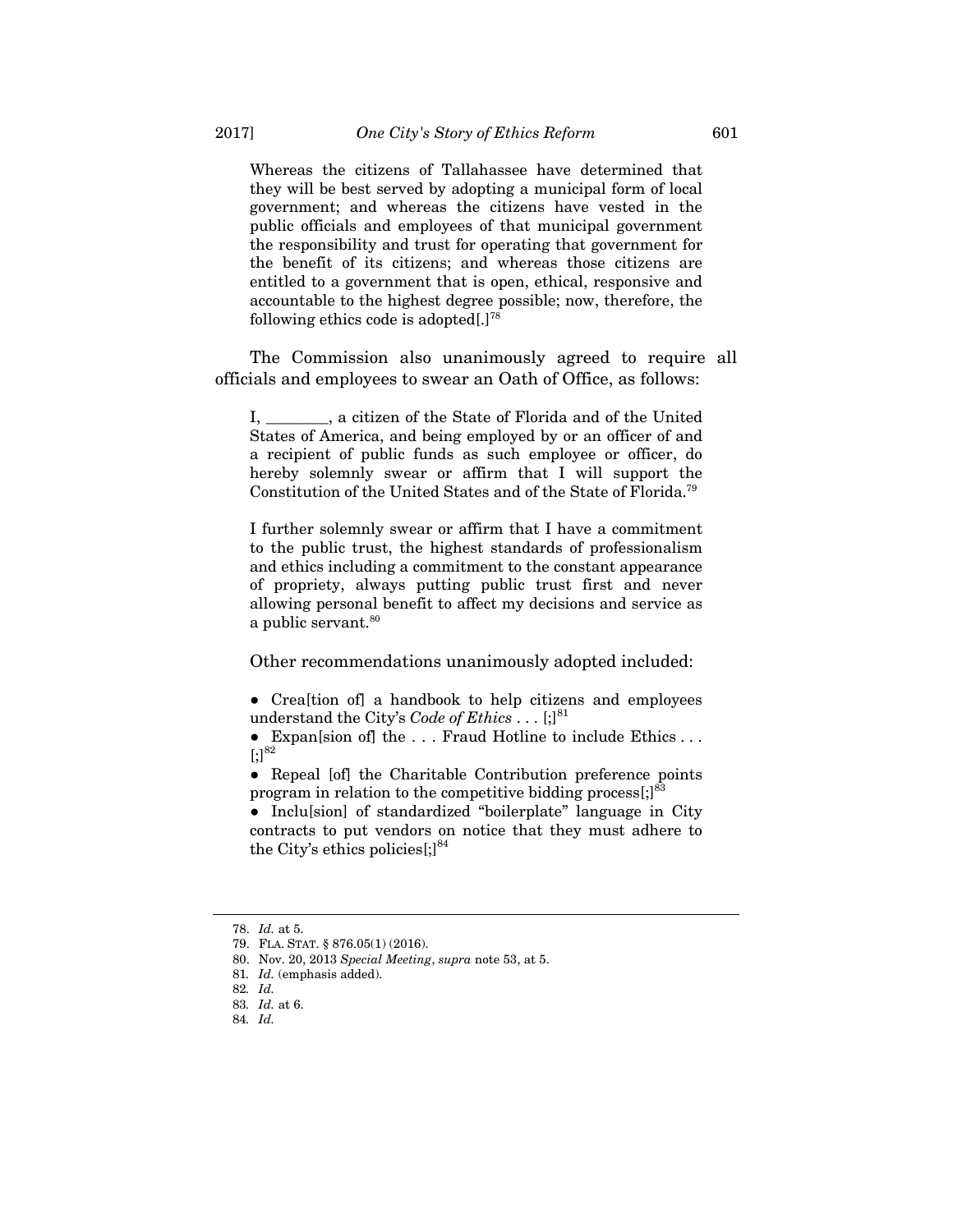● Prohibit[ion of] future Appointed Officials (in addition to Elected Officials) from appearing before the City Commission for compensation for a [two]-year period after the official leaves the employ of the City;<sup>85</sup>

● [Expansion of requirement to disclose job offers extended by City vendors to Elected Officials as well as for Appointed Officials and selected City employees;]<sup>86</sup>

● Require the Elected Officials to participate in an initial comprehensive ethics training course within [sixty] days of taking office, with refresher ethics training conducted on an annual basis and documentation of attendance and completion of all courses in the Official's personnel file $\left[\cdot\right]^{87}$ 

● Incorporate training on the Voting Conflicts and the "reasonable inquiry" expectation into the Ethics Training Program for Elected Officials<sup>[;]88</sup>

● Provide training to Elected Officials and their Aides relative to the Florida gift ban law and gift reporting requirements[;]<sup>89</sup>

● Incorporate training on Florida election laws relating to campaign contributions, prohibitions on campaigning while performing official duties, and prohibitions on collecting campaign contributions within government buildings $\left[\cdot\right]^{90}$ 

● Continue with the current practice and expand and enhance the recruitment, selection, initial orientation, appointment, and promotional procedures and processes to ensure that only the most ethical individuals are employed, appointed, and/or promoted items.<sup>91</sup>

Items requiring further Commission discussion related to the role and reporting structure for the Ethics Official, enhanced disclosure for elected officials, reasonable inquiry prior to voting, City lobbyist reporting requirements, adopting fines for violations, and evaluation of ethics training.<sup>92</sup>

The second workshop was held on March 12, 2014, when these additional provisions were discussed.93 The Commission

<sup>85</sup>*. Id.*

<sup>86</sup>*. Id.*

<sup>87</sup>*. Id.*

<sup>88</sup>*. Id.*  89*. Id.* 

<sup>90</sup>*. Id.* 

<sup>91</sup>*. Id.*

 <sup>92.</sup> *Id.* at 6, 15, 19.

 <sup>93.</sup> City Ethics Board, *Special Meeting Minutes*, CITY OF TALLAHASSEE 2, 5 (Mar. 12, 2014), *available at* http://www.talgov.com/Uploads/Public/Documents/ethics/140312.pdf [hereinafter Mar. 12, 2014 Minutes].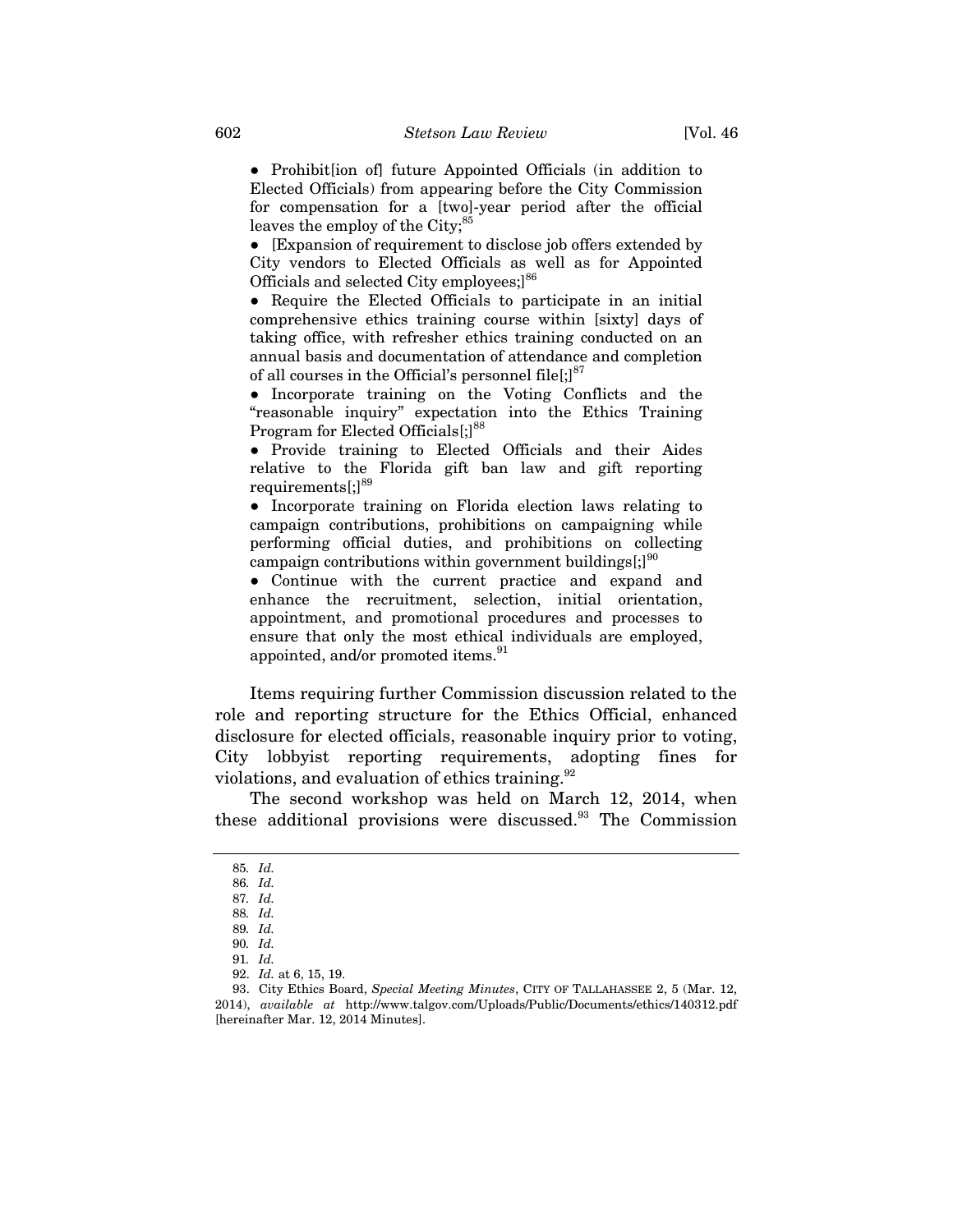discussed how the Ethics Officer would take office––either (1) the Ethics Officer would be an appointed official, or (2) the Ethics Officer would be jointly interviewed and hired by the City Auditor and City Attorney, and housed in the City Auditor's Office.<sup>94</sup> Ultimately, the Commission decided that the Ethics Officer would jointly report to the City Auditor and City Attorney.

The Commission then voted to adopt recommendations to create an appointed five-member Citizens' Advisory Committee on Ethics to monitor the implementation of the Panel's recommendations and to present a report to the City Commission after one year.<sup>95</sup>

Next, the Commission took note of the Ethics Code provision in section 112.3143(3)(a), Florida Statutes, which states that:

No county, municipal, or other local public officer shall vote in an official capacity upon any measure which would inure to his or her special private gain or loss; which he or she knows would inure to the special private gain or loss of any principal by whom he or she is retained or to the parent organization or subsidiary of a corporate principal by which he or she is retained . . . . 96

The Commission then adopted an ordinance "which requires Elected Officials to abstain from voting if, under a duty of 'reasonable inquiry,' the Official knew or should likely have known that the measure would inure to his or her special private gain or loss."97 Once a conflict is declared, the Official "shall not engage in discussion about the measure, and must leave the chambers until the item is concluded."98 Whereas state ethics law only examines the day a particular vote was cast to determine if a conflict existed on that particular day, the Commission accepted the Panel's recommendation requiring that officials exercise due diligence and make additional disclosures.<sup>99</sup>

Further, the Commission mandated lobbyist registration and enacted requirements for lobbyists to disclose clients.<sup>100</sup> A process

 <sup>94.</sup> Nov. 20, 2013 *Special Meeting*, *supra* note 53, at 21.

<sup>95</sup>*. Id.* at 8–9.

 <sup>96.</sup> FLA. STAT. § 112.3143(3)(a) (2016).

 <sup>97.</sup> Mar. 12, 2014 Minutes, *supra* note 93, at 3.

 <sup>98. 2013</sup> *Report of Recommendations*, supra note 43, at 5.

<sup>99</sup>*. Id.* at 15–16.

 <sup>100.</sup> *Id.* at 14.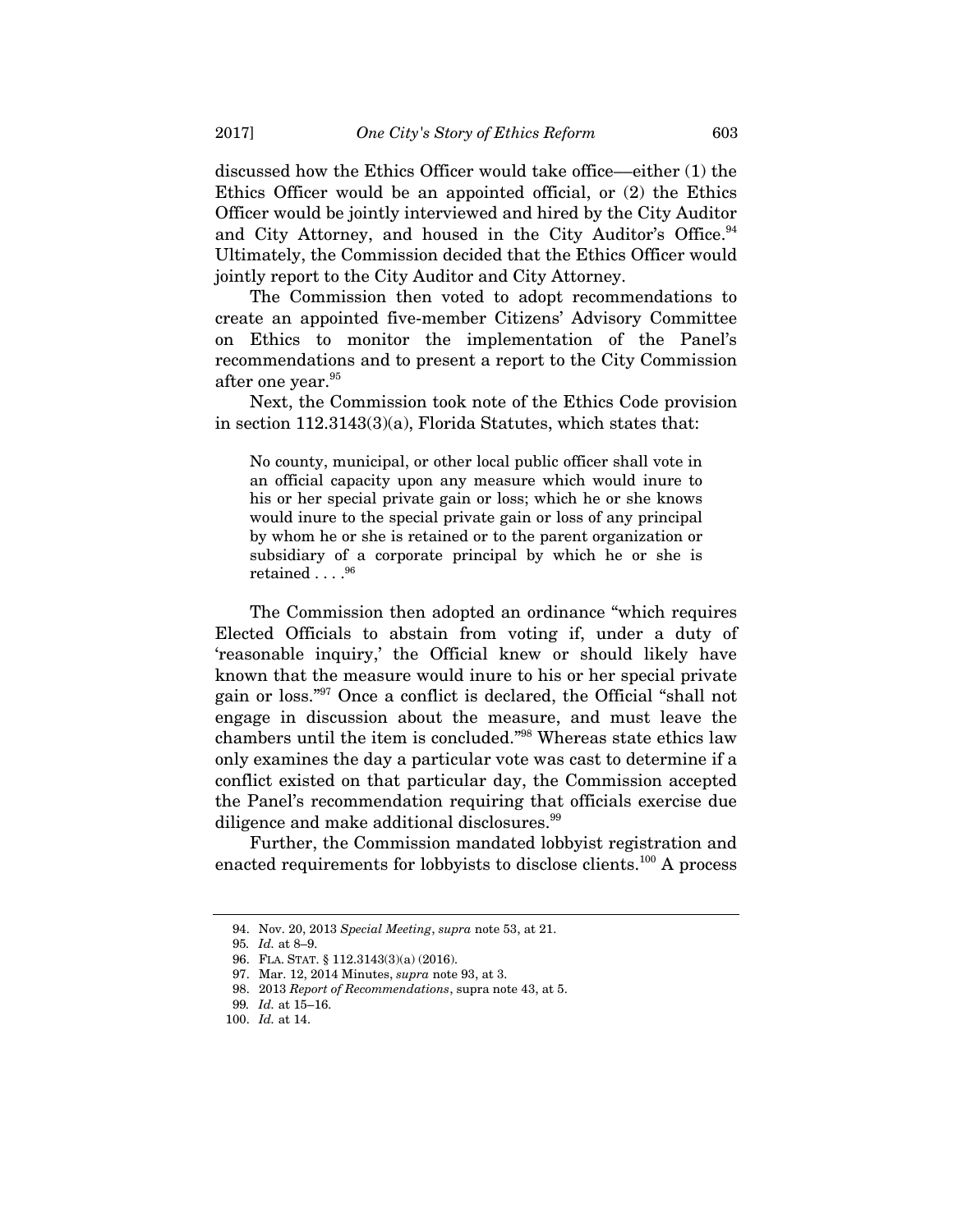was also put in place for barring lobbyists and fining noncompliant lobbyists.101 The Commission also adopted enhanced disclosure for elected officials, including business relationships with City vendors, business relationships with City employees, membership on corporate boards, membership on notfor-profit boards, and any land ownership. $102$  The Commission then passed a comprehensive ethics ordinance reflective of those votes.103

The City widely advertised to fill the position of Ethics Officer, who would report to the City Auditor and City Attorney over 150 applicants applied.<sup>104</sup> I was jointly interviewed by the City Auditor and City Attorney. The second-round interview was with the City Auditor and City Attorney, joined by the City Manager and Treasurer Clerk. I started working on October 1, 2014.105 However, these actions were unsatisfactory to some community members. Many had wanted the Ethics Officer to be an appointed official, while others wanted an Independent Ethics Officer reporting to a Board.106 This dissatisfaction led to further citizen action.

#### *V. CITIZEN ACTION*

An amendment to the City Charter was presented and promoted by Citizens for Ethics Reform and a national organization, Represent Us.107 The Referendum's purpose was to

<sup>101</sup>*. Id.* at 15.

<sup>102</sup>*. Id.* at 5; *see also* City of Tallahassee, *Financial Disclosure For Elected Officials* (FORM EB1), (June 2015), *available at* http://www.talgov.com/uploads/public/documents/ treasurer/pdf/ethics/eb-financial-disclosure-elected-officials.pdf.

 <sup>103.</sup> CITY OF TALLAHASSEE, FLA., ORDINANCE NO. 14-0-44AA (Sept. 22, 2014).

 <sup>104.</sup> Jeff Burlew, *City Ethics Post Attracts 150-Plus Applicants*, TALLAHASSEE DEMOCRAT (Sept. 13, 2014, 11:39 AM ET), http://www.tallahassee.com/story/news/politics/ 2014/09/13/tallahassee-searches-ethics-officer/15578639/; *see also* Job Description: Ethics Officer, City of Tallahassee, *available at* http://www.talgov.com/Uploads/Public/ Documents/hr/hr/specs/791.pdf (last updated Oct. 1, 2015) (describing the functions, duties, and qualifications necessary to become the Ethics Officer).

 <sup>105.</sup> TaMaryn Waters, *Julie Meadows-Keefe Hired as New Ethics Officer*, TALLAHASSEE DEMOCRAT (Sept. 30, 2014, 11:34 PM ET), http://www.tallahassee.com/story/news/local/ 2014/09/30/julie-meadows-keefe-hired-new-ethics-officer/16516757/.

<sup>106</sup>*. See* Jeff Burlew, *Ethics Board Facing Criticism from Amendment Backers*, TALLAHASSEE DEMOCRAT (July 25, 2015, 1:26 PM ET), http://www.tallahassee.com/story/ news/politics/2015/07/24/ethics-board-facing-criticism-amendment-backers/30628291/.

 <sup>107.</sup> Sam Shanky, *Anti-corruption Movement Scores Major Victories at the Polls*, BULLETIN.REPRESENT.US (Nov. 5 2014), http://bulletin.represent.us/anti-corruptionmovement-scores-major-victory-polls/.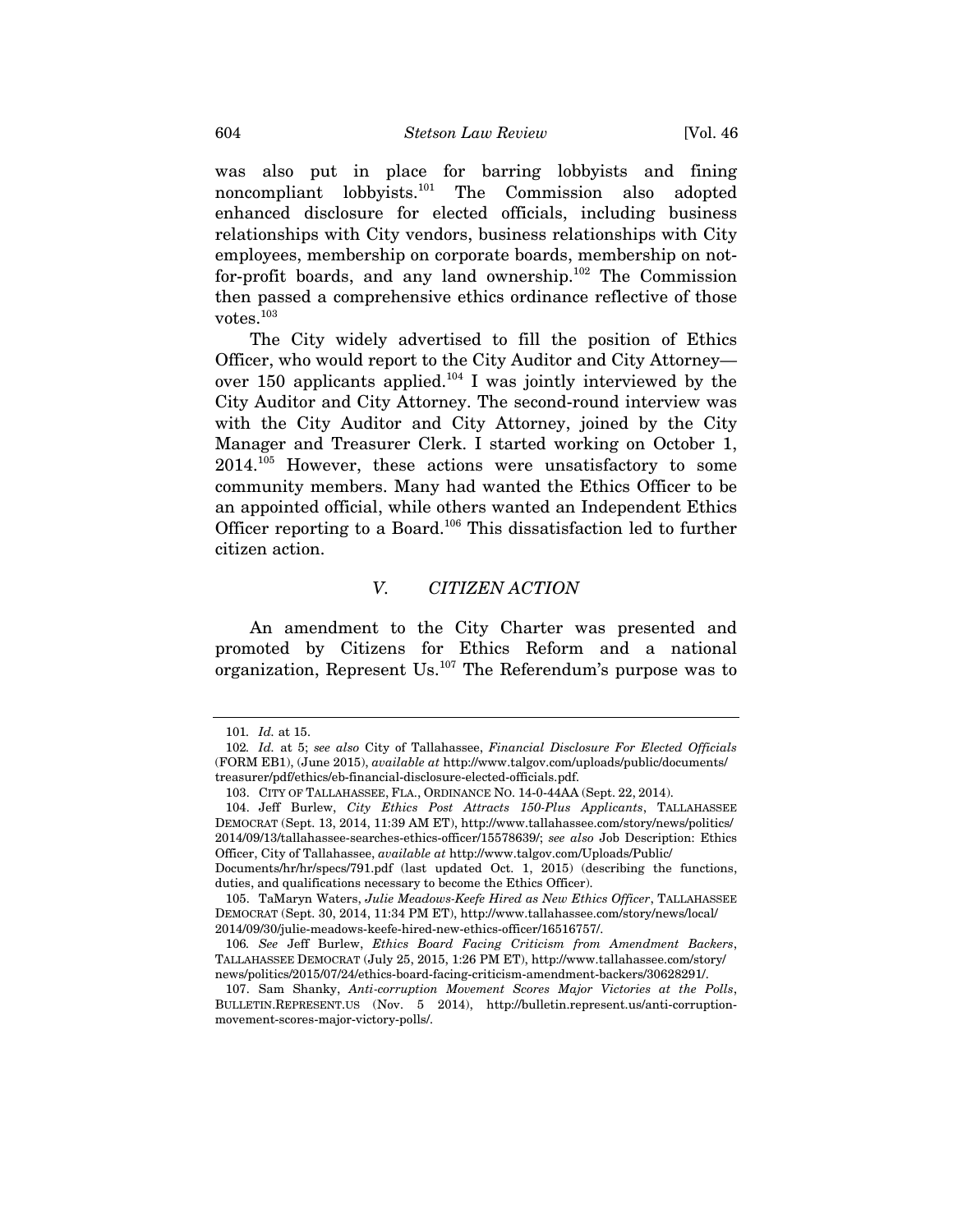amend the City Charter on ethics and campaign finance matters, including a provision for partial public funding of elections.108 The Charter Amendment Referendum read as follows:

Shall the Charter of the City of Tallahassee be amended to establish an ethics and anti-corruption policy; require the enactment of an ethics code, establishment of an independent ethics board with broad powers, creation of an ethics office and officer; limit campaign contributions to City Commissioners to \$250 per contributor per election and establish a citizen campaign finance program with refunds from city funds for contributions and provide for severability.109

The Charter Amendment required:

- "Enact [ment of] an ethics ... code with jurisdiction over the officers and employees of the City of Tallahassee, whether elected or appointed, paid or unpaid, and over the members, officers and employees of any boards, commissions, or committees thereof. The ethics code may, as allowed by law, supplement state ethics laws"; $^{110}$
- Creation of an ethics Board with appointments by "the City Commission, the Chief Judge for the Second Judicial Circuit, the State Attorney for the Second Judicial Circuit, the President of Florida State University and the President of Florida A&M University. Two Board members shall be appointed by the Ethics Board."111 The Board would, in part, make recommendations to the City Commission on various matters, including proposed ethics ordinances and employ an Ethics Officer; $^{112}$
- "[E]stablishment of a citywide Ethics Office . . . reporting to the independent Ethics Board" with sufficient City Commission funding to function "at a level sufficient to discharge the Office's responsibilities";<sup>113</sup>

<sup>108</sup>*. Referendum Amending City of Tallahassee Charter*, *available at*  https://www.talgov.com/Uploads/Public/Documents/ethics/pdf/referendum\_150210.pdf (last visited Apr. 18, 2017) [hereinafter Referendum].

<sup>109</sup>*. Id.*

<sup>110</sup>*. Id.* at Section 2a.

<sup>111</sup>*. Id.* at Section 2b.

<sup>112</sup>*. Id.*

<sup>113</sup>*. Id.* at Section 3.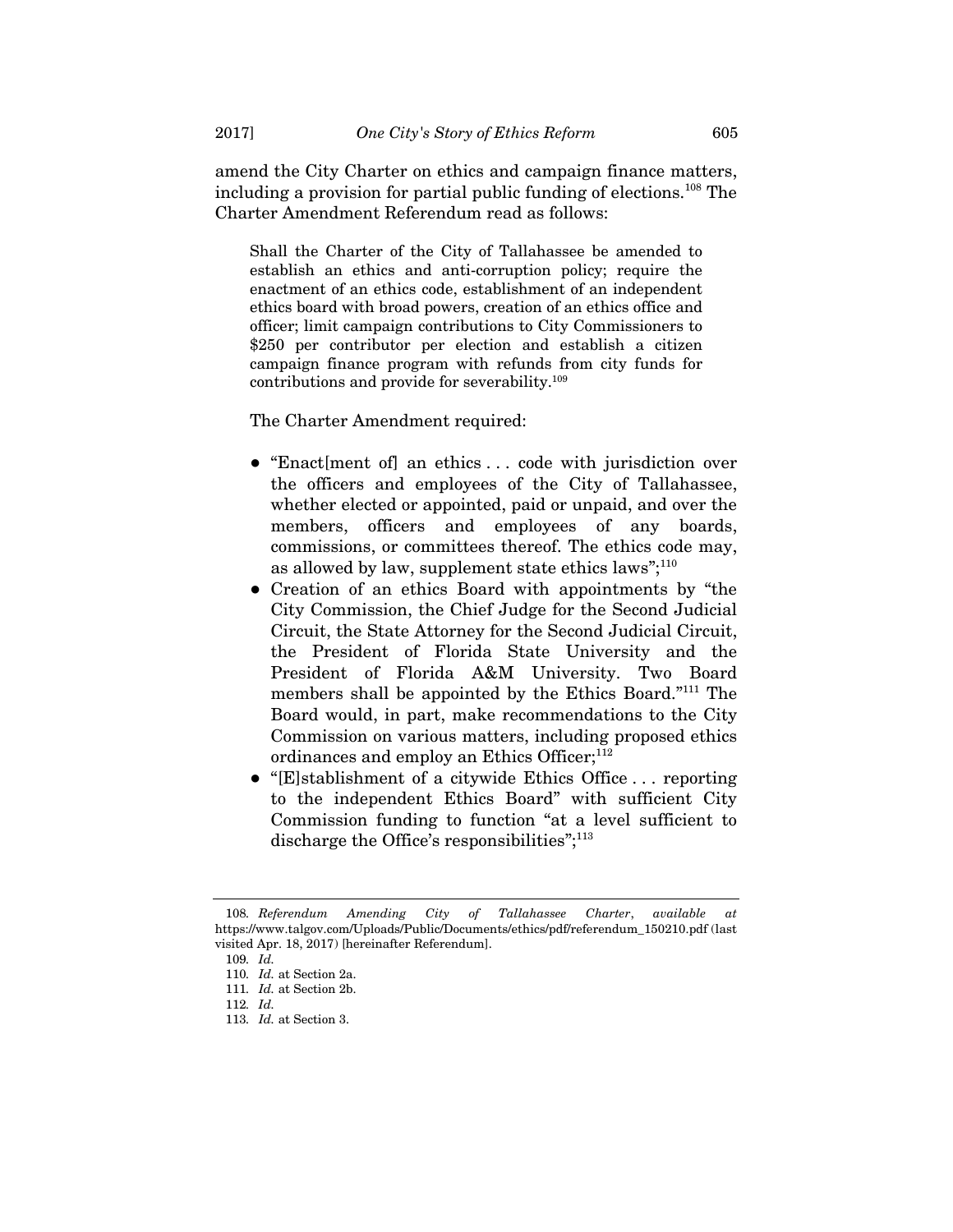- Reduction of "campaign contributions from any contributor, including a political committee . . . [to]  $$250$ ";<sup>114</sup> and
- Establishment of a Campaign contribution refund program to refund city electors a maximum of \$25 for contributions to city candidates.<sup>115</sup>

Some believed that the ethics proposal was going too far.<sup>116</sup> The most significant bone of contention was the proposal to establish the campaign contribution refund program. The local organizers of the initiative, Citizens for Ethics Reform, partnered with United Republic and Represent Us, two Massachusettsbased organizations committed to undoing *Citizens United* and instituting campaign finance reform.<sup>117</sup> United Republic contributed over  $$120,000$  to assist with signature collection.<sup>118</sup>

Nine thousand signatures were required to place the measure on the ballot. Citizens for Ethics Reform, through a petition drive, was able to collect more than twenty thousand signatures.<sup>119</sup> However, the City believed that the ballot title and summary did not fairly inform voters of its chief purpose and was misleading. Of particular concern was that the proposal for the \$25 campaign contribution rebate program did not fit within the single subject of ethics reform.<sup>120</sup> The City challenge made it uncertain whether the measure would make the September 5, 2014, deadline for placement on the ballot. An expedited hearing was conducted, and the Circuit Judge decided that the measure

.tallahassee.com/story/news/politics/2014/08/20/ethics-initiative-proponents-seek-quickresolution-to-city-challenge/14370451/.

<sup>114</sup>*. Id.* at Section 4.

 <sup>115.</sup> Ensley, *supra* note 76.

<sup>116</sup>*. Id.*

<sup>117</sup>*. Id. See* Represent Us, *The Truth About Citizens United*, REPRESENT US, https://act.represent.us/sign/Citizens-United/ (last visited Apr. 18, 2017) (describing Represent Us' commitment to overruling *Citizens United* and ending political corruption on a broad scale).

 <sup>118.</sup> Jeff Burlew, *City Ethics Amendment Passes by Wide Margin*, TALLAHASSEE DEMOCRAT (Nov. 5, 2014, 8:12 AM ET), http://www.tallahassee.com/story/news/politics/ 2014/11/04/voters-decide-city-ethics-proposal/18459015/.

 <sup>119.</sup> Jeff Burlew, *Ethics Proposal Gets Enough Signatures for Ballot*, TALLAHASSEE DEMOCRAT (Aug. 5, 2014, 2:47 PM ET), http://www.tallahassee.com/story/news/local/2014/ 08/05/ethics-proposal-gets-enough-signatures-for-ballot/13625497/.

 <sup>120.</sup> TaMaryn Waters, *Ethics Initiative Proponents Seek Quick Resolution to City Challen*ge, TALLAHASSEE DEMOCRAT (Aug. 20, 2014, 10:11 PM ET), http://www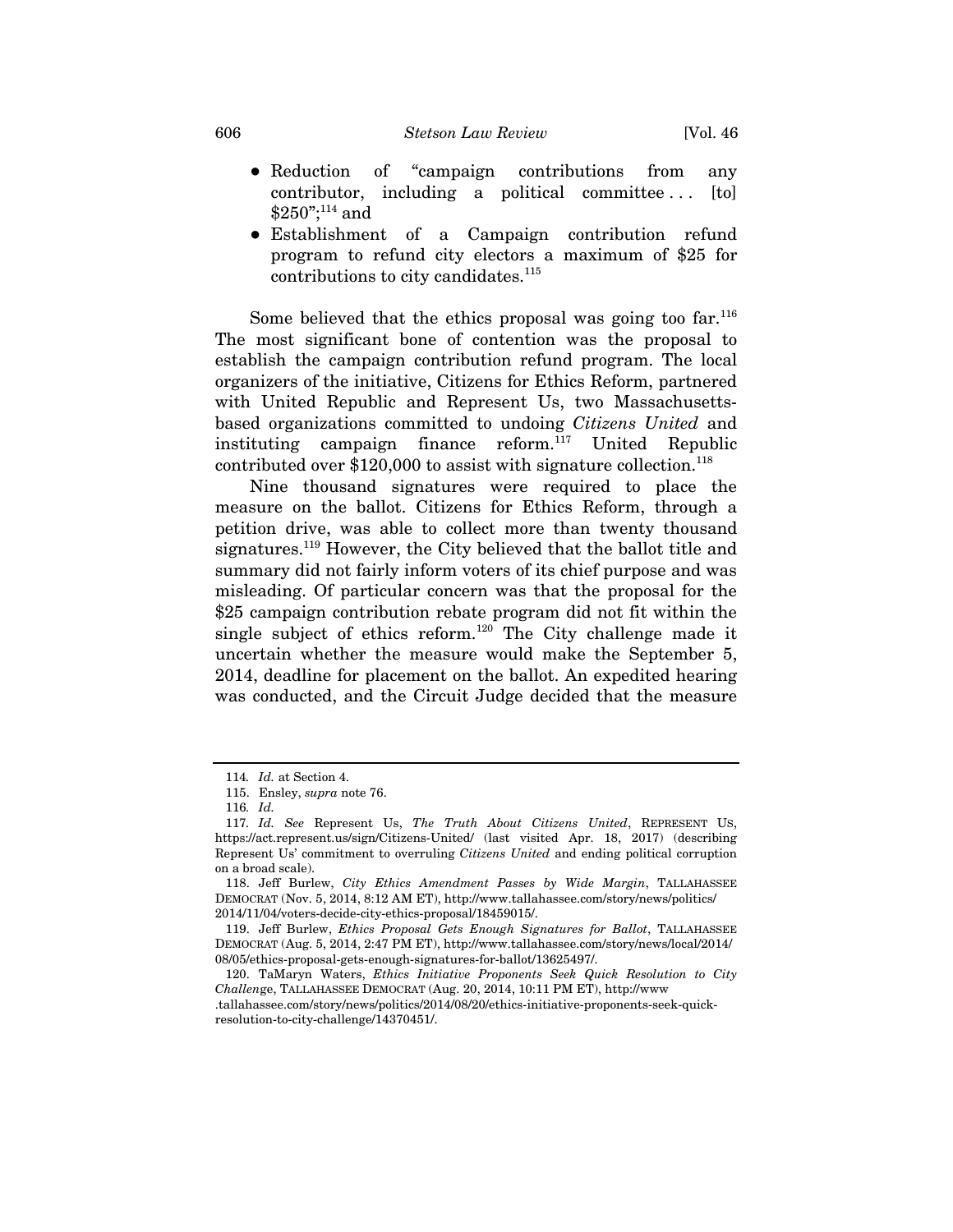should be placed on the ballot because the language was not confusing, deceptive, inflammatory, or misleading.<sup>121</sup>

The Commission decided not to instruct the City Attorney to appeal the ruling so that the measure could go before voters.<sup>122</sup> The Charter Amendment passed on November 4, 2014, with sixty-seven percent of the vote. Represent Us touted the victory in a marketing video designed to instruct and motivate other communities to enact similar measures.<sup>123</sup>

#### *VI. A NEW BOARD IS FORMED*

The Charter amendment requires that the City of Tallahassee's Independent Ethics Board consist of the following appointees:

- One appointed by the City Commission;
- One appointed by the State Attorney;
- One appointed by Florida State University;
- One appointed by Florida A&M University;
- Two board-appointed members; and
- One member Appointed by Chief Judge (unfilled).<sup>124</sup>

 <sup>121.</sup> Jeff Burlew, *City Charter Amendments Will Go on November Ballots*, TALLAHASSEE DEMOCRAT (Aug. 29, 2014, 11:13 PM ET), http://www.tallahassee.com/story/ news/politics/2014/08/29/city-charter-amendment-will-go-november-ballots/14839761/. 122*. Id.*

<sup>123</sup>*. First Anti-Corruption Act in US History Passes* 1:13–3:30 (Represent Us video Nov. 6, 2014), https://www.youtube.com/watch?v=LhEFehRWApM.

 <sup>124.</sup> Members of the first full board included City appointee, Lila Jaber, who served as first Chair; FAMU appointee, Funmi Ojetayo; FSU appointee, Richard Herring; State Attorney appointee, Cecil Davis, Jr.; Thomas J. Friedman, at-large; and Renee McNeil, atlarge. Jeff Burlew, *City Ethics Board Meets for First Time*, TALLAHASSEE DEMOCRAT (Feb. 10, 2015, 4:49 PM ET), http://www.tallahassee.com/story/news/2015/02/10/city-ethicsboard-meets-for-first-time/23181609/. Chief Judge Francis declined to make an appointment after reviewing Florida Supreme Court Judicial Ethics Advisory Committee Opinion 2009-14. *See Ethics Board Agenda*, CITY OF TALLAHASSEE ETHICS BOARD 2 (Mar. 12, 2015), *available at* https://www.talgov.com/uploads/public/documents/ethics/pdf/ethicsboard-agenda-150312.pdf (showing an email from Lew Shelley to Jim Cooke); *see also* Florida Judicial Ethics Advisory Committee, Formal Op. 2009-14 (Aug. 31, 2009), *available at* http://www.jud6.org/legalcommunity/legalpractice/opinions/jeacopinions/2009/ 2009-14.html. The Board wrote to the Chief Judge succeeding Judge Francis, Judge Sjostrom, asking if he would be willing to make an appointment. City Ethics Board, *Regular Meeting Minutes*, CITY OF TALLAHASSEE 9 (Aug. 20, 2015) *available at*  http://www.talgov.com/uploads/public/documents/ethics/pdf/ethics-board-minutes-150820 .pdf [hereinafter Aug. 20, 2015 Minutes]. However, he declined. Letter from Johnathan Sjostrom to Lila Jaber, *Ethics Board Appointment* (Sep. 3, 2015), *available at*  http://www.talgov.com/uploads/public/documents/ethics/pdf/eb-skm-150916.pdf. The Board will most likely not ask again based on the legal opinion from Board counsel. Letter from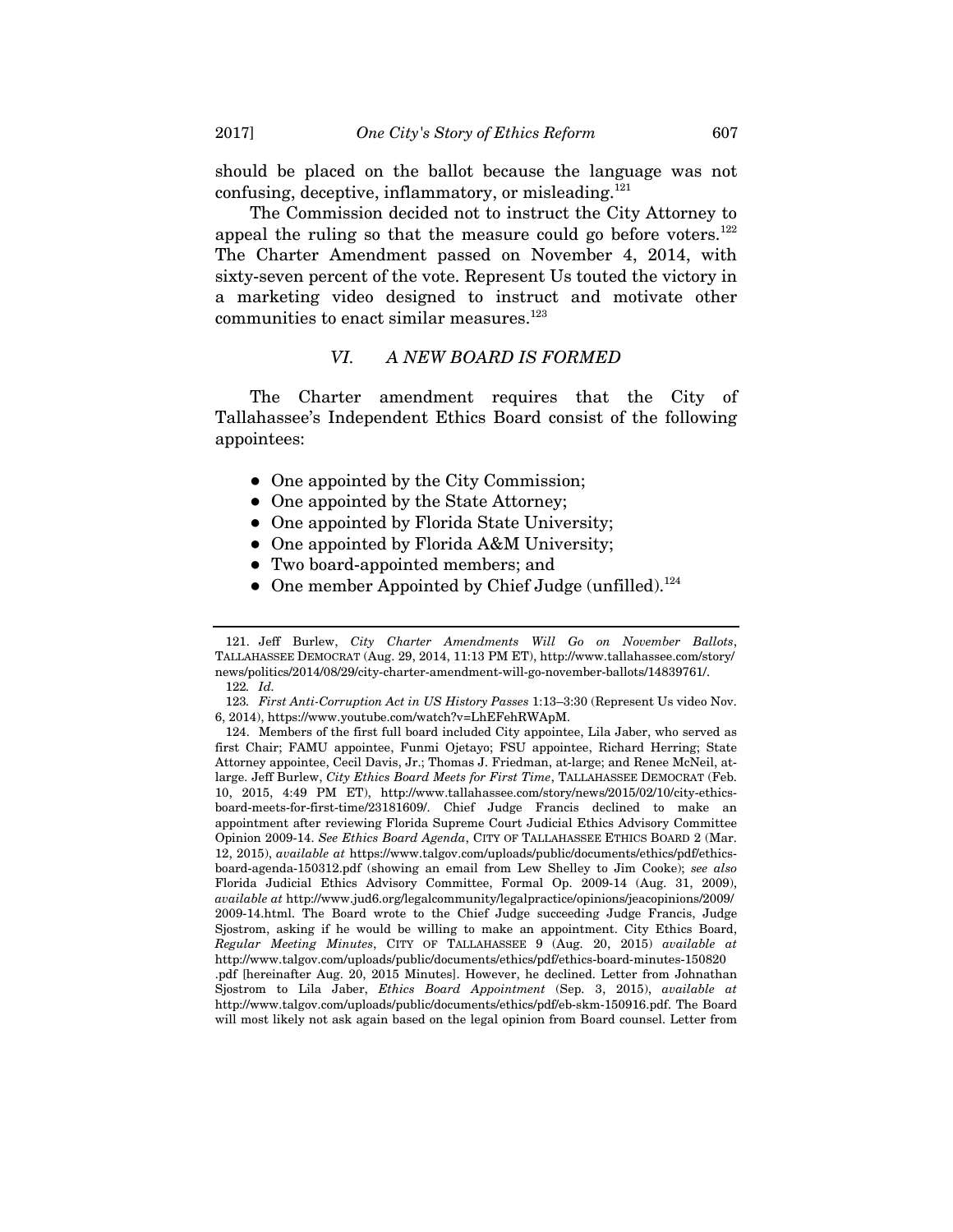The first meeting occurred on February 10, 2015, with the City Commission, Florida State University, Florida A&M University, and the State Attorney's Office appointees.<sup>125</sup> Both Chief Circuit Judges that have presided during the Board's existence have declined to make appointments based on a Florida Supreme Court Judicial Ethics Advisory Committee opinion.<sup>126</sup> The Board received various briefings and instructed the City's assistance in securing two additional members.<sup>127</sup> At their second meeting on March 12, 2015, those members appointed two additional citizen members drawn from a pool of qualified applicants.128 The first full board meeting occurred on March 23,  $2015$ ,<sup>129</sup> and the Chair and Vice Chair were elected.<sup>130</sup> At the first several meetings, it was necessary for City staff to be present and

130*. Id.*

Gerald B. Curington to Lila Jaber, Chair, Tallahassee Independent Ethics Bd., *Re: Tallahassee Ethics Opinion 2015-3* (Sept. 24, 2015), http://www.talgov.com/uploads/public/ documents/ethics/pdf/eb-addmem-151014.pdf. *See also* Sean Rossman, *Ethics Board Completes Year of Building: Panel Labored Over Authority, Bylaws, Complaints, Penalties*, TALLAHASSEE DEMOCRAT, Jan. 20, 2016, 1A. Board members file form 1 and form 9 if gifts are received. *See* City Ethics Board, *Regular Meeting Minutes*, CITY OF TALLAHASSEE ETHICS BOARD 2 (Feb. 10, 2015), *available at* https://www.talgov.com/uploads/public/ documents/ethics/pdf/ethics-board-minutes-150210.pdf [hereinafter Feb. 10, 2015

Minutes]. Currently, Richard Herring serves as Chair and Ms. Sunny Phillips has replaced Ms. Jaber as the City Commission appointee. City Ethics Board, *Regular Meeting Minutes*, CITY OF TALLAHASSEE ETHICS BOARD 1, 4 (Jan. 19, 2016), *available at*  https://www.talgov.com/uploads/public/documents/ethics/pdf/eb-160216-minutes-160119 .pdf [hereinafter Jan. 19, 2016 Minutes].

<sup>125</sup>*.* Burlew, *supra* note 124; *see also* February 10, 2015 Minutes, *supra* note 124, at 1 ("The City of Tallahassee Ethics Board held its first regular session on February 10, 2015 in the City Hall Commission Chambers. Present were Board members Davis, Jaber, Herring, and Ojetayo.").

 <sup>126.</sup> *Supra* note 124; *see also* Florida Judicial Ethics Advisory Committee, *supra* note 124, at 2 ("For the foregoing reasons, this Committee recommends that the chief judge respectfully decline to appoint members of the Board of Ethics."). *See also* Rossman, *supra*  note 124, at 1A, 6A.

<sup>127</sup>*. See* February 10, 2015 Minutes, *supra* note 124, at 1 (noting that the Board requested the Treasurer-Clerk to solicit applications for the remaining seats on the Board).

<sup>128</sup>*. See* City Ethics Board, *Regular Meeting Minutes*, CITY OF TALLAHASSEE ETHICS BOARD 1 (Mar. 12, 2015), *available at* https://www.talgov.com/uploads/public/documents/

ethics/pdf/ethics-board-minutes-150312.pdf (noting that applicant qualification consists of being a registered City Tallahassee elector, with appropriate subject matter expertise, none of whom may be an officer or employee of local government); Referendum, *supra* note 108, at Section 2b ("There is hereby created an independent, appointed, ongoing citizens Ethics Board of seven members, whose membership shall consist of registered City of Tallahassee electors who have appropriate subject matter expertise none of whom may be an officer or employee of local government.").

 <sup>129.</sup> City Ethics Board, *Regular Meeting Minutes*, CITY OF TALLAHASSEE ETHICS BOARD 1 (March 23, 2015), *available at* https://www.talgov.com/uploads/public/documents/ethics/ pdf/ethics-board-minutes-150323.pdf.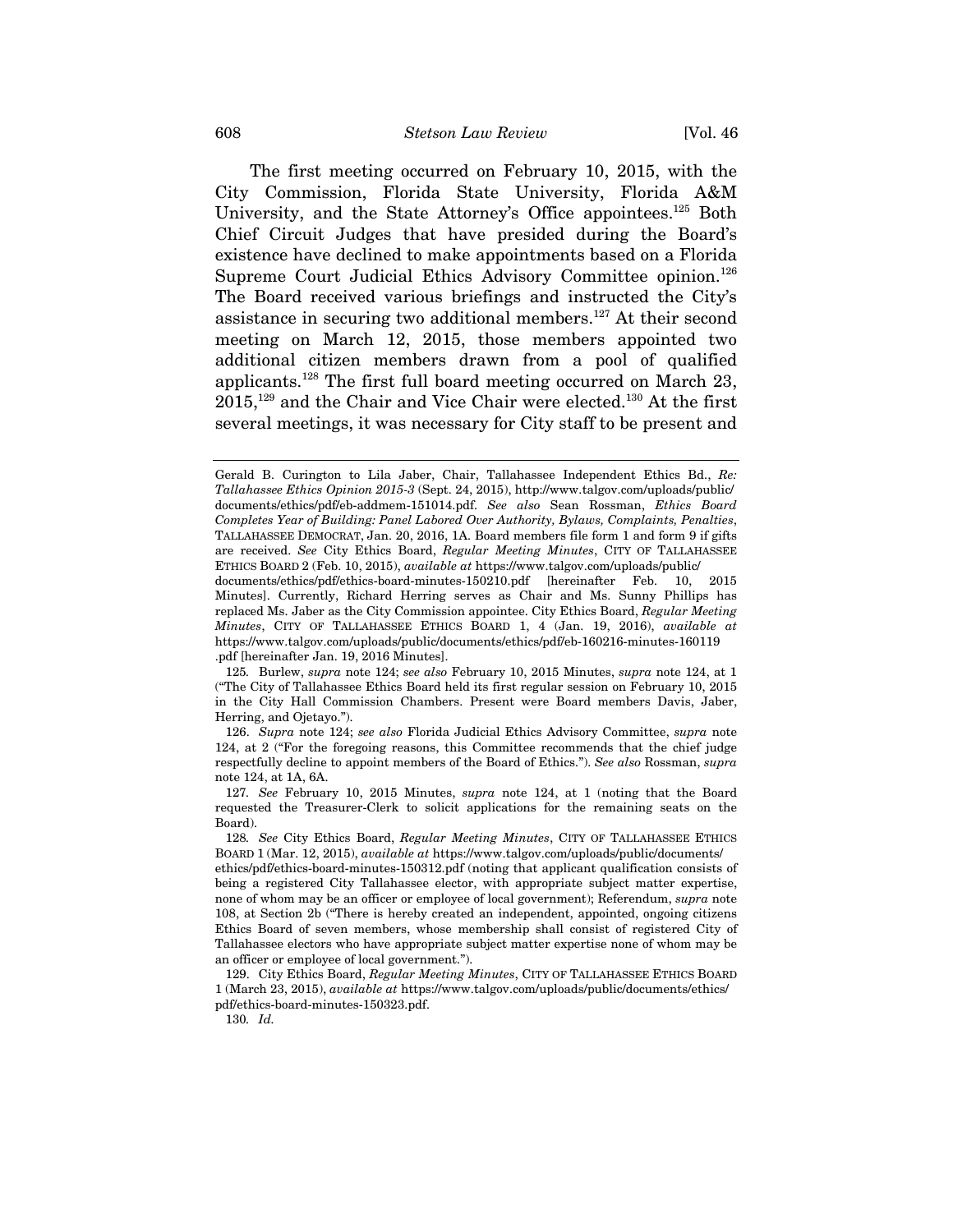to assist the board in becoming established, staffed, supported, and functional;<sup>131</sup> however, the public clamored for the Board to quickly demonstrate independence.<sup>132</sup> As each meeting occurred, City staff became less visible. Currently, staff is invited to meetings to provide education to Board members about various City functions, and they may choose to attend because the meetings are public.<sup>133</sup>

One of the Board's first tasks was to adopt a mission statement, which states: "To promote the actual and perceived integrity of our city government and to prevent unethical conduct before it occurs."134 The mission statement recognized that the overall aim of the Ethics Board was to improve both the perception and reality of integrity in local government and to encourage public participation.<sup>135</sup> Another urgent task for the Board was to establish an operational budget.<sup>136</sup> The Charter Amendment requires that the City "shall be funded by the City Commission within its discretionary budgetary authority at a level sufficient to discharge the Board's responsibilities."137

<sup>131</sup>*. See* Feb. 10, 2015 Minutes, *supra* note 124, at 2.

 <sup>132.</sup> Rossman, *supra* note 124, at 6A (noting that at the first Board meeting, City Attorney Lew Shelley advised the board that they were independent and that they should "feel free at any point in time, if it's the will of the majority, to ignore what any of us say").

<sup>133</sup>*. See, e.g*., *Procurement Overview: Department of Management and Administration*, CITY OF TALLAHASSEE, http://www.talgov.com/uploads/public/documents/ethics/pdf/eb-151112-11d-presentation.pdf (last visited Apr. 18, 2017) (providing a presentation on "Procurement Overview").

 <sup>134.</sup> Independent Ethics Board, *Bylaws of the City of Tallahassee* 1 (Jan. 19, 2016), http://www.talgov.com/uploads/public/documents/ethics/pdf/eb-160216-bylaws-ethics-

board-proposed-technical-amends.pdf. Indeed, there is additional support for the proposition that the purpose of any ethics board is to promote the reality and the perception of integrity in government. *See Governmental Ethics Laws*, *supra* note 14, at 186 ("[E]nforcement actions and fines are not an ethics commission's successes; they are its failures.").

<sup>135</sup>*. Governmental Ethics Laws*, *supra* note 14, at 119.

<sup>136</sup>*. See, e.g.*, *Funds Available FY15*, CITY OF TALLAHASSEE ETHICS OFFICE (Feb. 28, 2015), http://www.talgov.com/uploads/public/documents/treasurer/pdf/ethics/ethics-budget-150219.pdf (delineating the various expenses and budget considerations the board has encountered during 2015).

 <sup>137.</sup> Referendum, *supra* note 108, at Section 2b. *See also* Feb. 10, 2015 Minutes, *supra*  note 124, at 2–3 (discussing how the allocation of certain costs is contingent upon the Board's decision to hire employees or independent contractors); *Updated Budget*, CITY OF TALLAHASSEE ETHICS BOARD (Mar. 31, 2015), http://www.talgov.com/uploads/public/

documents/treasurer/pdf/ethics/ethics-board-budget16.pdf (outlining projected expenses for the 2016 fiscal year). Furthermore, it became necessary to ask the City Commission for a supplemental appropriation for fiscal year 2016. *Supplemental Appropriation for Independent Ethics Board*, CITY OF TALLAHASSEE INDEPENDENT ETHICS OFFICE (Feb. 24, 2016), http://www.talgov.com/uploads/public/documents/ethics/pdf/eb-160119-draft-ccsuplmt-appr-req-011416.pdf; *see also* Jan. 19, 2016 Minutes, *supra* note 124, at 3–4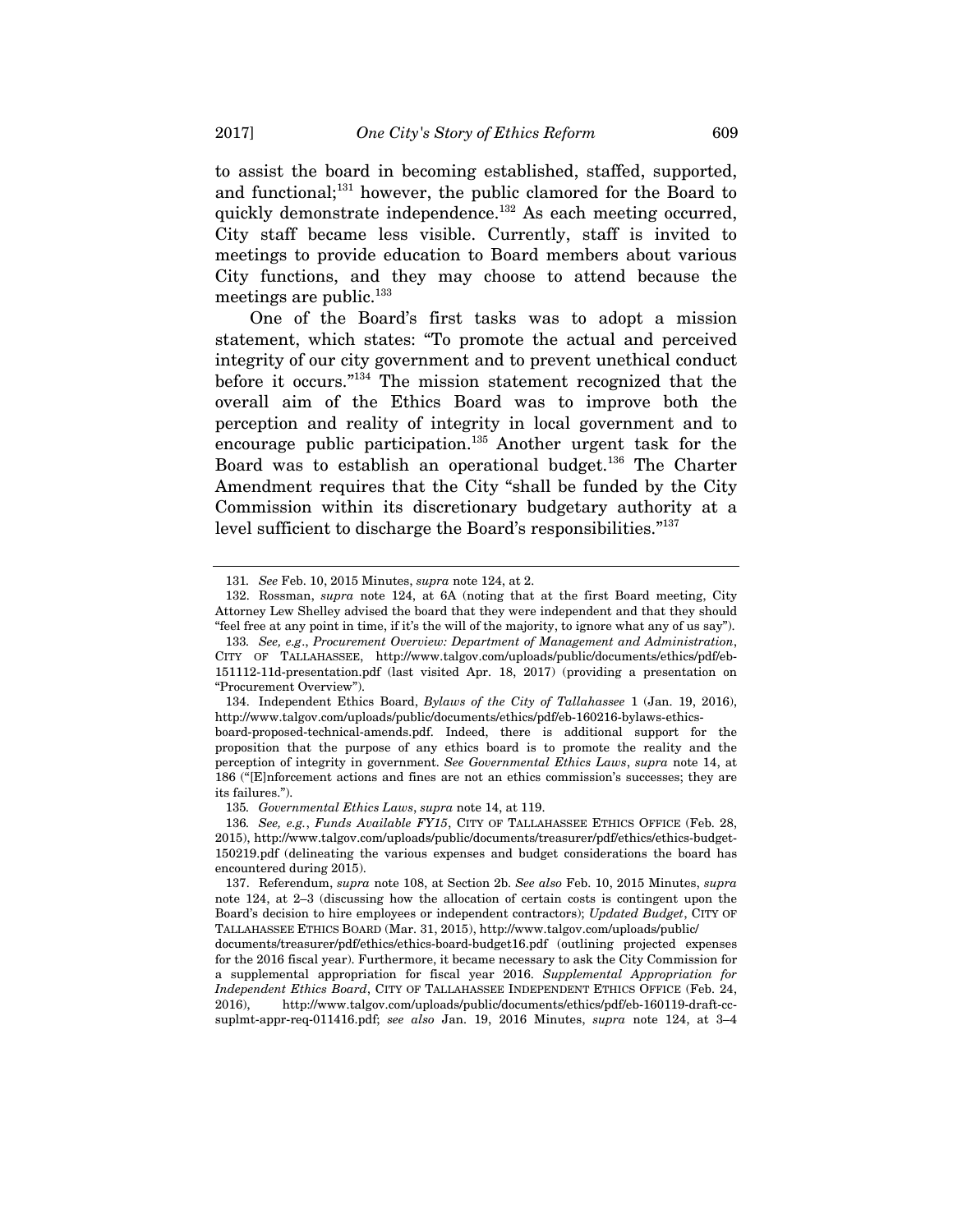Further, the Charter Amendment requires the Independent Ethics Board to undertake the following tasks:

- Review and develop a City Ethics Code; $^{138}$
- Adopt bylaws and due process procedures;<sup>139</sup>
- Manage existing ethics and fraud hotline; $^{140}$
- Manage and coordinate training; $^{141}$
- Recommend resolutions, ordinances, or charter  $amendments;$ <sup>142</sup>
- $\bullet$  Investigate complaints and levy civil penalties;<sup>143</sup>
- $\bullet$  Employ staff and supervises the ethics officer:<sup>144</sup>
- $\bullet$  Administer campaign contribution refund program;<sup>145</sup>
- **•** Ensure independence and impartiality;<sup>146</sup> and
- Provide for the maximum practicable input from citizens and community organizations.<sup>147</sup>

The Board's attention to these tasks will now be examined in a bit more detail. Functions that are similar will be grouped together.

<sup>(</sup>noting that the Board unanimously agreed to request a supplemental appropriation from the City Commission covering various expenditures such as startup costs and legal fees). Annual costs for the Board were initially approximately \$137,000 annually. A budget request for approximately \$344,000 has been submitted for FY 2017–2018. The increase is largely due to having to retain outside counsel and to budget for investigators and court reporters that the Board may or may not need depending on the number of complaints received.

 <sup>138.</sup> Referendum, *supra* note 108, at Section 2a.

<sup>139</sup>*. Id.* at Section 2b.

<sup>140</sup>*. Id.* 

 <sup>141.</sup> The Ethics Officer trained the City Commission and executive team in January 2015 and January 2016, partially based upon the requirement in section 112.3142(2)(b). *See* Mark Davies, *Enacting a Local Ethics Law–Part III: Administration*, 22 MUN. LAW. 11, 12 (2008) ("[O]ne municipal ethics ordinance subjects high-level officials to a \$500 fine if, within 120 days of assuming their position and every four years thereafter, they fail to attend an ethics education seminar offered by the ethics board.").

 <sup>142.</sup> Referendum, *supra* note 108, at Section 2b.

 <sup>143.</sup> City Ethics Board, *Regular Meeting Minutes*, CITY OF TALLAHASSEE ETHICS BOARD (Nov. 12, 2015), *available at* https://www.talgov.com/uploads/public/documents/ethics/pdf/ eb-151215-Minutes.111215.pdf [hereinafter Nov. 12, 2015 Minutes]; *Draft of Agenda Item Details*, CITY OF TALLAHASSEE ETHICS BOARD (Mar. 23, 2016), http://www.talgov.com/ uploads/public/documents/ethics/pdf/eb-160315-penalties-(2).pdf.

<sup>144</sup>*. Id.* 

 <sup>145.</sup> City Ethics Board, *Regular Meeting Minutes*, CITY OF TALLAHASSEE ETHICS BOARD 2–3 (July 13, 2015), *available at* https://www.talgov.com/uploads/public/documents/ethics/ pdf/ethics-board-minutes-150713.pdf [hereinafter July 13, 2015 Minutes].

 <sup>146.</sup> Referendum, *supra* note 108, at Section 2b.

<sup>147</sup>*. Id.*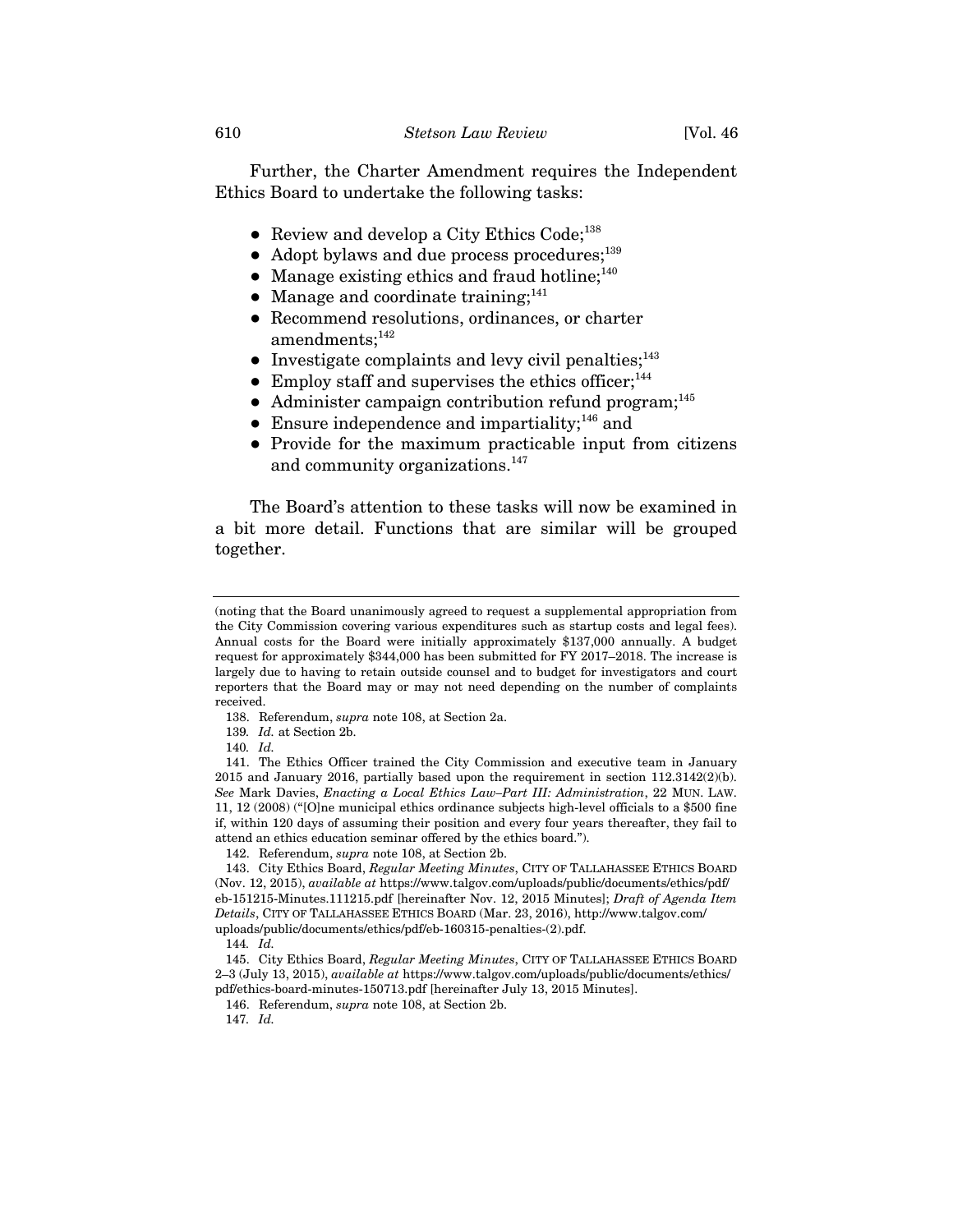## A. Review and Development of City Ethics Code and Recommendations of Resolutions, Ordinances, and Charter Amendments

In 2015, the City passed an Ethics Ordinance in response to the Panel's report. The Board carefully reviewed and discussed those provisions.148 Subsequently, an ordinance was passed to establish the Independent Ethics Board and set Board terms.<sup>149</sup> The Board counsel later made recommendations for revisions to the City Ethics Code, which the Board advanced to the City Commission for passage.150 In May 2016, Board counsel opined that the Charter Amendment does not allow the Board to exercise concurrent jurisdiction with the Florida Commission on Ethics and the Board's sole jurisdiction is for violations of the City's Ethics Code.151 This has increased the Board's sense of urgency to recommend additional provisions for passage by the City Commission.

## B. Adoption of Bylaws and Due Process Procedures

The Board was deliberative as it "slogged" through the adoption of bylaws and procedures such that one reporter described it as "laboring."152 However, preliminary bylaws and

Documents/ethics/pdf/apr6-agenda.pdf (stating that there was a "[d]iscussion of draft Bylaws"); May 21, 2015 Minutes, *supra* note 148 ("City Ethics Officer Meadows-Keefe

 <sup>148.</sup> City Ethics Board, *Regular Meeting Minutes*, CITY OF TALLAHASSEE ETHICS BOARD (May 21, 2015), *available at* https://talgov.com/uploads/public/documents/ethics/pdf/ethicsboard-minutes-150521.pdf [hereinafter May 21, 2015 Minutes].

 <sup>149.</sup> TALLAHASSEE, FLA., ORDINANCE § 2-13 (2015).

 <sup>150.</sup> Letter from Gerald B. Curington to Lila Jaber, Chair, Tallahassee Independent Ethics Bd., *Recommendations to City Commission Regarding Ethics Board* 2–3 (Aug. 6, 2015), *available at* http://www.talgov.com/uploads/public/documents/treasurer/pdf/ethics/ eb-recommendations-150820.pdf; *see also* Memorandum from Julie Meadows-Keefe, Independent Ethics Officer, to Lewis Shelley, City Attorney, *Ethics Board Recommendations for Modifications to City Ethics Ordinances* (Aug. 17, 2015), *available at*  http://www.talgov.com/uploads/public/documents/ethics/pdf/eb-rec-ec-signed-memo-150916 .pdf.

 <sup>151.</sup> May 21, 2015 Minutes, *supra* note 148.

 <sup>152.</sup> Rossman, *supra* note 124, at 1A; *see also, e.g.*, City Ethics Board, *Regular Meeting Minutes*, CITY OF TALLAHASSEE ETHICS BOARD (June 4, 2015), *available at*  https://www.talgov.com/uploads/public/documents/ethics/pdf/ethics-board-minutes-150604 .pdf ("After completing a page-by-page review of the proposed bylaws, Ms. Jaber stated that she understood the Board's concerns, and that she, along with Ethics Officer Meadows-Keefe, would make the requested changes to the proposed bylaws."); Nov. 12, 2015 Minutes, *supra* note 143 ("A motion was made by Mr. Herring and seconded by Mr. Ojetayo that the Bylaws be amended as presented."); *Ethics Board Agenda*, CITY OF TALLAHASSEE ETHICS BOARD (April 6, 2015), https://www.talgov.com/Uploads/Public/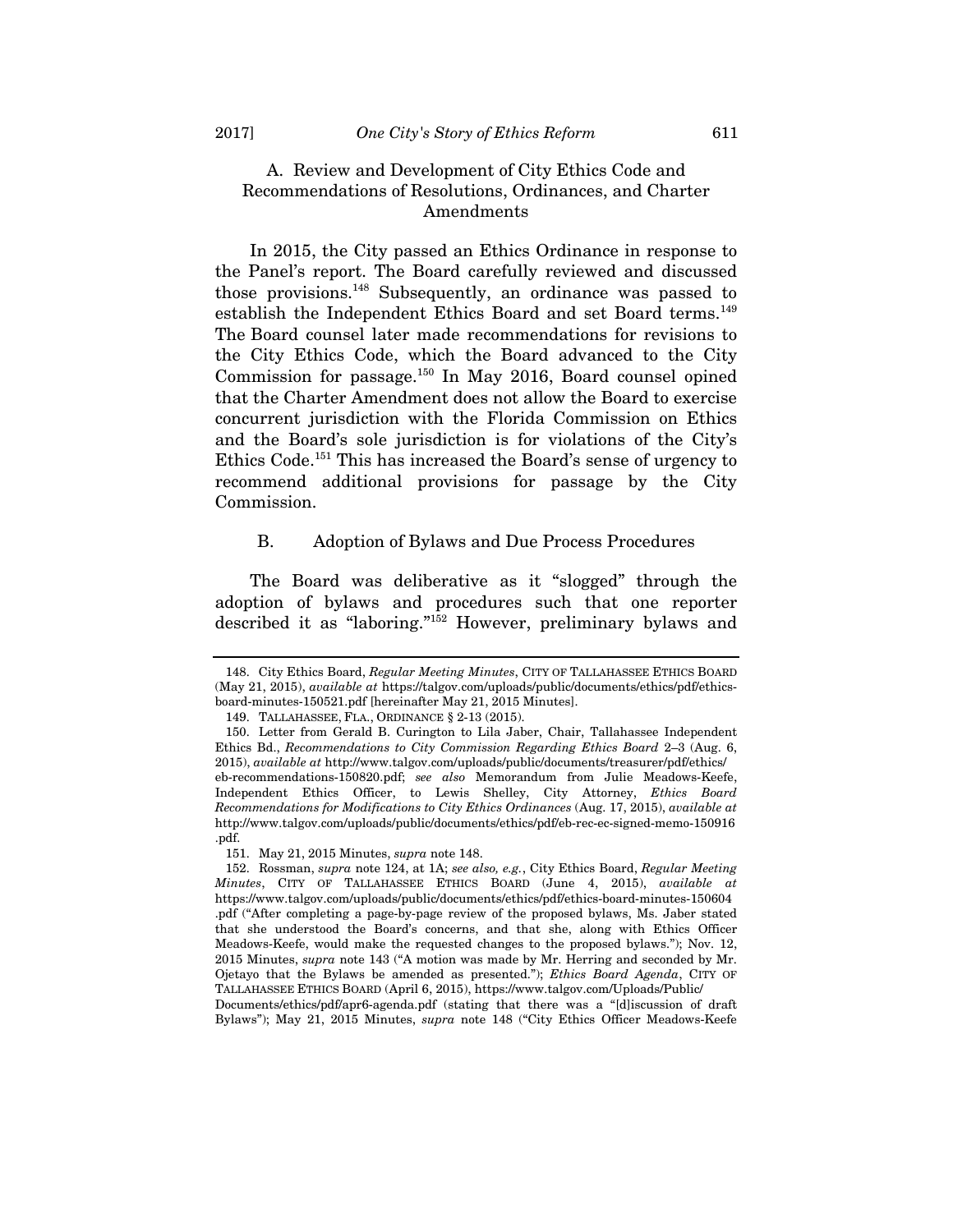processes were stood up in short order so that the Board had a structure in place for governance.<sup>153</sup> Later, when the Board counsel was hired, he was tasked with examining the existing bylaws and making recommendations that were discussed and in most cases adopted.154 A hallmark of this Board is that because it is relatively new, it is a continuous work-in-progress and seeks to consistently improve and adopt the best practices.155 Additionally, due process procedures were examined in 2016 through a Committee process to ensure the fairest process for both the citizens and officials.156 There is also an interest in moving complaints expeditiously through the process. Therefore, the bylaws allow for probable cause committees to process complaints between meetings and for contested matters to be adjudicated at the Department of Administrative Hearings ("DOAH").

#### C. Management and Coordination of Ethics Training

Noting that ethics commissions in other local governments have been criticized for insufficiently training board members,<sup>157</sup> Tallahassee's Independent Ethics Board has first emphasized educating itself.158 The Board receives annual ethics training each April.159 Current Board Chair, Richard Herring, has also instituted "Ethics Moments" at the beginning of each Board meeting, where recent decisions by the Florida Ethics

reported that the proposed draft bylaws provided to the Board were patterned after Robert's Rules of Order . . . ."); *Draft Bylaws of the City of Tallahassee Independent Ethics Board*, CITY OF TALLAHASSEE ETHICS BOARD, http://www.talgov.com/uploads/public/ documents/treasurer/pdf/ethics/ethics-board-bylaws-draft.pdf (last visited Apr. 18, 2017).

<sup>153</sup>*. See, e.g.*, May 21, 2015 Minutes, *supra* note 148, at 1–2 (addressing each article and section of the proposed bylaws and agreeing to establish a hearing process).

<sup>154</sup>*. See* Feb. 10, 2015 Minutes, *supra* note 124, at 1 (discussing City Attorney Shelly's briefing on the City Commission's enactment of the Ethics Advisory Panel's recommendations).

<sup>155</sup>*. See* Rossman, *supra* note 124, at 1A (discussing the Board's development throughout its first year of existence).

 <sup>156.</sup> May 21, 2015 Minutes, *supra* note 148, at 2 (discussing the Board's decision to establish a hearing process).

 <sup>157.</sup> Office of Program Policy Analysis and Government Accountability, *Palm Beach County Commission On Ethics Was Created Using Several Best Practices; Some Practices Could Be Enhanced*, Report No. 13-10, at 8–9 (Oct. 2013).

<sup>158</sup>*. E.g.*, Julie Meadows-Keefe, *PowerPoint on Government Ethics*, CITY OF TALLAHASSEE ETHICS OFFICE (May 21, 2015), *available at* http://www.talgov.com/uploads/ public/documents/treasurer/pdf/ethics/pp.pdf; *see also* May 21, 2015 Minutes, *supra* note 148, at 4 (proposing to obtain the services of independent counsel to advise the Board on various matters).

 <sup>159.</sup> Meadows-Keefe, *supra* note 158.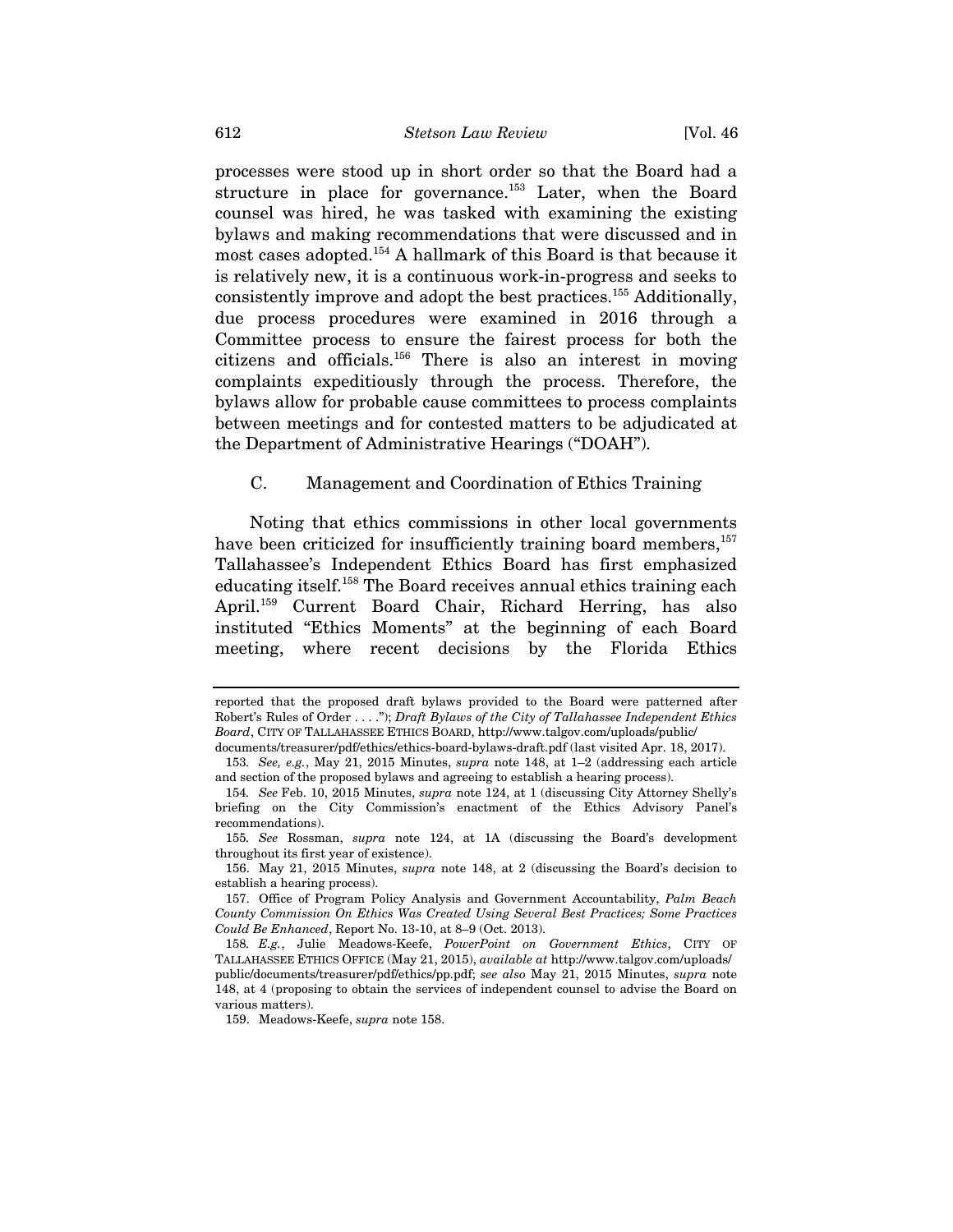Commission or relevant items of interest and applicability are brought to the Board and discussed to enhance Board understanding of ethics issues.<sup>160</sup>

Even before passage of the Charter Amendment, the Ethics Officer's role was envisioned to be the central point of contact for ethics matters within the City. I provided annual ethics training to the City Commission, staff, and executive management in January  $2015^{161}$  and January  $2016^{162}$  I have also personally provided ethics education to city advisory boards and councils, and provided general staff training.

Additionally, from Board inception, outside speakers have come to educate the Board about the Sunshine and Public Meeting Laws, the role of the Florida Commission on Ethics, and the role of the Florida Elections Commission.<sup>163</sup> City staff has also regularly made presentations to the Board, so that members may understand such functions as procurement, communications, and City management and organization.164 The Board also reviewed the ethics training provided to all City employees and heard from the staff member who organizes general employee ethics education.165

<sup>160</sup>*. See, e.g.*, *Ethics Board Agenda*, CITY OF TALLAHASSEE ETHICS BOARD (July 19, 2016), *available at* http://www.boarddocs.com/fla/talgov/Board.nsf/files/ABVK4U4F4E26/ \$file/Ethics%20Board%20Agenda%20July%202016.pdf (reserving time at the beginning of the meeting for the "Ethics Moment").

<sup>161</sup>*. See* Feb. 10, 2015 Minutes, *supra* note 124, at 3 (noting that Ms. Meadows-Keefe assumed the responsibility of providing ethics training).

 <sup>162.</sup> Rossman, supra note 124, at 6A.

<sup>163</sup>*. See Ethics Board Agenda*, CITY OF TALLAHASSEE ETHICS BOARD (Apr. 19, 2016), *available at* http://www.boarddocs.com/fla/talgov/Board.nsf/files/A8ZGAP42A1F8/\$file/ Agenda.pdf (Hon. Simone Marstiller); *Ethics Board Agenda*, CITY OF TALLAHASSEE ETHICS BOARD (Nov. 12, 2015), https://www.talgov.com/uploads/public/documents/ethics/pdf/eb-151112-agenda.pdf (Pat Gleason); City Ethics Board, *Regular Meeting Minutes*, CITY OF TALLAHASSEE ETHICS BOARD (Oct. 14, 2015), *available at* https://www.talgov.com/uploads/ public/documents/ethics/pdf/eb-151112-02-minutes.pdf [hereinafter Oct. 14, 2015 Minutes] (Elections Commission Director); Aug. 20, 2015 Minutes, *supra* note 124 (Ethics Commission staff).

<sup>164</sup>*. Ethics Board Agenda*, CITY OF TALLAHASSEE ETHICS BOARD (Feb. 16, 2016), https://www.talgov.com/uploads/public/documents/ethics/pdf/eb-160216-agenda.pdf.

<sup>165</sup>*. E.g.*, *Ethics for a Modern Workforce*, CITY OF TALLAHASSEE DEP'T OF EQUITY & WORKFORCE DEV. 3–4, http://www.talgov.com/uploads/public/documents/ethics/pdf/eb-151215-Ethics%20Training%20Presentation.pdf (last visited Apr. 18, 2017); City of Tallahassee, *Ethics Meeting December 15, 2015* (YouTube video Dec. 15, 2015), https://www.youtube.com/watch?v=kf0RIIFjcXw&feature=youtu.be.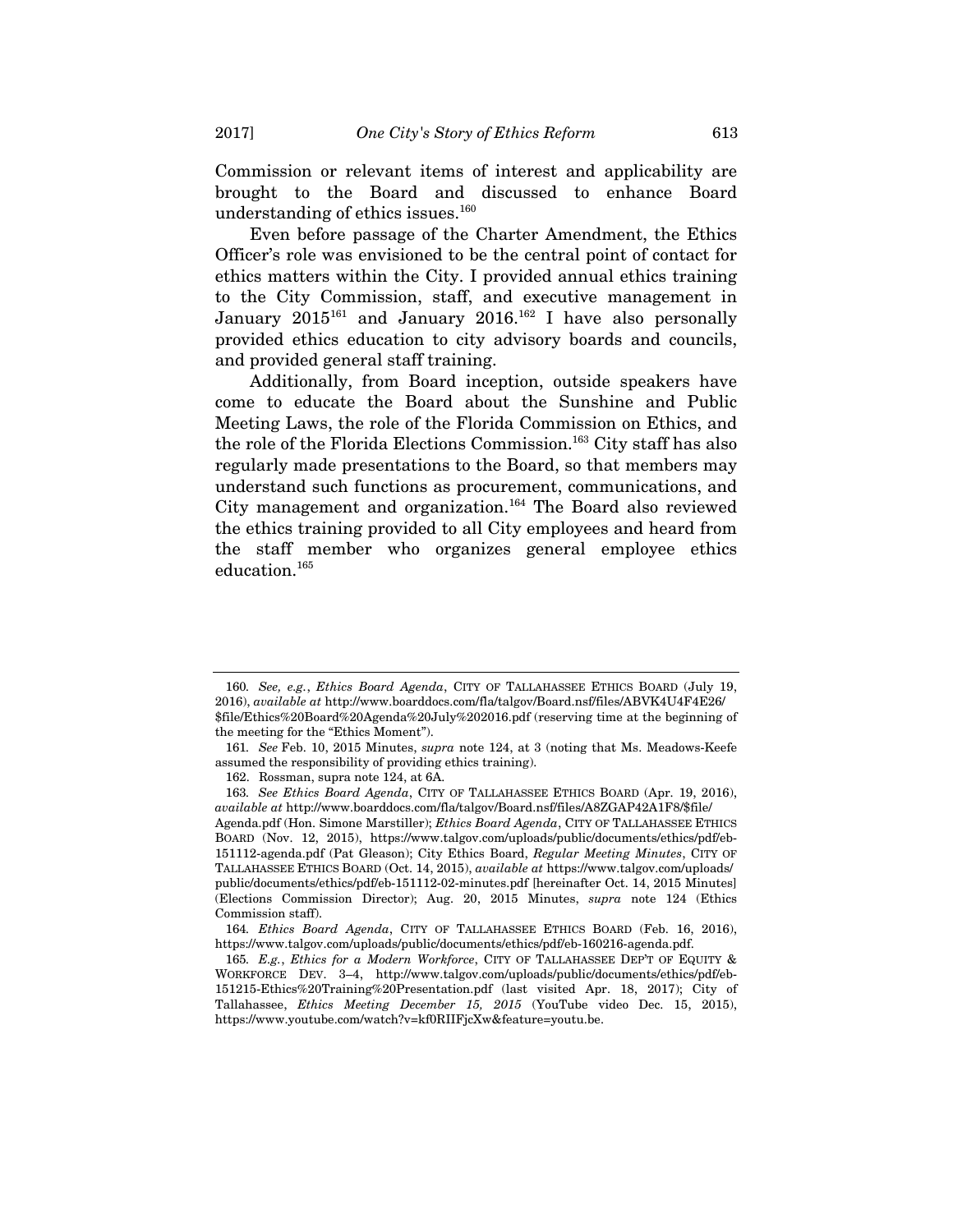D. Management of the Existing Ethics and Fraud Hotline, Investigation of Complaints, and Assessment of Civil Penalties

I began staffing the Ethics and Fraud Hotline as of October 1, 2014, and this continues as of this publication.<sup>166</sup> All calls to the hotline and inquiries received via email $1^{167}$  or other means are tracked and reported to the Board monthly. There have been approximately seventy-eight calls and inquiries between October 1, 2014, and September 2016.168 Many times, callers have general questions or believe that they have reached someone who can assist them with issues unrelated to City Ethics violations. It enhances community trust in the Board to try to assist those callers in reaching the appropriate venue for resolution of their issues.

Once the Board was empaneled, it discussed over several meetings the desired format for complaints. The Florida Ethics Commission requires sworn complaints,<sup>169</sup> as do other jurisdictions such as Palm Beach and Jacksonville.<sup>170</sup> However, the Tallahassee Board decided to not require sworn complaints, but to make many means available to initiate complaints.<sup>171</sup> Much public comment and discussion took place to assure that

.PDF?cp=2017412 (last visited Apr. 18, 2017) (requiring that complaints are "sworn before a notary or other official authorized to administer oaths").

<sup>166</sup>*. See* Feb. 10, 2015 Minutes, *supra* note 124, at 3 (stating that Ms. Meadows-Keefe directly receives and responds to calls made to the Ethics and Fraud hotline); *see also Ethics Hotline Tracking Spreadsheet*, CITY OF TALLAHASSEE ETHICS BOARD, http://www.talgov.com/uploads/public/documents/treasurer/pdf/ethics/ethics-boardtracking.pdf (last visited Apr. 18, 2017) (listing details of complaints made to the Ethics

and Fraud Hotline).

 <sup>167.</sup> The Board adopted an easy-to-remember email address for ethics inquiries, ethics@talgov.com.

 <sup>168.</sup> It is likely that some complaints will be deemed invalid. *See* Johnson, *supra* note 9, at 758 (explaining that even when there are penalties for making frivolous reports, there will still be some unfounded complaints).

<sup>169</sup>*. See* Complaint Form, FLA. COMMISSION ON ETHICS (CE FORM 50—EFF. 4/2008), *available at* http://www.ethics.state.fl.us/Documents/Forms/Complaint%20Form

<sup>170</sup>*. See* Complaint Form, JACKSONVILLE ETHICS COMMISSION, http://www.coj.net/ departments/boards-and-commissions/docs/ethics-commission/complaint-form-april-2010 ext.aspx (last visited Apr. 18, 2017) (requiring complaint forms to be sworn before a notary or other authorized person); Complaint Form, PALM BEACH COUNTY COMMISSION ON ETHICS, *available at* http://www.palmbeachcountyethics.com/pdf/Forms/Complaint\_Form \_and\_Instructions.pdf (last visited Apr. 18, 2017) (requiring complaint forms to be sworn and notarized).

<sup>171</sup>*. See* Letter from Richard Herring to Members of the Ethics Board, *Interim Interaction with the City* 1 (March 30, 2015), *available at* http://www.talgov.com/uploads/ public/documents/treasurer/pdf/ethics/interim\_complaint\_process.pdf (explaining that filed complaints may be sworn or unsworn, and permitting anonymous complaints).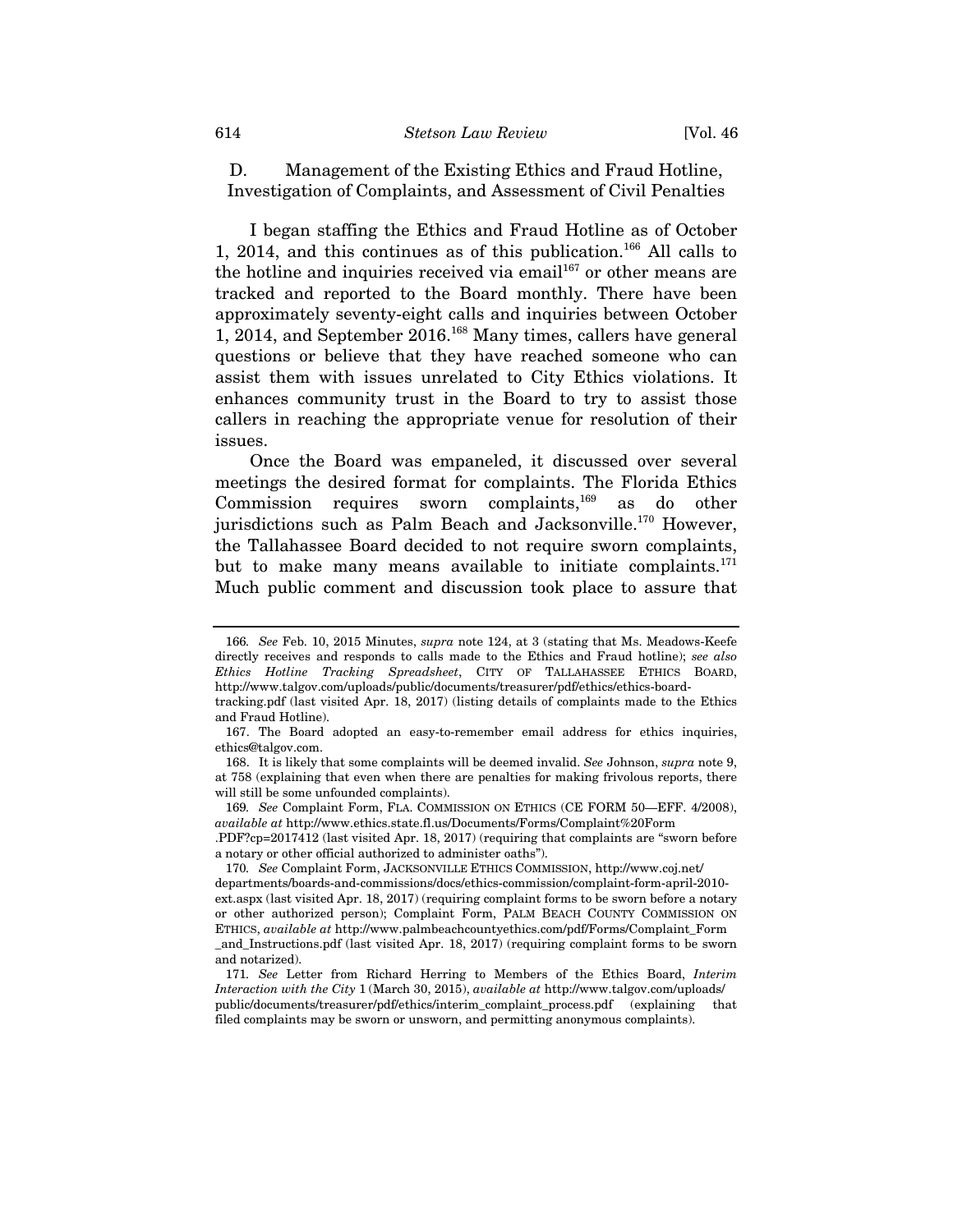the complaint process would be accessible to all, simple and transparent, easy to obtain and locate, and clearly understandable.172 The form is available online.173 Another distinguishing characteristic is that the Board, unlike the Florida Ethics Commission, can self-initiate complaints and investigations.174 It has not yet done so.

Generally, when a complaint or inquiry is relayed to the ethics office, the Ethics Officer determines whether the accusation would violate state or local ethics codes if it were to be found true. If it would be a violation, he or she turns all investigatory materials over to the Board along with a recommendation. The Board then convenes in a closed meeting to determine whether or not there is probable cause to believe a violation has been committed. No matter the outcome, all documents related to the case are made public following the closed-door meeting. If they do determine probable cause, the Board notifies the alleged violator in writing. That person is entitled to a public hearing in front of the Board––complete with witnesses and testimony––or they could settle. At the end of the hearing, the Board will make a written decision or refer the case to proper authorities. If the person is found in violation of the City's Ethics Code, the Board may levy civil penalties.

The Board also has a process for appropriate referral of matters to other entities inside and outside the City. One example occurred following an unsubstantiated ethics complaint alleging that energy auditors were utilizing their positions to gain clients for their personal heating and air conditioning businesses. Subsequently, after meeting with the concerned citizens, the City Auditor conducted a system-wide audit of the

 <sup>172.</sup> Aug. 20, 2015 Minutes, *supra* note at 124, at 4–5; *see also* Complaint Form, INDEPENDENT ETHICS BOARD FOR THE CITY OF TALLAHASSEE COMPLAINT FORM, https://www.talgov.com/uploads/public/documents/ethics/pdf/eb-complaint-form.pdf (last visited Apr. 18, 2017) (providing clear and simple directions to make a complaint and specifically stating that complaints may be anonymous).

 <sup>173.</sup> Complaint Form, *supra* note 172.

<sup>174</sup>*. Keeping the Faith*, *supra* note 8, at 113; *see also* Letter from Gerald B. Curington, Counsel at Ausley McMullen, to Lila A. Jaber, Chair, Tallahassee Independent Ethics Bd., *Board Initiated Complaints* (Nov. 4, 2015), http://www.talgov.com/uploads/public/ documents/ethics/pdf/eb-151112-12-initiation-legalopinion.pdf (discussing that it was

intended by the legislature that the ethics board be self-regulatory).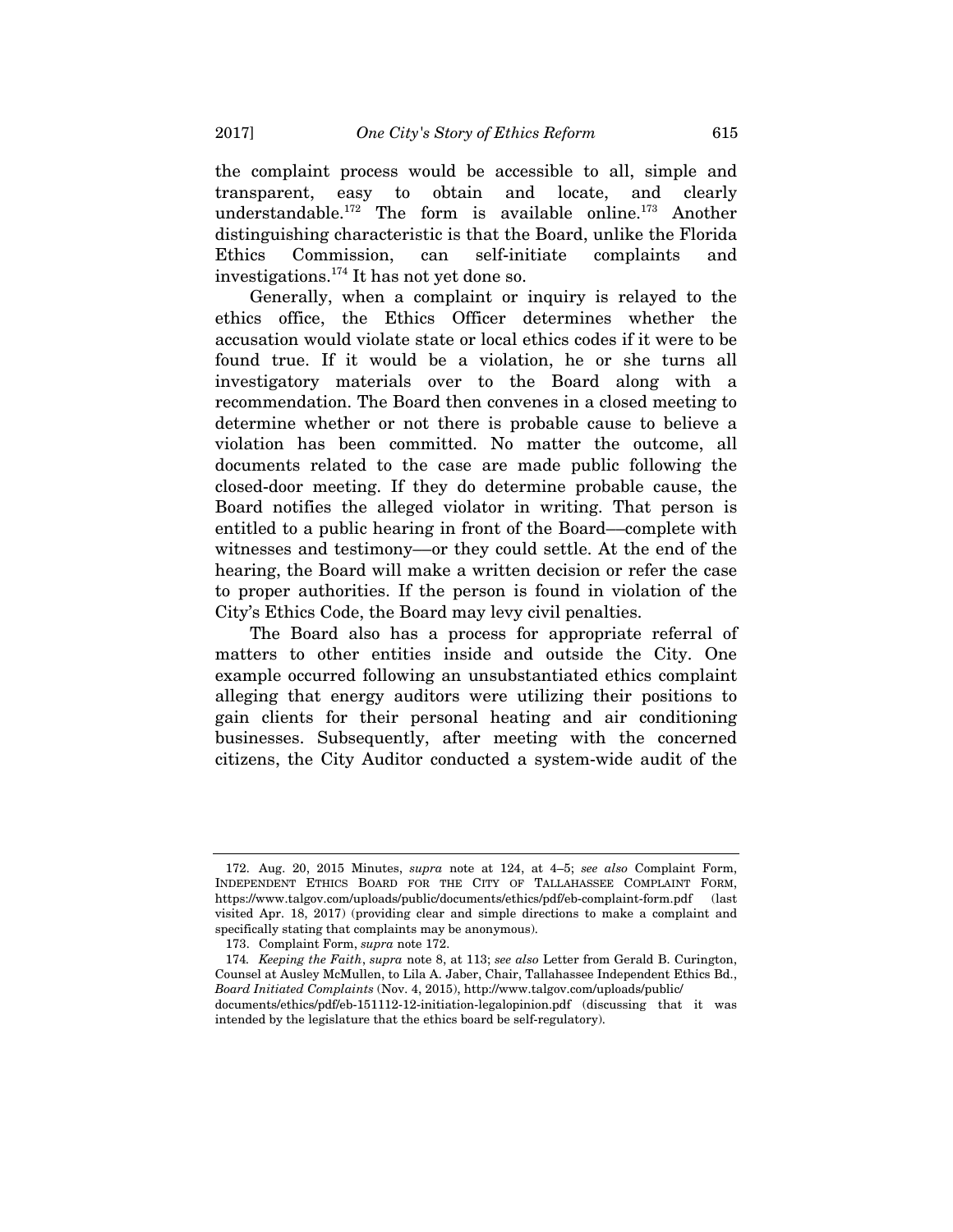City energy audit program.175 Although there were no findings of ethics violations in the audit, there were recommendations made that served to enhance the controls present in the program to prevent real or perceived conflicts of interest.<sup>176</sup>

The first complaint that wound its way through the probable cause process was one involving the police chief who had developed a personal relationship with another member of the police department.177 The Board examined the matter to determine if the Chief had misused his position in the course of the relationship. The Board did not believe the conduct rose to that level and closed the complaint. This required the Board go into a "shade" meeting as required by sections 112.324(2)(a), (c), (e), Florida Statutes, which provides in pertinent part:

The complaint and records relating to the complaint or to any preliminary investigation held by . . . a Commission on Ethics and Public Trust established by any . . . municipality . . . are confidential and exempt from the provisions of s. 119.07(1) and s. 24(a), Art. I of the State Constitution.... Any... proceeding conducted by . . . a Commission on Ethics and Public Trust, ... pursuant to a complaint or preliminary investigation, is exempt from [the provisions of] s. 286.011, s. 24(b), Art. I of the State Constitution, and s. 120.525. The exemptions in paragraphs (a)-(d) apply until: 1. The complaint is dismissed as legally insufficient; 2. The alleged violator

 <sup>175.</sup> Memorandum from T. Bert Fletcher, City Auditor, to Mayor and Members of the City Commission, *Inquiry into Potential Conflicts of Interest Regarding City Energy Auditors and Their Secondary Employment* (Nov. 12, 2015), *available at* http://www.talgov .com/uploads/public/documents/ethics/pdf/eb-151215-EA.pdf; *see also Final Audit Follow up: Inquiry into Potential Conflicts of Interest Regarding City Energy Auditors and Their Secondary Employment* (Report #1611), CITY OF TALLAHASSEE 1–2 (Nov. 12, 2015), https://www.talgov.com/Uploads/Public/Documents/auditing/pdf/fy16/1611.pdf [hereinafter Final Audit Follow-Up] (detailing the concerns of the accusations and then outlining the investigation launched as a result of the accusations).

 <sup>176.</sup> Final Audit Follow-Up, *supra* note 175.

<sup>177</sup>*. See* Rossman, *supra* note 124, at 6A (noting that the complaint about the police chief was the only complaint that rose to the level of triggering the Board to discuss a possible ethics violation); *see also* Jeff Burlew, *Ethics Complaint Dropped Against TPD Chief DeLeo*, TALLAHASSEE DEMOCRAT (Oct. 15, 2015, 7:38 AM ET), http://www.tallahassee.com/story/news/2015/10/14/ethics-complaint-dropped-against-tpdchief-deleo/73944636/ (explaining the background of the complaint and the procedures followed after receiving the complaint); Jeff Burlew, *City Ethics Board Taking Up First Complaint*, TALLAHASSEE DEMOCRAT (October 13, 2015, 10:15 PM ET), http://www.tallahassee.com/story/news/2015/10/13/city-ethics-board-taking-up-firstcomplaint/73877788/ (issuing that the Board had received its first ethics complaint and

describing the procedure through which the Board would respond) [hereinafter *Taking Up First Complaint*].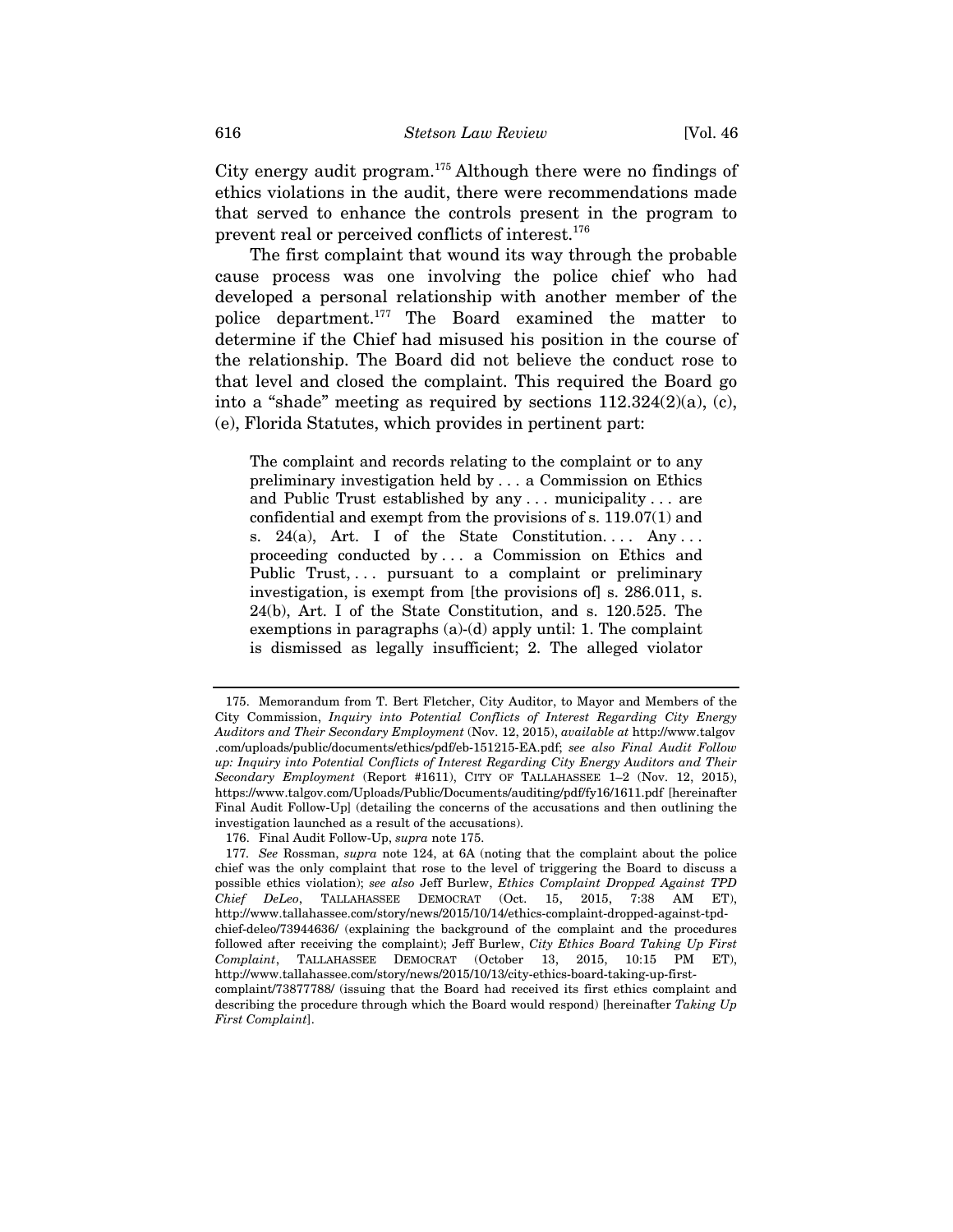requests in writing that such records and proceedings be made public; 3. The commission determines that it will not investigate the referral; or 4. [A] Commission on Ethics and Public Trust... determines, based on such investigation, whether probable cause exists to believe that a violation has occurred.178

The Board explained the reasoning for the "shade" session prior to it taking place.<sup>179</sup> At the conclusion of the session, all documents pertaining to the investigation and the final order were immediately provided to the public and news reporters. Additionally, after the session, the Board held a public debrief at the following meeting to refine its complaint investigation process.180

The second complaint that required the Board to go into a "shade" session involved the amount and ongoing payment of a retired Commissioner's deferred compensation.<sup>181</sup> Again, a clear explanation was given to the public for the "shade" session.<sup>182</sup> The Board found that the complaint was legally insufficient and closed it.183 As in the first complaint, a public debrief was held regarding the complaint and the Board received additional information from City staff regarding how deferred compensation had been calculated for this Commissioner.<sup>184</sup>

The Board also recommended penalties for ethics violations that were passed by the City Commission in 2016.<sup>185</sup>

 <sup>178.</sup> FLA. STAT. §§ 112.324(2)(a), (c), (e) (2016).

 <sup>179.</sup> Oct. 14, 2015 Minutes, *supra* note 163, at 17.

 <sup>180.</sup> Nov. 12, 2015 Minutes, *supra* note 143, at 6.

 <sup>181.</sup> Jeff Burlew, *City Ethics Board Drops Lightsey Complaint*, TALLAHASSEE DEMOCRAT (June 21, 2016, 9:29 PM ET), http://www.tallahassee.com/story/news/2016/06/ 21/city-ethics-board-drops-lightsey-complaint/86213840/ (explaining the nature of the complaint and why the Board voted to toss out the complaint).

 <sup>182.</sup> *Notice of Executive Session*, CITY OF TALLAHASSEE ETHICS BOARD (June 6, 2016), http://www.boarddocs.com/fla/talgov/Board.nsf/files/AAWH57453AFF/\$file/Notice%20of%2 0Executive%20Session%20060616.pdf.

 <sup>183.</sup> May 21, 2015 Minutes, *supra* note 148, at 3.

 <sup>184.</sup> *Independent Ethics Board Agenda*, CITY COMMISSION CHAMBER 1 (July 19, 2016), *available at* http://www.boarddocs.com/fla/talgov/Board.nsf/files/ABVK4U4F4E26/\$file/ Ethics%20Board%20Agenda%20July%202016.pdf.

 <sup>185. &</sup>quot;Enforcement mechanisms may include: disciplinary action, liability for damages or injunctive relief, civil fines, perjury prosecution for perjury or other crimes; voiding of a contract; disqualification from contracting with the city; and forfeiture of improper financial benefits." Johnson, *supra* note 9, at 759–60 (footnotes omitted); *see also* ROBERT F. WECHSLER, LOCAL GOVERNMENT ETHICS PROGRAMS: A RESOURCE FOR ETHICS COMMISSION MEMBERS, LOCAL OFFICIALS, ATTORNEYS, JOURNALISTS AND STUDENTS, AND A MANUAL FOR ETHICS REFORM 723–820 (2d ed. 2013) (providing ideas on establishing a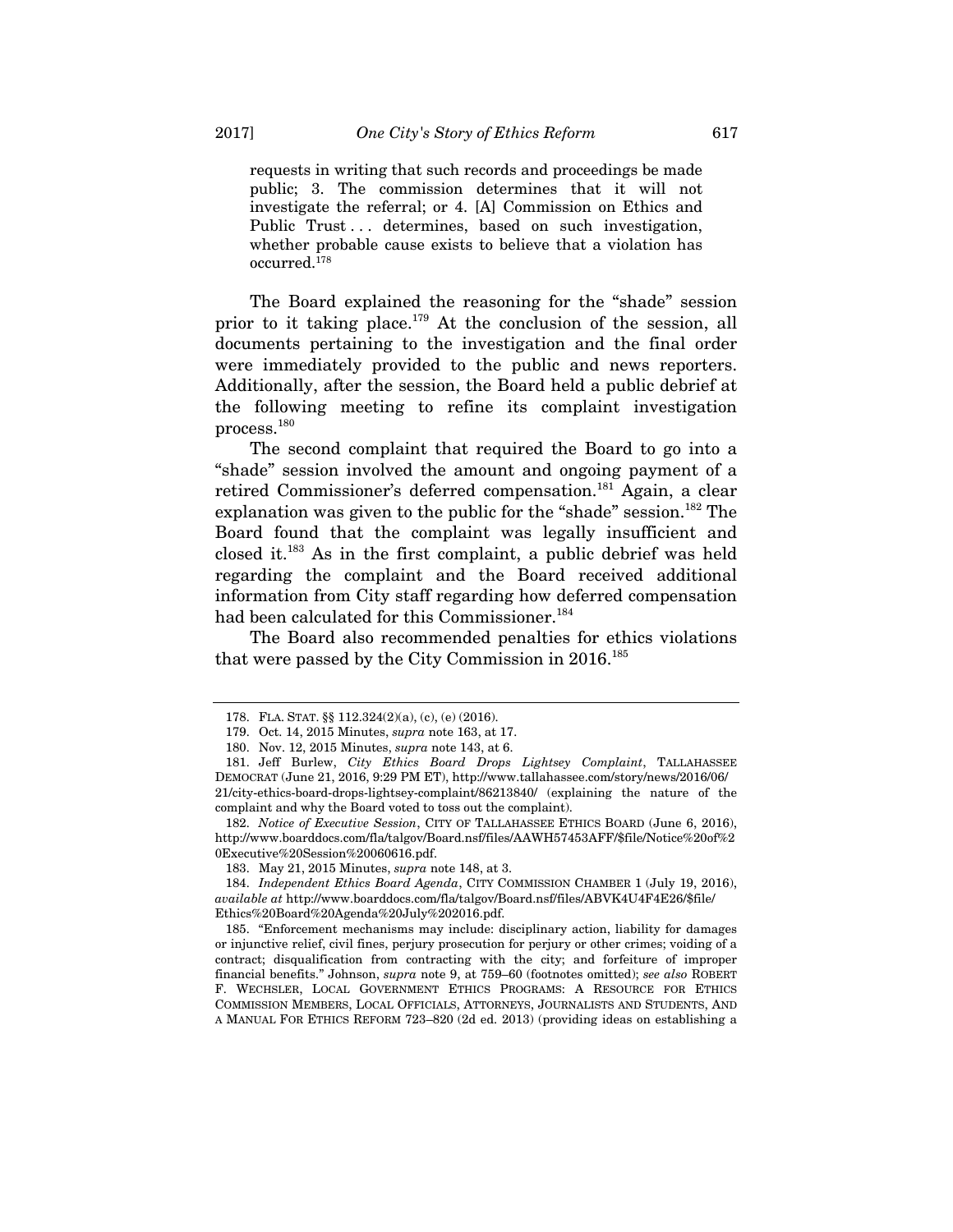#### 618 *Stetson Law Review* [Vol. 46

## E. Employment of Staff and Ethics Officer

At the Board's inception, I was the only employee.<sup>186</sup> At the third Board meeting, the Board received a report of my activities since commencing the role.<sup>187</sup> The Ethics Officer's job description was also modified to track the new reporting structure for the position and modified responsibilities.<sup>188</sup> Throughout the first few Board meetings there was ongoing tension over whether the new Board would re-open a hiring process, do a national search and interview a range of candidates, or decide to allow me to continue to function in the role without going through another hiring process. The concern expressed by critics was whether an ethics officer hired by the City could serve citizens objectively.189 This was the subject of discussion at meetings and by the media.<sup>190</sup> However, the Board's first hiring decision came in the form of retaining outside legal counsel.<sup>191</sup> Although I am an attorney and several Board members are attorneys, the consensus of the Board and best practices indicate that an attorney is necessary to represent the Board, whereas the Ethics Officer function is more of an Executive Director role. Soon after the Board counsel was

disciplinary policy for violations of ethics rules); Memorandum from Julie Meadows-Keefe, Independent Ethics Officer, to Independent Ethics Board, *Penalties for Ethics Violations*  (Oct. 28, 2015), *available at* http://www.talgov.com/uploads/public/documents/ethics/pdf/ eb-151112-10-penalties-memo.pdf (establishing the penalties the Board is authorized to impose for ethics violations); TALLAHASSEE, FLA., DRAFT OF ORDINANCE NO. 16-O-07, (Mar. 2016), *available at* http://www.talgov.com/uploads/public/documents/ethics/pdf/eb-160315-16-o-07.pdf (codifying the penalties for ethics violations).

 <sup>186.</sup> Feb. 10, 2015 Minutes, *supra* note 124, at 2.

<sup>187</sup>*. See Report on Ethics Activities*, CITY OF TALLAHASSEE ETHICS ADVISORY BOARD (Mar. 19, 2015), *available at* http://www.talgov.com/uploads/public/documents/treasurer/ pdf/ethics/ethics-officer-report.pdf (outlining, by month, the duties performed by Ms. Meadows-Keefe).

<sup>188</sup>*. See Job Description: Ethics Officer*, CITY OF TALLAHASSEE, *available at*  http://www.talgov.com/uploads/public/documents/treasurer/pdf/ethics/ethics-officer-

job%20description.pdf (last visited Apr. 18, 2017) (establishing the duties of the ethics officers as well as the knowledge, abilities, skills, and training an ethics officer must possess).

 <sup>189.</sup> Aug. 20, 2015 Minutes, *supra* note 124.

 <sup>190.</sup> July 13, 2015 Minutes, *supra* note 145; *see also* Jeff Burlew, *Ethics Board Facing New Round of Criticisms*, TALLAHASSEE DEMOCRAT (Sept. 15, 2015, 4:58 PM ET), http://www.tallahassee.com/story/news/politics/2015/09/15/ethics-board-facing-new-roundcriticism/72314558/ (citing conflict of interests concerns regarding the Boards' members).

 <sup>191.</sup> July 13, 2015 Minutes, *supra* note 145; *see also* Burlew, *supra* note 106 (discussing that the Board hired Jerry Currington as outside counsel to advise the Board); May 21, 2015 Minutes, *supra* note 148, at 3–4 (providing background on the Board's decision to retain outside counsel, the purpose hiring outside counsel would provide, and the compensation structure for said outside counsel).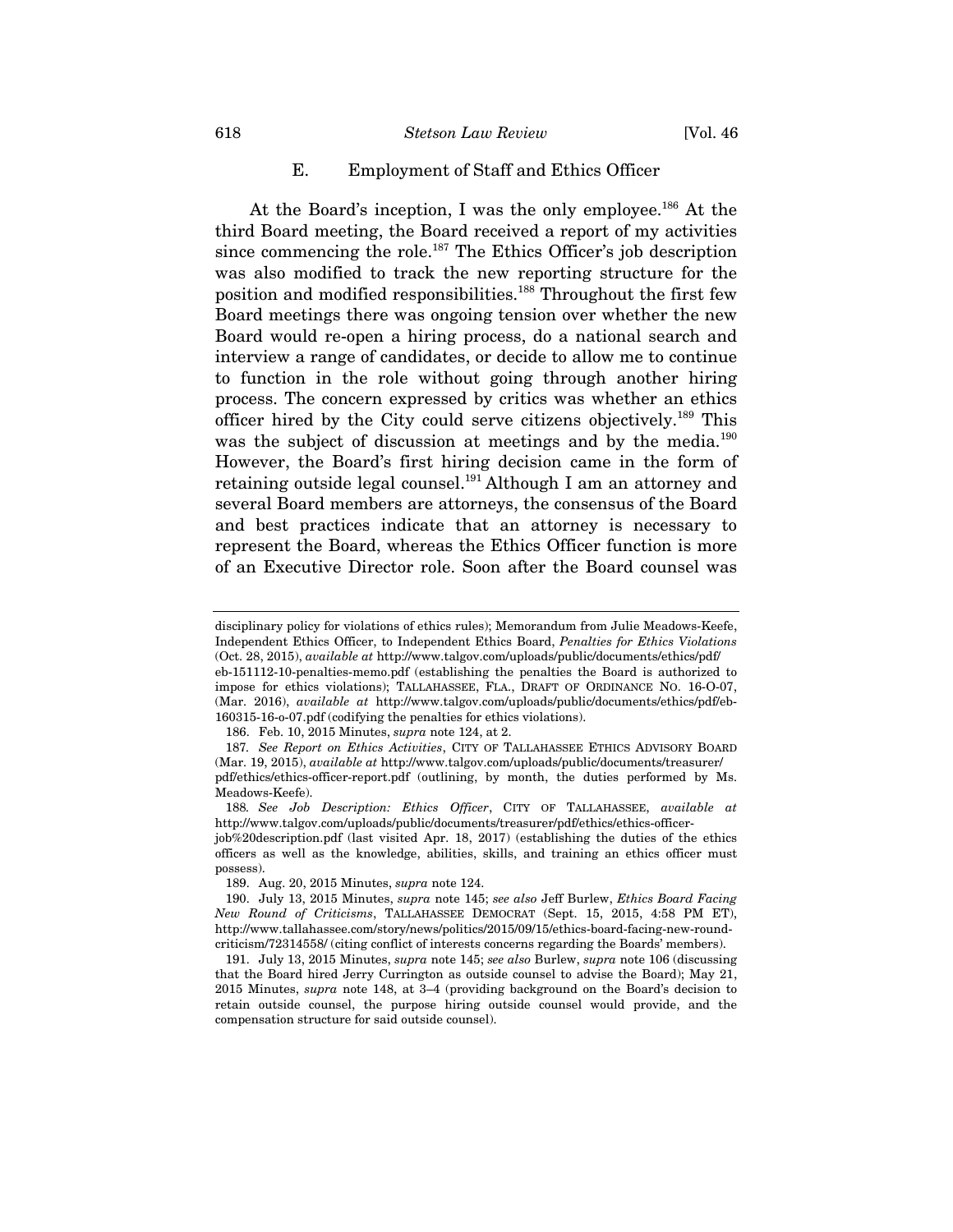retained, he opined that the Board could establish its own hiring process, which could include retaining me. $^{192}$ I was officially hired as the Independent Ethics Officer at a spirited meeting on August 20, 2015.193 I commenced written monthly reporting to the Board in November 2015.194

Currently, these reports include the office's monthly activities, the budget, the number of complaints received, and, during the election season, a report of the number of contribution requests received.195 There is now one, part-time staff member to provide administrative support to the Ethics Officer and the Board.196 There is also a mechanism to retain investigative services and to hire an advocate to prosecute matters that require a formal hearing.<sup>197</sup>

# F. Administration of Campaign Contribution Refund Program

The Charter Amendment included a provision for a Campaign Contribution Refund program.198 The program allows an individual registered as a City of Tallahassee elector to receive a one-time-per-election-cycle refund of up to twenty-five dollars

process).

 <sup>192.</sup> Letter from Gerald B. Curington, Counsel at Ausley McMullen, to Lila A. Jaber, Chair, Tallahassee Independent Ethics Bd., *Hiring Protocol for Ethics Officers* (July 30, 2015), *available at* http://www.talgov.com/uploads/public/documents/treasurer/pdf/ethics/ eb-hire-opinion-150820.pdf.

 <sup>193.</sup> Aug. 20, 2015 Minutes, *supra* note 124, at 7–10.

 <sup>194.</sup> Nov. 12, 2015 Minutes, *supra* note 143, at 1.

<sup>195</sup>*. See, e.g.*, *Ethics Board Agenda*, CITY OF TALLAHASSEE ETHICS BOARD (Aug. 16, 2016), http://www.boarddocs.com/fla/talgov/Board.nsf/files/ACQKSG5241FF/\$file/ Ethics%20Board%20Agenda%20August%202016%20081016.pdf (noting what is included

in the Ethics Officer's report). 196. City Ethics Board, *Regular Meeting Minutes*, CITY OF TALLAHASSEE ETHICS BOARD

<sup>7–8 (</sup>Sept. 16, 2015), *available at* https://www.talgov.com/uploads/public/documents/ethics/ pdf/ethics-board-minutes-150916.pdf [hereinafter Sept. 16, 2015 Minutes].

 <sup>197.</sup> May 21, 2015 Minutes, *supra* note 148, at 3.

 <sup>198.</sup> Sean Rossman, *Contribution Rebate Program Off to Slow Start*, TALLAHASSEE DEMOCRAT (May 11, 2016, 4:42 PM ET), http://www.tallahassee.com/story/news/2016/05/ 11/contribution-rebate-program-off-slow-start/84224062/; *see also Refund Program: Tracking Language and Identifying Board Role*, CITY OF TALLAHASSEE (Jun. 4, 2015), *available at* http://www.talgov.com/uploads/public/documents/treasurer/pdf/ethics/ebrefund-program-150604.pdf [hereinafter "Refund Program PowerPoint"] (summarizing the charter amendment campaign contribution program); *Modified Campaign Contribution Refund Process PowerPoint*, CITY OF TALLAHASSEE (Feb. 16, 2016), http://www.talgov.com/ uploads/public/documents/ethics/pdf/eb-160216-board-pres-re-modified-process.pdf (explaining the steps to be taken for a donor to complete the campaign contribution refund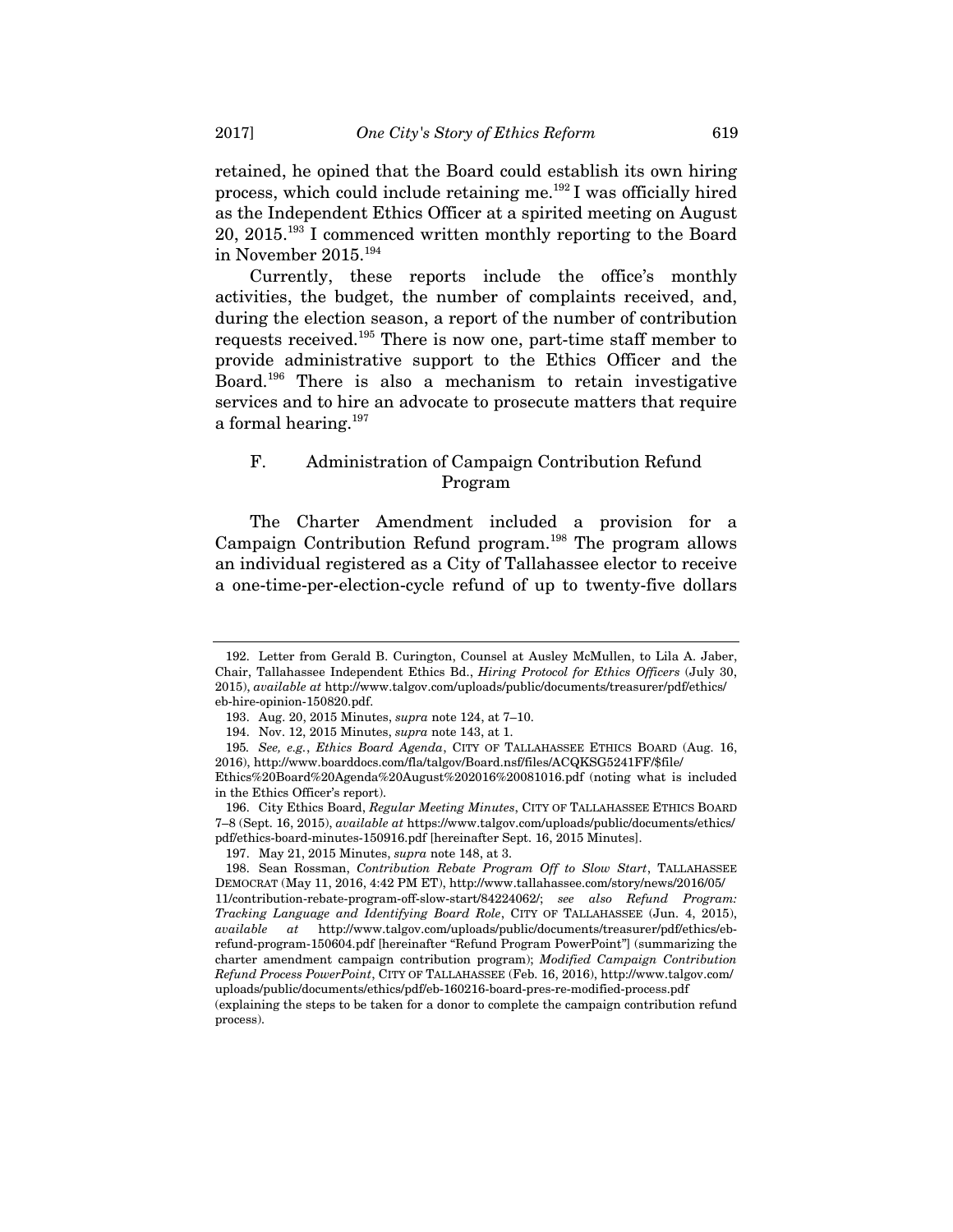donated to a Mayoral or City Commission candidate.<sup>199</sup> The Board is charged with administration of the program and the refunds are paid by the City from general revenue.<sup>200</sup> Budgeting presented a challenge because the popularity of the program was an unknown. Twenty thousand dollars was allocated for fiscal year 2016.201 The initial process was revised to streamline for both donors and candidates.<sup>202</sup> The program has been controversial and not particularly popular, and it has received only eighteen refund requests as of September 9, 2016.<sup>203</sup>

## G. Ensuring Independence and Impartiality

There is an inherent strain in the relationship between the Board and the City because the City funds the Board, including the salary of Board staff and provision of space.<sup>204</sup> However, many similar boards are funded by the entity over whom they oversee.205 The Board strives to be independent and impartial, providing maximum practicable input from citizens and community organizations in spite of the fact that it is funded by the City Commission. Proponents of the Charter Amendment were consistent in their pressure to see the Board stand up as an

 <sup>199.</sup> Refund Program PowerPoint, *supra* note 198; *see also* Jan. 19, 2016 Minutes, *supra* note 124, at 4 (showing that the City Ethics Board discussed the measure and passed a motion to move forward unanimously).

<sup>200</sup>*. Process PowerPoint*, CITY OF TALLAHASSEE ETHICS BOARD, *available at* http://www.talgov.com/uploads/public/documents/treasurer/pdf/ethics/eb-process-150604 .pdf (last visited Apr. 18, 2017); *see also City of Tallahassee Ethics Board Campaign Contribution Refund Application 2016 Election Cycle*, CITY OF TALLAHASSEE (Sep. 16, 2016), *available at* http://www.talgov.com/uploads/public/documents/ethics/pdf/eb-ccrefund-app-150916.pdf (identifying the Ethics Board as the recipient of applications for campaign contribution refunds).

 <sup>201.</sup> *Budget*, CITY OF TALLAHASSEE ETHICS BOARD, *available at* http://www.boarddocs .com/fla/talgov/Board.nsf/files/A9W38573B89E/\$file/Copy%20of%20Ethics%20Working%2 0File%20051016.pdf (last visited Apr. 18, 2017).

<sup>202</sup>*. City of Tallahassee Independent Ethics Board Campaign Contribution Refund Claim Form 2016 Election Cycle*, CITY OF TALLAHASSEE, *available at* http://www.talgov .com/uploads/public/documents/ethics/pdf/eb-160216-ccrefund-pkg-021016.pdf (last visited Apr. 18, 2017).

 <sup>203.</sup> Rossman, *supra* note 198.

 <sup>204.</sup> Aug. 20, 2015 Minutes, *supra* note 124, at 7–8.

 <sup>205.</sup> New York's Conflict of Interest Board has sought for several years to obtain a Charter Amendment to provide it with an independent and protected budget. *See Report on the Fiscal Year 2015 Executive Budget for Conflicts of Interests Board*, COUNCIL OF THE CITY OF NEW YORK (May 22, 2014), *available at* http://council.nyc.gov/downloads/pdf/ budget/2015/15/eb/coib.pdf (highlighting a goal to amend the charter to provide the Board with an independent budget to keep the Board looking independent to the public).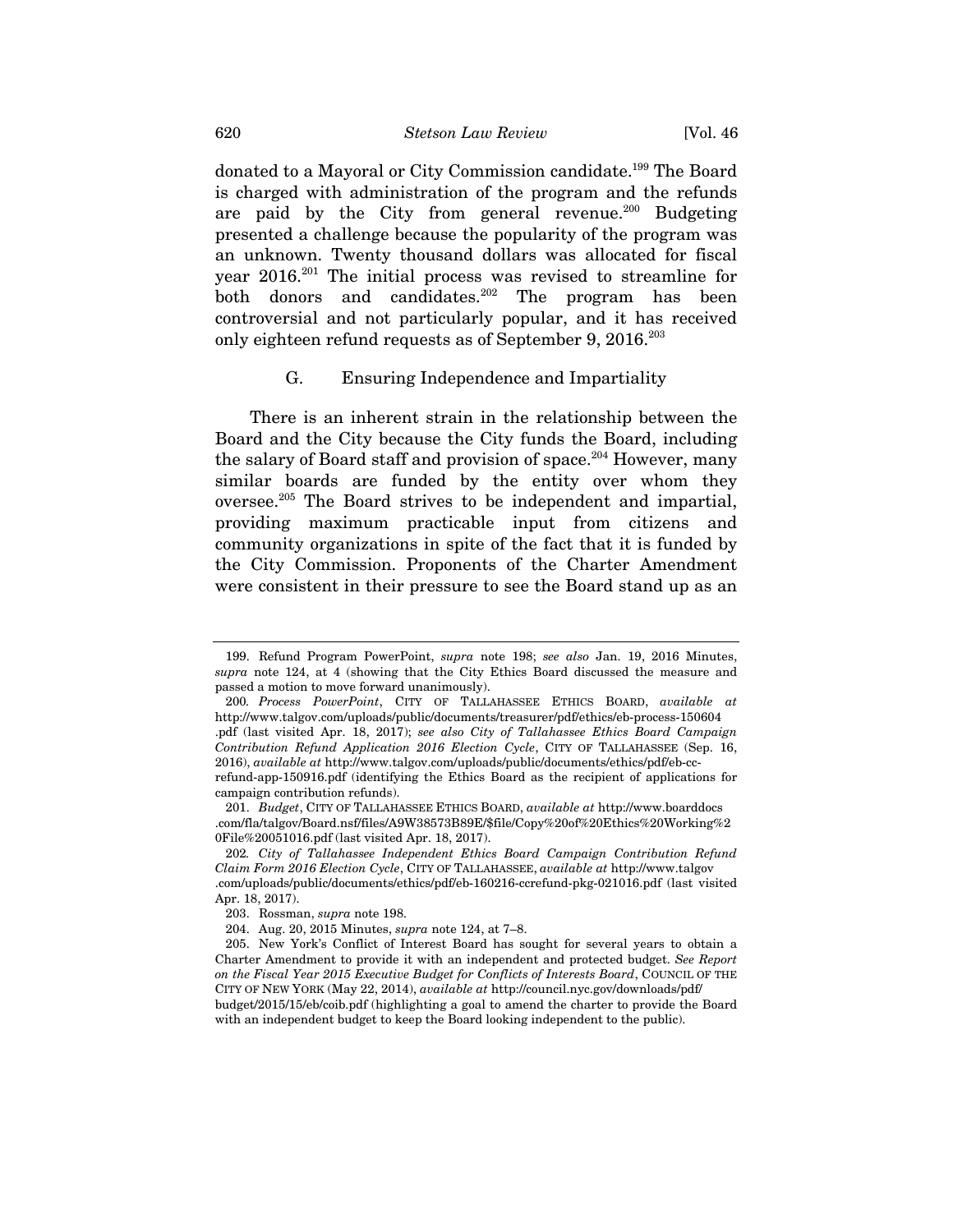independent entity to the greatest extent possible.<sup>206</sup> Additionally, the Board has demonstrated independence by implementing a process for preparing advisory opinions after the Board counsel opined that this was within Board authority. $207$  The City expressed disagreement with this opinion.<sup>208</sup> Although there have been times when the Board's independence has been questioned, at the end of 2015, Ben Wilcox of Citizens for Ethics Reform stated that the Board had a "good sense of its independence" and that "we have to celebrate the fact that we now have an ethics board where citizens can bring complaints."209

## H. Provision for Maximum Practicable Input From Citizens and Community Organizations

The Board was fortunate that its first chair, Lila Jaber, had served on the Ethics Advisory Panel and had a strong commitment to civic engagement and consensus building. She acknowledged that although civic engagement can be difficult and at times may feel like a personal attack, it was vital to the building process for the Board and the building of public trust.<sup>210</sup>

The Board imposed no time limits on speakers and would often take public comment throughout the meeting. Citizen suggestions were often incorporated into Board practices and procedures. Specifically, the Board received and incorporated

 <sup>206.</sup> Aug. 20, 2015 Minutes, *supra* note 124, at 3.

<sup>207</sup>*. See Taking Up First Complaint*, *supra* note 177 (noting that the Ethics Board is in the process of dealing with complaints); *see also Keeping the Faith*, *supra* note 8, at 117 (outlining how ethics boards generally offer advisory opinions upon request of municipal employees or officers); Johnson, *supra* note 9, at 764–65 (opining that cities should have ethics officers and a process for requesting written ethics opinions); Letter from Gerald B. Curington, Counsel at Ausley McMullen, to Richard Herring, Chair, Tallahassee Independent Ethics Bd., *Tallahassee Ethics Opinion 2016-1* (Jan 14, 2016), *available at*  http://www.talgov.com/uploads/public/documents/ethics/pdf/eb-160119-legal-opinion-

<sup>011416.</sup>pdf (summarizing that the Ethics Board has the authority to render advisory opinions when requested); *Advisory Opinion Flow Chart*, CITY OF TALLAHASSEE (Feb. 16, 2016), *available at* http://www.talgov.com/uploads/public/documents/ethics/pdf/eb-160216 advisory-opinion-flow-chart-020416.pdf (outlining the process to create an advisory opinion); *see also Draft Bylaw: Article XI – Issuance of Advisory Opinions*, CITY OF TALLAHASSEE ETHICS BOARD, *available at* http://www.talgov.com/uploads/public/

documents/ethics/pdf/eb-160315-advisor-opinion-bylaw-draft-3-4-all-edits.pdf (last visited Apr. 18, 2017) (identifying potential authority of the Ethics Board to create an advisory opinion, and outlining the process by which it would be created)*.*

 <sup>208.</sup> Jan. 19, 2016 Minutes, *supra* note 124, at 2.

 <sup>209.</sup> Rossman, *supra* note 124, at 1A, 6A.

 <sup>210.</sup> Sep. 16, 2015 Minutes, *supra* note 196, at 7.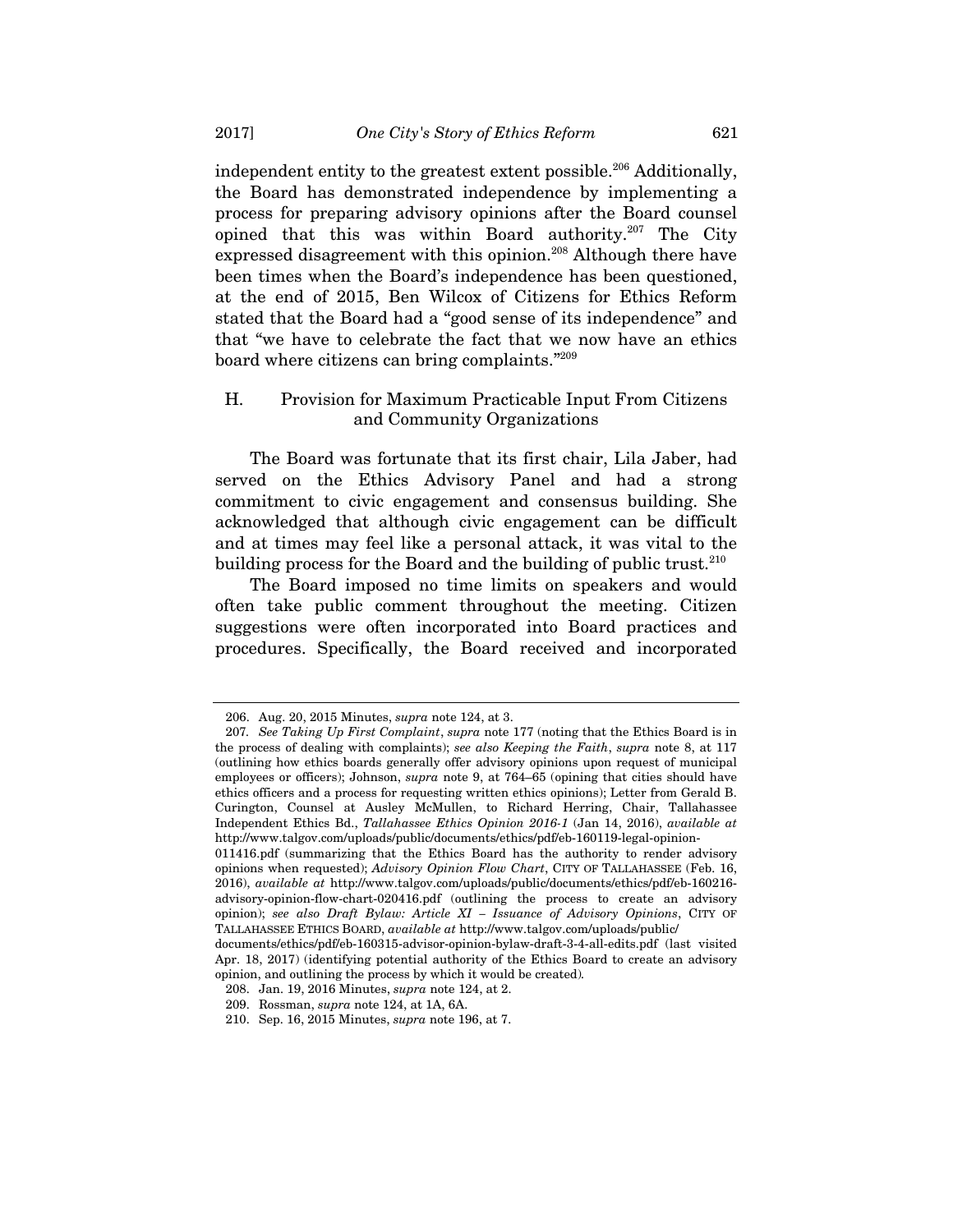public input regarding the complaint process.211 Additionally, the Board received consistent input from citizens regarding the mindset of board members.<sup>212</sup> Related to this, a member of the public supported by other interested persons proposed a pledge to be executed by Board Members.<sup>213</sup> The Board counsel determined that the Charter Amendment language did not allow for a mandatory pledge, $2^{14}$  but that Board members could execute a voluntary document––the Board approved a form for a voluntary pledge in August  $2016.^{215}$ 

In September 2015, the Board began broadcasting its meetings on a City TV channel and YouTube.<sup>216</sup> The Board also seeks to engage with citizens and community organizations. I have spoken at general meetings of these community organizations, such as the League of Women Voters, the Florida Government Bar Association, and local candidate forums, to educate citizens about the Board and items such as the Campaign Contribution Refund Program.

<sup>211</sup>*. See, e.g.*, Aug. 20, 2015 Minutes, *supra* note 124, at 1–2 (outlining a request for anonymous ethics complaints).

<sup>212</sup>*. E.g.*, Sep. 16, 2015 Minutes, *supra* note 196, at 5–6.

<sup>213</sup>*. Taking Up First Complaint*, *supra* note 177. Sean Rossman, *Ethics Board Approves Self-Initiation*, TALLAHASSEE DEMOCRAT (Jan. 20, 2016, 6:43 AM ET), http://www.tallahassee.com/story/news/2015/10/13/city-ethics-board-taking-up-first-

complaint/73877788/; Oct. 14, 2015 Minutes, *supra* note 163; *Pledge*, CITY OF TALLAHASSEE ETHICS OFFICE, http://www.talgov.com/uploads/public/documents/ethics/pdf/ eb-160216-pledge-pkg-021016.pdf (last visited Apr. 18, 2017) (identifying the different pledges for board members, city officials, and others involved with the Ethics Board); City Ethics Board, *Regular Meeting Minutes*, CITY OF TALLAHASSEE ETHICS BOARD 5 (Dec. 15, 2015), *available at* https://www.talgov.com/uploads/public/documents/ethics/pdf/eb-160119-minutes-121515.pdf (requesting that the pledge issue be discussed at the January 2016 meeting).

 <sup>214.</sup> Letter from Gerald B. Curington, Counsel at Ausley McMullen, to Richard Herring, Chair, Tallahassee Independent Ethics Bd., *Proposed Ethics Board Member Pledge* 1 (June 3, 2016), *available at* http://www.boarddocs.com/fla/talgov/Board.nsf/files/ AAWH4D4509BE/\$file/Informal%20Opinion%20re%20Pledge%20060316.pdf.

 <sup>215.</sup> July 19, 2015 Minutes, *supra* note 124, at 2–3.

<sup>216</sup>*. See* Markowitz, *supra* note 9, at 606 (stating that in order to be successful, "[p]rinciples of representative democracy require policy to be made in the shadow of public accountability") (footnotes omitted); City of Tallahassee, *Ethics Meeting August 16, 2016* (YouTube video Aug. 17, 2016), https://www.youtube.com/watch?v=3k8O2MajJkU (presenting the full ethics meeting that was held on August 16, 2016); City of Tallahassee, *COTNews Featuring WCOT*, YOUTUBE, https://www.youtube.com/user/WCOT (last visited Apr. 18, 2017) (providing a channel to watch videos posted by the city of Tallahassee).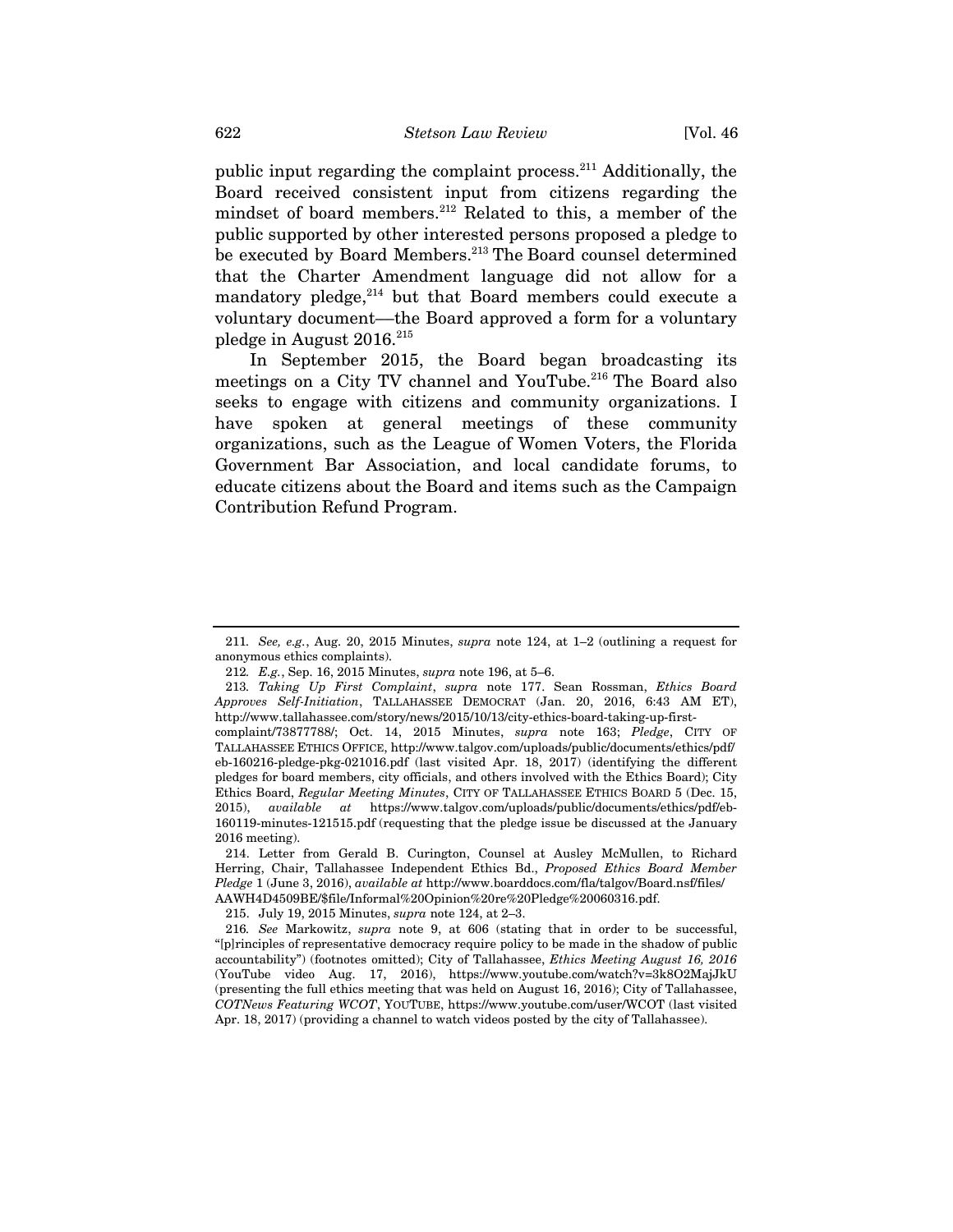# *VII. MOVING FORWARD WITH ETHICS REFORM AND TIPS FOR OTHER LOCAL GOVERNMENT ETHICS PROGRAMS.*

Lila Jaber, who also served as the First Board Chair, resigned in December 2015.<sup>217</sup> The Board elected Florida State University's appointee, Richard Herring, as Chair in 2016.<sup>218</sup> The Chair has continued the practice of robust citizen engagement. He also initiated Board committees to look at issues such as Board procedures and due process, budget, city policies and procedures, transparency, and investigatory techniques.<sup>219</sup>

What lessons can be learned by looking at the City of Tallahassee's experience that may be applied to a local government seeking to create or enhance a local government program?

1. Initiating a discussion at the local government level about enhancing ethics compliance is not an indictment on anyone. It is instead a best practice to be proactive and think about your program during a time when there is no glaring issue. If you reside in a community where things are quiet on the ethics front, this is the perfect time to look at processes that can ensure it continues. Having to respond to a crisis with rushed ethics reform will not yield the most desirable effect. Even if we believe we only elect good and moral individuals in our communities, human beings cannot always be relied upon to use good judgment. Rules and guidelines serve as guardrails for public officials and employees. People are even willing to forgive government officials from misconduct if those individuals are generally likeable and committed to reforming their behavior.<sup>220</sup>

 <sup>217.</sup> Jeff Burlew, *Jaber Resigning from Ethics Board*, TALLAHASSEE DEMOCRAT (Oct. 14, 2015, 10:31 PM ET), http://www.tallahassee.com/story/news/2015/10/14/ethicscomplaint-dropped-against-tpd-chief-deleo/73944636/. There were also concerns expressed by some about her law firm's prior representation of the City. *See* Rossman, *supra* note 124, at 1A, 6A (discussing some of the hurdles the Ethics Board overcame during its first year). *See also* Sept. 16, 2015 Minutes, *supra* note 196, at 1 (providing statements by Jaber that her firm did not undertake any representation of the City of Tallahassee while she served on the Ethics Board).

 <sup>218.</sup> Jan. 19, 2015 Minutes, *supra* note 124.

 <sup>219.</sup> City Ethics Board, *Regular Meeting Minutes*, CITY OF TALLAHASSEE ETHICS BOARD 5 (Feb. 16, 2016), http://www.boarddocs.com/fla/talgov/Board.nsf/files/A8ZGBX42DC29/ \$file/Minutes%20021616.pdf.

 <sup>220.</sup> It can be argued that the main objective of ethics laws is to achieve compliance rather than exact penalties.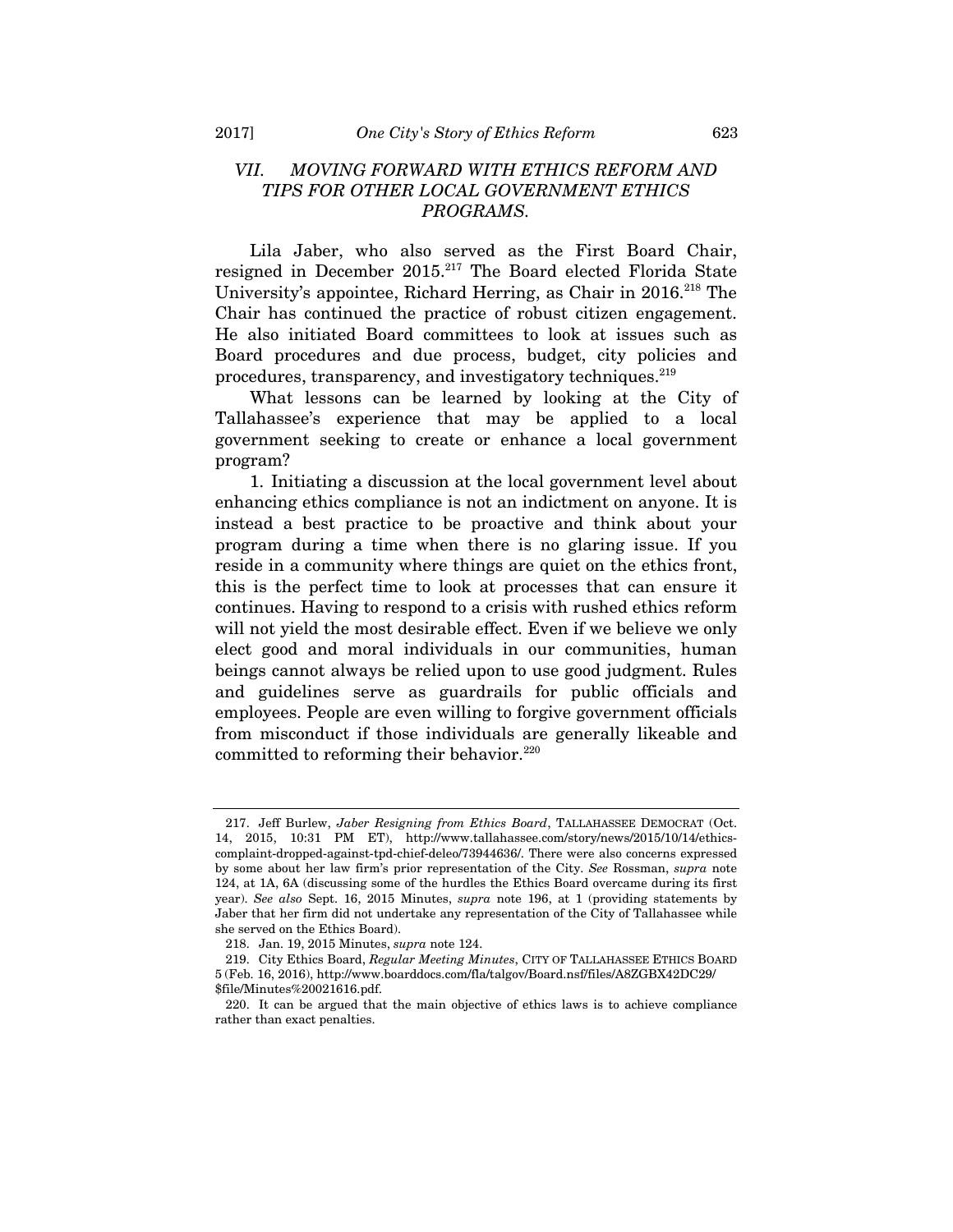2. Citizens want a system of accountability within local government. When an ethical lapse happens, people are often surprised that their city or county does not have its own, coherent ethics codes that are clearly communicated to officials and staff.221 Localities often presume that state ethics codes are sufficient to address community concerns, only to find out later that the community wants higher standards. Hallmarks of a good local ethics program impart consistency, predictability, and fairness.<sup>222</sup>

3. When initiating a new ethics program, it can be helpful to get a panel of outside experts, as occurred with Tallahassee's Ethics Advisory Panel. Those experts should review current state ethics laws, charter documents, existing ordinances or codes and policies, and consider how a program may be enhanced or improved.223 Additionally, experts should obtain buy-in of leadership and encourage citizen engagement that is inclusive of and respectful of critics. Do not reinvent the wheel. Look to other jurisdictions and model codes for help.<sup>224</sup>

What we need is nonpartisan statesmanship and visionary leadership willing to face up to the fact that relying on the individual judgment of each elected official is a failed strategy that guarantees a continuous flow of scandals that discredits their institutions and even the enterprise of democratic government itself. While I wish more emphasis was placed on character rather than compliance, the raw reality is that voters do not consistently demand scrupulous integrity as evidenced by the re-election of people severely stained by scandal.

Michael Josephson, *The Peculiar Concept of Ethics Laws*, COJ.NET, http://www.coj.net/ departments/ethics-office/docs/the-peculiar-concept-of-ethics-laws.aspx (last visited Apr. 18, 2017).

<sup>221</sup>*. See* Johnson, *supra* note 9, at 725 (finding that few municipalities have a code of ethics to guide their officers and employees).

<sup>222</sup>*. See id.* at 726–27 (observing that while the Ethics Code has a limit in being able to cover the ethical conduct for all situations, a well-drafted code can help overcome those limits).

<sup>223</sup>*. See, e.g.*, Wechsler, *supra* note 9 (discussing the use of revolving door provisions in cities' ethics codes); Georgia Municipal Association, *Ethics in Government: Charting the Right Course*, GMA LEGAL REPORT (July 2010), *available at* http://gmanet.com/GMASite/ media/PDF/publications/ethics.pdf (providing a sample ethics ordinance and encouraging cities to modify it to fit their specific circumstances).

<sup>224</sup>*. Keeping the Faith*, *supra* note 8, at 61, 66; *see also, e.g.*, *Complaint Procedures*, CITY OF JACKSONVILLE ETHICS COMMISSION (June 2, 2014), http://www.talgov.com/

uploads/public/documents/treasurer/pdf/ethics/florida-examples.pdf (showcasing examples of programs in Jacksonville and Palm Beach County, Florida).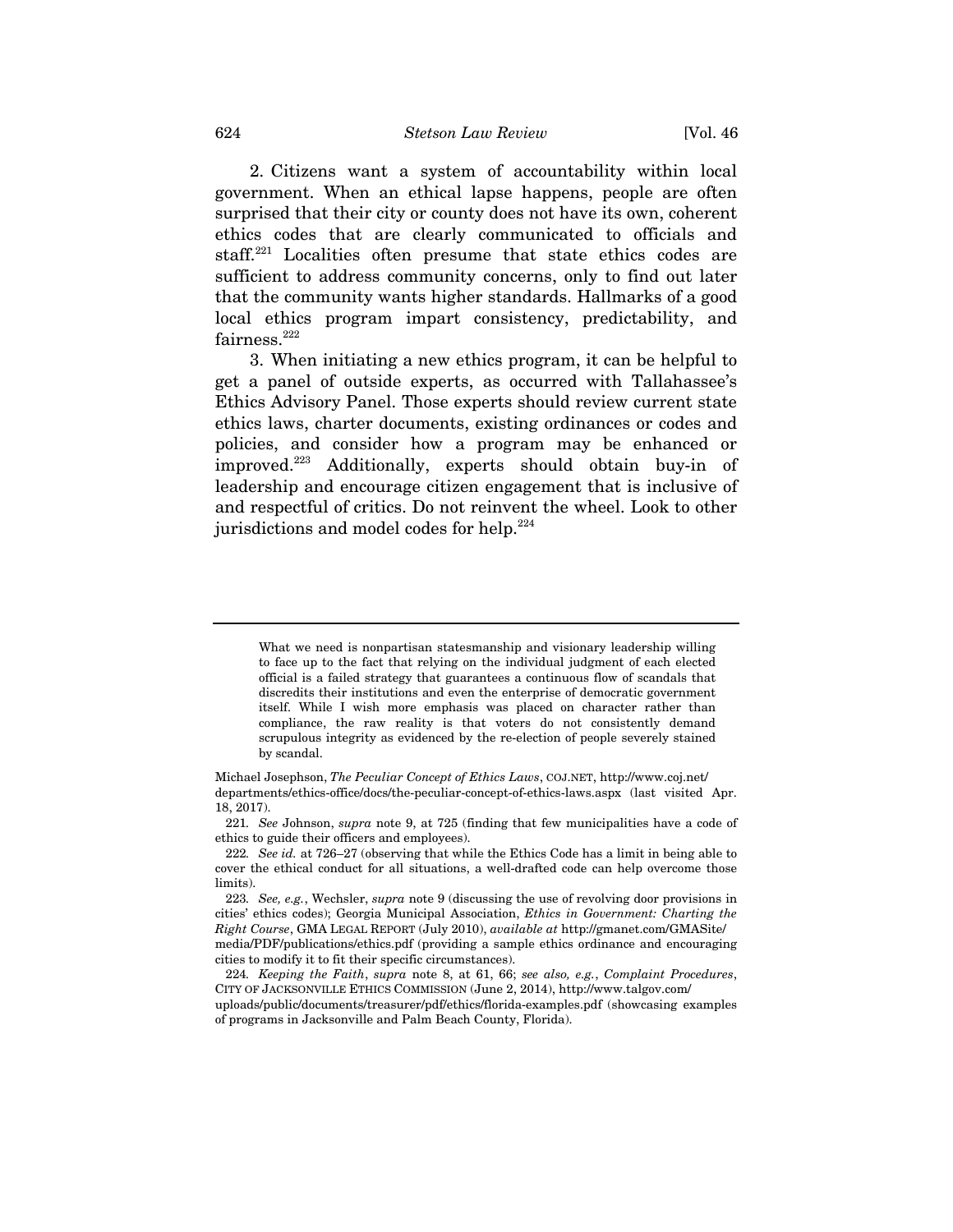4. Realize that an ethics program costs money.<sup>225</sup> Hiring someone on a full- or part-time basis to serve as the single-pointof-contact for ethics matters in a local government is probably the most cost-effective method and is a practical solution for localities where an ethics program has not been a point of concentration or has limited resources. In larger local governments, a community may opt for an Inspector General's Office. Offices of Inspectors are commonly known as "watchdog" agencies and are found at all levels of local, state, and federal government.<sup>226</sup> This becomes a more expensive solution.

5. A local ethics program must have enforcement authority to have credibility.<sup>227</sup> Although one hallmark of a successful ethics compliance program is a paucity of enforcement actions, $228$ there will be some community members who will not be satisfied until someone is led from City Hall or Commission Chambers in handcuffs. There must be tools in place to penalize violators.

In summation, it is vital for local governments to set out clear principles to help public officials know their proper boundaries, understand the long term implications of their decisions and conduct, and consider how the public will perceive them. Local ethics laws, officials, and boards are not just an academic or window-dressing exercise. Their purpose is not to require more disclosure forms or prohibit officials' actions merely for the sake of public perception. Instead, communities grappling with local ethics issues should consider the impact of ethics laws

228*. Governmental Ethics Laws*, *supra* note 14, at 186.

<sup>225</sup>*. See Governmental Ethics Laws*, *supra* note 14, at 187 ("Training, education, and quick advice to government employees, all of which cost money, mean fewer ethical lapses."). *See also* Johnson, *supra* note 9, at 765 (establishing a robust ethics program at the local level may be costly).

<sup>226</sup>*. Mission Statement*, MIAMI-DADE COUNTY: OFFICE OF THE INSPECTOR GENERAL, http://www.miamidadeig.org/whatwedo2.htm (last visited Apr. 18, 2017).

 <sup>227.</sup> Marie Louisa Victor, *Enforcement: An Indispensable Component in the Success of Municipal Ethics Boards*, 18 MUN. LAW. 4, 6 (2004). This stated as follows:

Ethics boards without full and effective enforcement power have often been criticized as toothless tigers—and worse. Such boards raise and then dash hopes of prompt and fair adjudication of ethics complaints and thus only increase the public's cynicism about the honesty and integrity of our public servants. Therefore, municipalities that adopt new ethics laws should do so *only* if they are prepared to grant their ethics boards the powers and duties outlined above. Anything less may well reap a whirlwind of censure and derision.